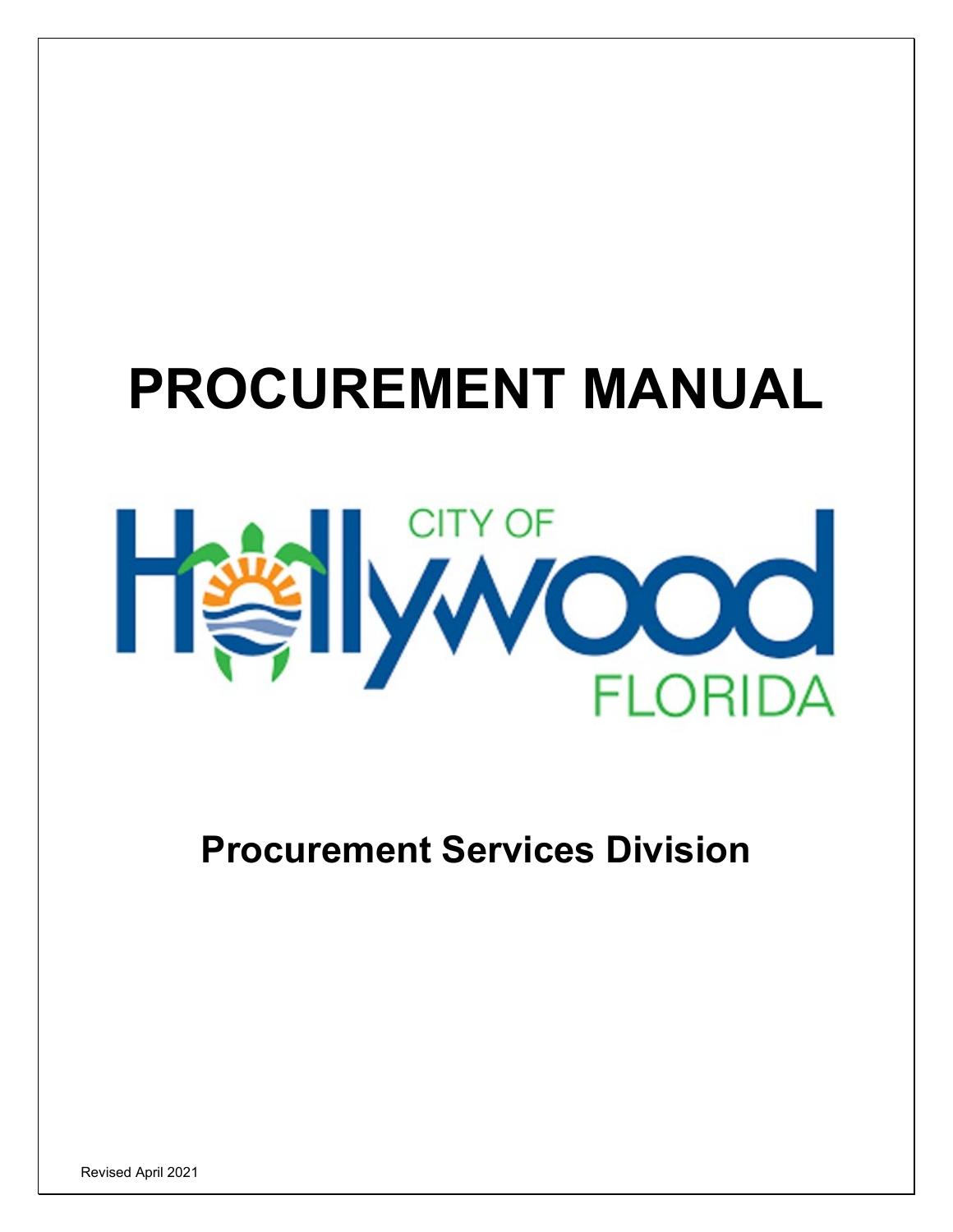| <b>Table of Contents</b>                                                                    |    |  |  |
|---------------------------------------------------------------------------------------------|----|--|--|
|                                                                                             |    |  |  |
| <b>GOALS.</b>                                                                               |    |  |  |
|                                                                                             |    |  |  |
|                                                                                             |    |  |  |
|                                                                                             |    |  |  |
|                                                                                             |    |  |  |
|                                                                                             |    |  |  |
|                                                                                             |    |  |  |
|                                                                                             |    |  |  |
|                                                                                             |    |  |  |
|                                                                                             |    |  |  |
|                                                                                             |    |  |  |
|                                                                                             |    |  |  |
|                                                                                             |    |  |  |
|                                                                                             |    |  |  |
|                                                                                             |    |  |  |
|                                                                                             |    |  |  |
|                                                                                             |    |  |  |
|                                                                                             |    |  |  |
|                                                                                             |    |  |  |
|                                                                                             |    |  |  |
|                                                                                             |    |  |  |
|                                                                                             |    |  |  |
|                                                                                             |    |  |  |
|                                                                                             |    |  |  |
|                                                                                             |    |  |  |
| <b>PLANNING.</b>                                                                            |    |  |  |
|                                                                                             |    |  |  |
| <b>BUDGETING</b>                                                                            | 13 |  |  |
|                                                                                             |    |  |  |
|                                                                                             |    |  |  |
|                                                                                             |    |  |  |
|                                                                                             |    |  |  |
|                                                                                             |    |  |  |
|                                                                                             |    |  |  |
|                                                                                             |    |  |  |
|                                                                                             |    |  |  |
|                                                                                             |    |  |  |
|                                                                                             |    |  |  |
|                                                                                             |    |  |  |
|                                                                                             |    |  |  |
| Review of Contracts NOT subject to City Commission Approval (generally up to \$100,000)  18 |    |  |  |
|                                                                                             |    |  |  |
|                                                                                             |    |  |  |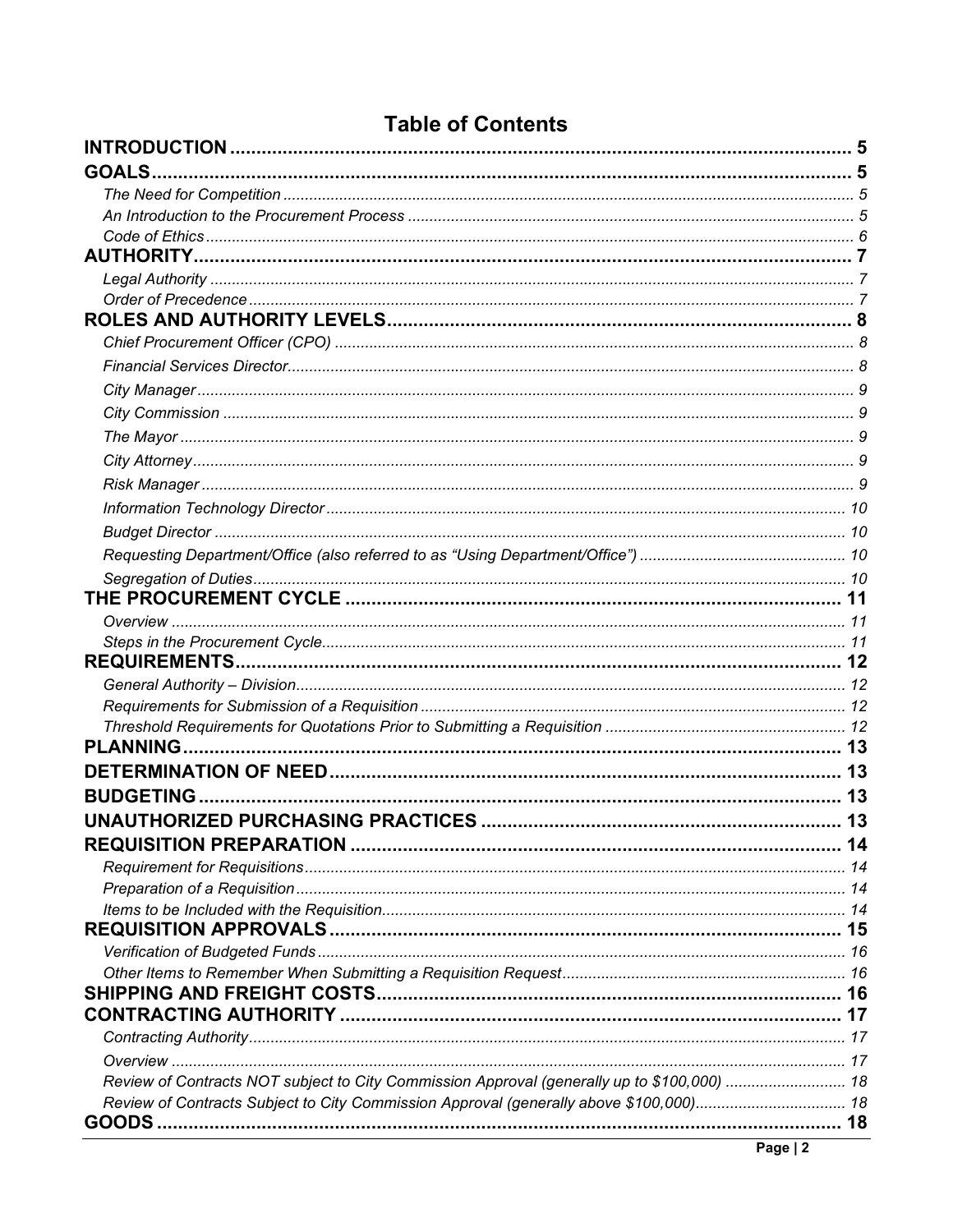| INFORMAL SOLICITATION PROCEDURE (FOR SMALL PURCHASES UP TO \$50k)  27 |  |
|-----------------------------------------------------------------------|--|
|                                                                       |  |
|                                                                       |  |
|                                                                       |  |
|                                                                       |  |
|                                                                       |  |
|                                                                       |  |
|                                                                       |  |
| FORMAL SOLICITATION PROCEDURE (FOR LARGE PURCHASES OVER \$50K) 30     |  |
|                                                                       |  |
|                                                                       |  |
|                                                                       |  |
|                                                                       |  |
|                                                                       |  |
|                                                                       |  |
|                                                                       |  |
|                                                                       |  |
|                                                                       |  |
|                                                                       |  |
|                                                                       |  |
|                                                                       |  |
|                                                                       |  |
|                                                                       |  |
|                                                                       |  |
| EXCEPTIONS FROM SOLICITATION PROCEDURE REQUIREMENTS  39               |  |
|                                                                       |  |
|                                                                       |  |
|                                                                       |  |
|                                                                       |  |
|                                                                       |  |
|                                                                       |  |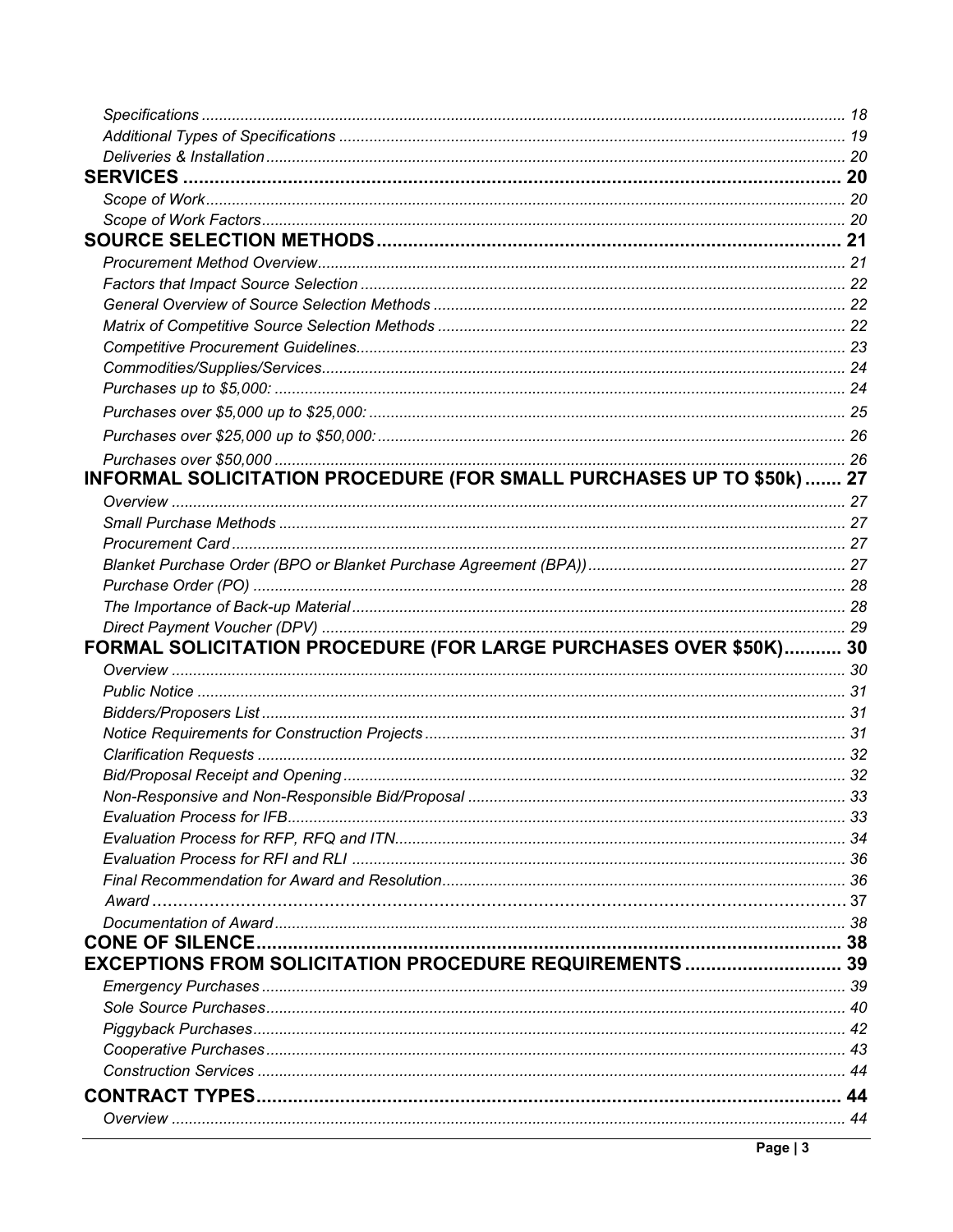#### **FORMS:**

**Contract Renewal Evaluation Form** Piggyback Request Form Quotes Approval Form Reverse Requisition Form Sole Source Justification Form Solicitation Evaluator's Understanding of Responsibilities & Conflict of Interest Form **Solicitation Request Form** Vendor Performance Form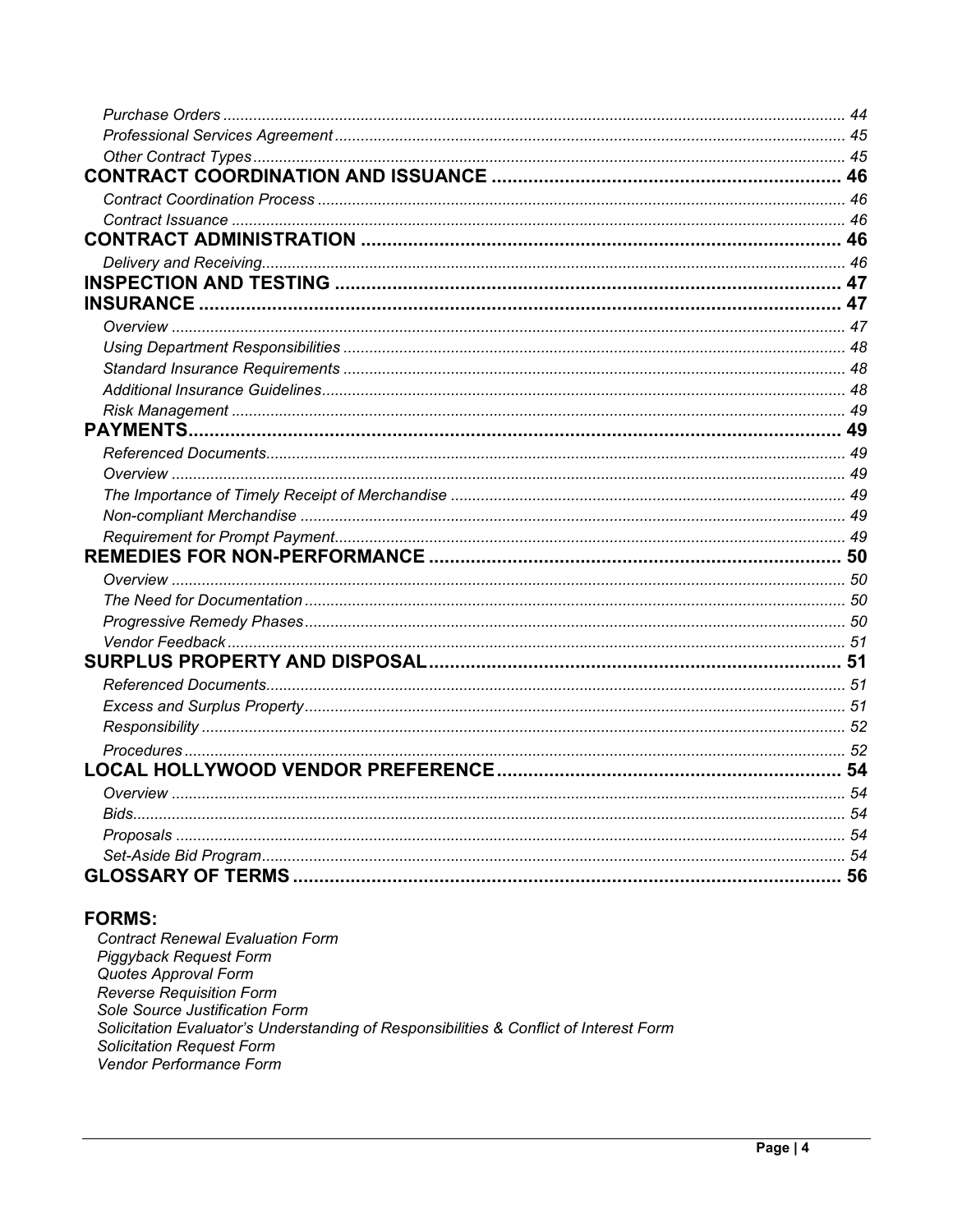## <span id="page-4-0"></span>**INTRODUCTION**

This Procurement Manual ("Manual") has been developed to help provide information and details on the Procurement Process. The information has been developed based on the City of Hollywood, FL ("City") Code of Ordinances (Code), Policies, Procedures and procurement best practices. Please contact the Procurement Services Division ("Division") if you have questions or need assistance with the procurement process.

## <span id="page-4-1"></span>**GOALS**

The Division strives to purchase quality products and services at competitive prices while adhering to existing policies and periodically reviewing those policies to improve effectiveness and efficiency. The Division strives to provide timely services and assistance through effective communication and training efforts. The goal of this Manual is to improve the communication process with our customers and to document important procedures to ensure consistency and continuity of operations.

#### <span id="page-4-2"></span>**The Need for Competition**

Why do we need competition? The Hollywood City Commission and the City Manager recognize that open and fair competition is a basic principle of fair and transparent local government. Competition, by its very nature, reduces the appearance and opportunity for favoritism and inspires public confidence that City contracts are awarded in an equitable fashion, realizing the greatest potential for financial benefit. Transparency and fairness provide important means of curbing any improprieties and establishing public confidence in the process through which commodities and services are procured.

It is essential to the effective and ethical procurement of goods and services that City Departments and Offices use a system of uniform procedures in managing and procuring goods and services. The principles of fairness and equality are best served when good documentation is maintained since it is incumbent that our process not only be fair, but transparent as well. Strict adherence to specific ethical considerations by all City officers, employees and agents, and by its suppliers and contractors is required to maintain the confidence of the public, the City, and the business community in the expenditure of City funds.

#### <span id="page-4-3"></span>**An Introduction to the Procurement Process**

The operation of the City requires a tremendous diversity of skill, crafts, trades, and professions and covers a multitude of functions and services. It is, in effect, many teams working together toward the common goal of efficient, effective and economical delivery of services to residents and other constituents. By the very nature of its diversification of enterprises and the large scope of work covered, delegation of authority is necessary.

All personnel acting on behalf of the City are tasked to operate many functions as efficiently and economically as possible. Therefore, it is necessary that everyone work together as a team to eliminate excess effort and waste for the efficient and effective operation of City government.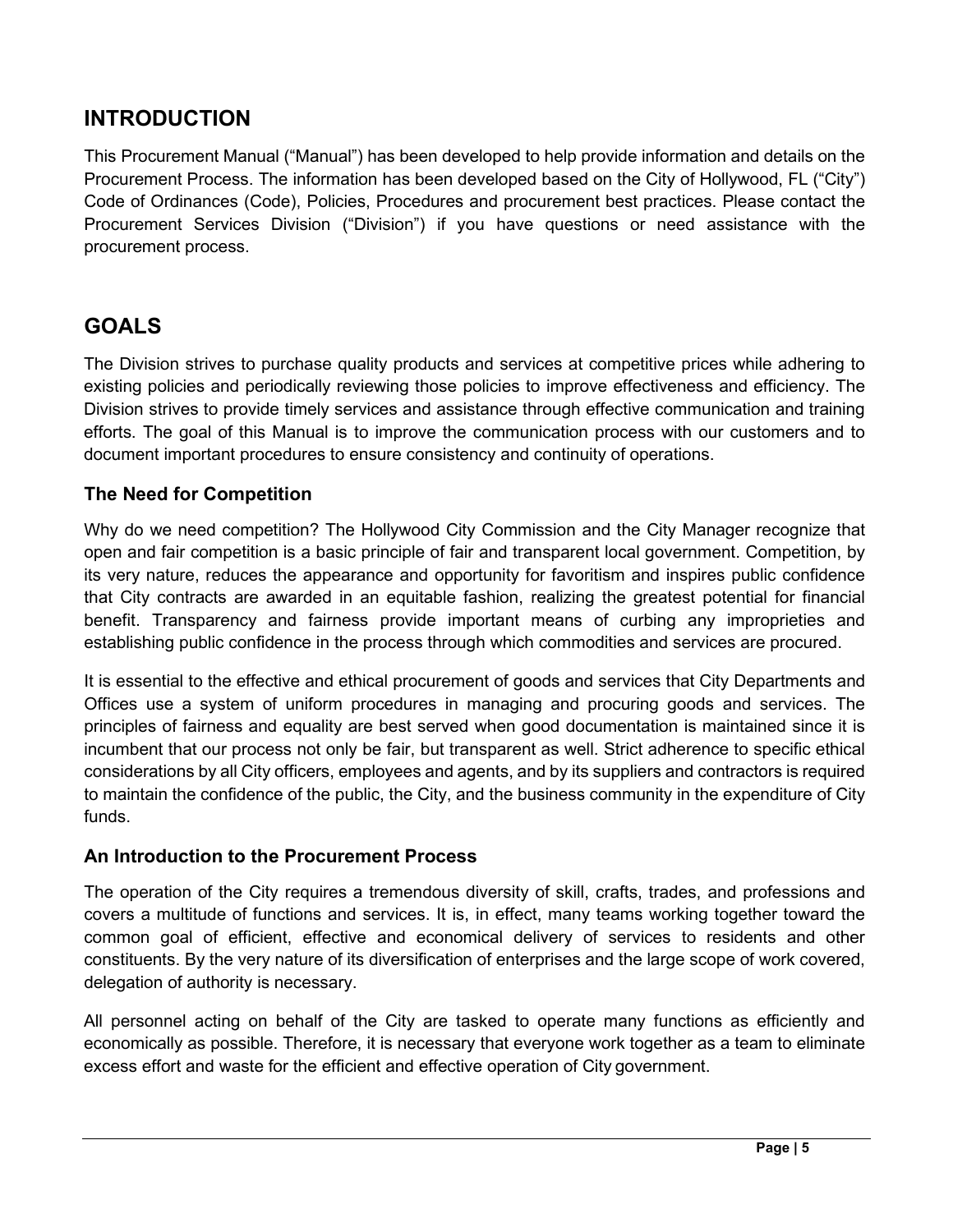A Division that has significant operational and financial impact on City government is Procurement. The Division is responsible for the procurement of the goods and services required for City operation. The Division also has a control function to ensure statutes, rules and regulations concerning the purchase and disposal of goods and services are complied with, and that all transactions are carried out under the highest ethical standards. The Division also provides resources, research and information on new products and services, as well as trends and opportunities.

Since all purchases are made with taxpayer dollars, there are many laws, rules and regulations governing how procurement should be conducted in the State of Florida, and in the City of Hollywood, the most important of which is the [Procurement Code.](https://codelibrary.amlegal.com/codes/hollywood/latest/hollywood_fl/0-0-0-36192) A copy of the [Procurement Code](https://codelibrary.amlegal.com/codes/hollywood/latest/hollywood_fl/0-0-0-36192) (City Code § 38.35) is accessible online through the City's website at [www.hollywoodfl.org.](http://www.hollywoodfl.org/)

This Manual has been developed to serve as a framework within which well-informed decisions can be made. Due to the diversity of needs and requirements and differing rules and regulations governing each type of purchase, not all possibilities can be addressed in this Manual. This Manual is only intended to act as a guide and supplement the Procurement Code. Its purpose is to point out the duties and responsibilities of those involved with the procurement function and to assist in maintaining the City's desire for a fair, open and transparent process. The ultimate goal is the promotion of the City's best interests through actions and fair dealings that will result in obtaining the maximum value for each dollar spent.

## <span id="page-5-0"></span>**Code of Ethics**

The perception of integrity in government is critical whenever there is an opportunity to award public contracts. Ethical behavior in the contracting process is essential to efforts to maintain a high level of public confidence and support. In addition, the entire procurement process must be open and transparent in order to ensure that vendors receive equal opportunities to compete for the City's business. In essence, maintaining a strong ethical stance inspires confidence in the process which leads to better competition, lower pricing and an overall higher level of service and value to the City. Therefore, the Division constantly practices a high ethical standard in its daily dealings with City employees, current and prospective vendors, and the public in general. Just the smallest breach in standards can result in damage that cannot be repaired, in some cases, for many years.

Every City employee is bound b[y Florida Statutes, Chapter 112, Part III, Code of Ethics for Public Officers](http://www.leg.state.fl.us/statutes/index.cfm?App_mode=Display_Statute&Search_String=&URL=0100-0199/0112/0112PARTIIIContentsIndex.html)  [and Employees.](http://www.leg.state.fl.us/statutes/index.cfm?App_mode=Display_Statute&Search_String=&URL=0100-0199/0112/0112PARTIIIContentsIndex.html) If there is any question regarding ethical conduct or action, please contact a staff member from Human Resources, Procurement Services or a representative from the City Attorney's Office, before any action is taken. Ask these three questions before taking any action that may be construed as unethical:

- 1. Is it legal?
- 2. Would I make the same decision in all similar cases, or am I treating this one differently?
- 3. What would somebody dear to me think if they read about this action in the newspaper?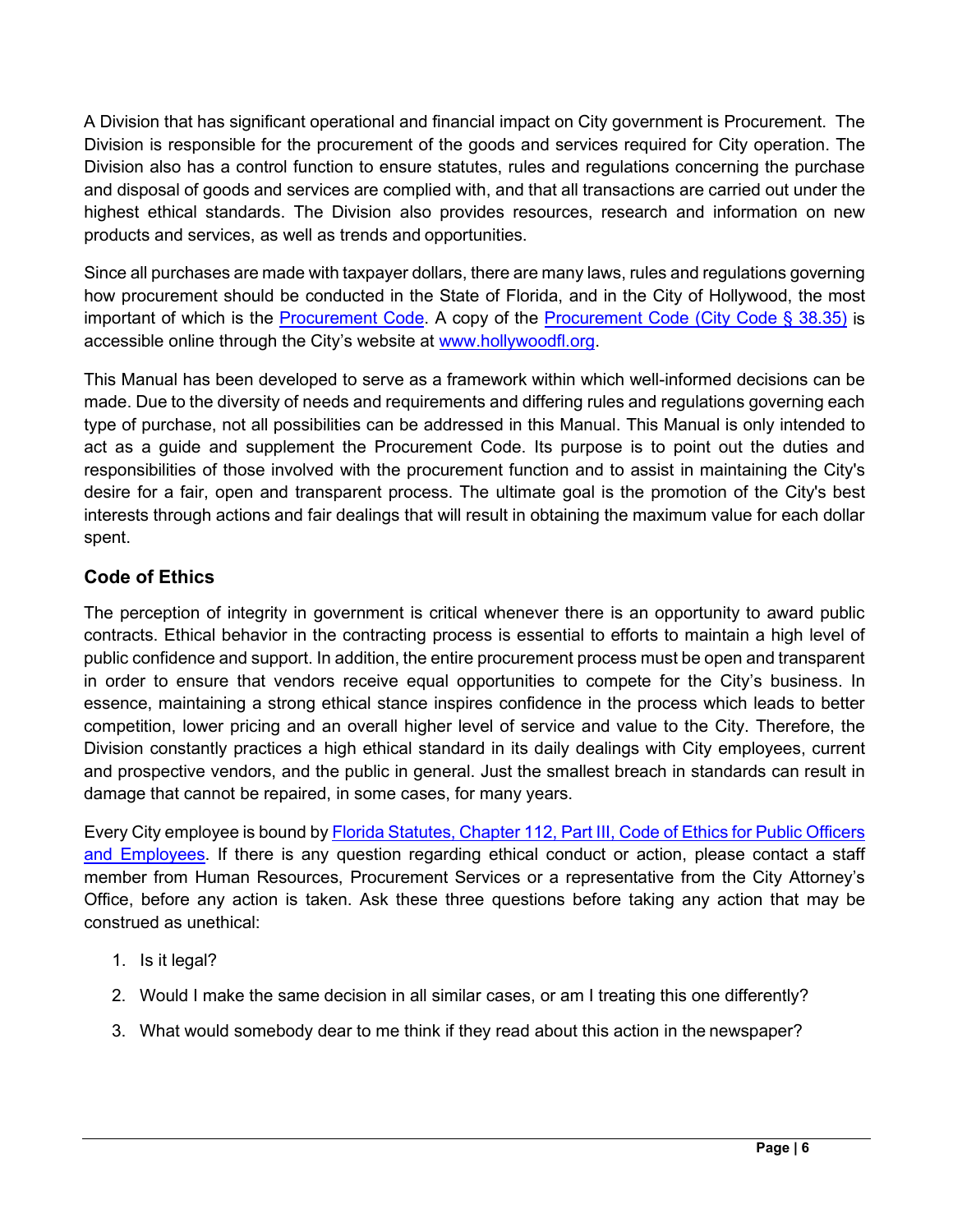In addition to the requirements of Florida Statutes, the Division subscribes to the following Code of Ethics:

- Know and obey the letter and spirit of all procurement policies and regulations and remain alert to the legal ramifications of procurement decisions.
- Avoid the intent and appearance of unethical or compromising practice in relationships, actions, and communications.
- Refrain from soliciting or accepting money, loans, credits, or prejudicial discounts, and the acceptance of gifts, entertainment, travel, favors, services, or other things of value from present or potential suppliers that might influence or appear to influence purchasing decisions.
- Do not seek or dispense personal favor and strive to handle each administrative problem objectively and without discrimination.
- Refrain from any private business or professional activity that would create a conflict between personal interests and the interests of the City. If a situation arises that presents a potential conflict of interest, present the situation to superiors.
- Never use any information gained confidentially in the performance of official duties as a means of making private profit.
- Reduce the potential for any charges of preferential treatment by actively promoting competition.
- Conduct business with potential and current suppliers in an atmosphere of good faith devoid of intentional misrepresentations. The interest of the City must take precedence.
- Keep the organization informed, through appropriate channels, on problems and progress of applicable operations by emphasizing the importance of the facts.
- Promote positive supplier relationships through courtesy and impartiality in all phases of the purchasing cycle.
- Obtain the maximum benefit for funds spent as an agent of the City.

The guidelines presented above are not intended to provide answers or guidance for every ethical issue that may arise during the course of conducting City business. Reliance on the guidelines, plus the application of common sense and good judgment, will help resolve issues not specifically identified. It is your responsibility to maintain the City's ethical standards. Failure to do so may result in punitive action including dismissal. Ethical behavior is, after all, a requirement and not an option. A copy of the Ethics [Ordinance \(City](https://codelibrary.amlegal.com/codes/hollywood/latest/hollywood_fl/0-0-0-35625) Code Chapter 34) is accessible online through the City's website.

## <span id="page-6-0"></span>**AUTHORITY**

#### <span id="page-6-1"></span>**Legal Authority**

Purchasing authority is authorized and outlined under the [Procurement Code](https://codelibrary.amlegal.com/codes/hollywood/latest/hollywood_fl/0-0-0-36192) (City Code § 38.35).

#### <span id="page-6-2"></span>**Order of Precedence**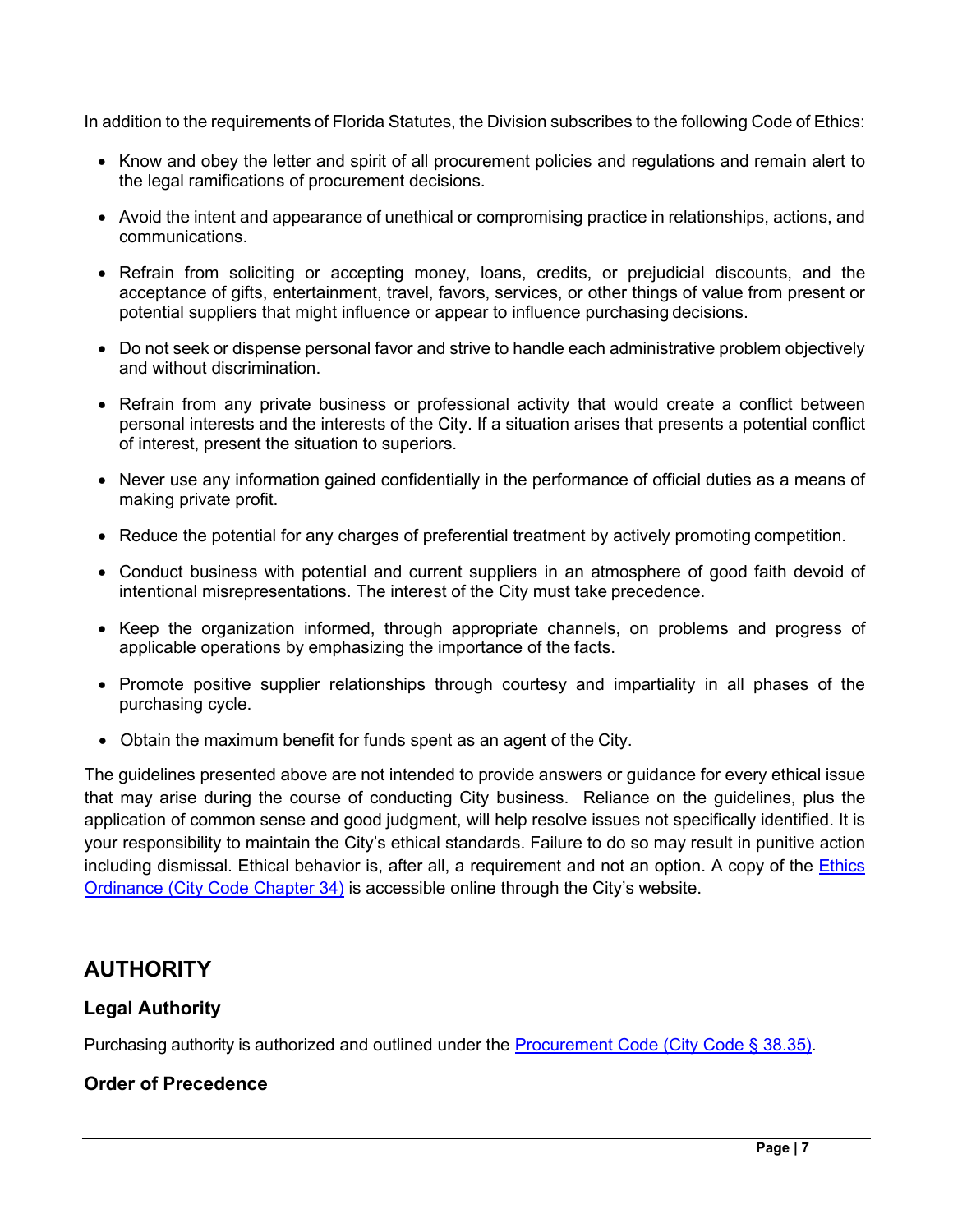This Manual acts as a supplement to the City's Code as well as other Procurement Policies and Procedures. If there is a discrepancy between the various documents, the order of precedence is as follows: State law; City Charter; Code; Procurement Policies; Supplemental Policies; and then this Manual.

## <span id="page-7-0"></span>**ROLES AND AUTHORITY LEVELS**

#### <span id="page-7-1"></span>**Chief Procurement Officer (CPO)**

The Chief Procurement Officer shall be responsible for the procurement of all goods and services required by any Office, Department or agency of the City. Specifically, the Chief Procurement Officer and the Division shall have the authority to perform the following with regard to City purchases:

- Procure or supervise the procurement of all goods and services needed by the City.
- Establish and maintain policies and procedures for source selection, solicitation development, requisition entry, specification development, solicitation evaluation, contract award and development, contract administration, inspection, testing and acceptance, in cooperation with the Departments using the supplies and services.
- Determine the most appropriate method of source selection.
- Determine the lowest cost or highest scored/ranked responsive and responsible bidder or facilitate the selection of the most advantageous proposer.
- Coordinate the award, preparation and execution of all agreements, POs, renewals, change orders and contract modifications.
- Approve and issue POs and other documents for the purchase of goods and services.
- Approve and issue Agreements up to a value of \$25,000.
- Sell, trade or otherwise dispose of surplus supplies belonging to the City.
- Ensure compliance with applicable procurement policies and procedures by reviewing and monitoring procurements by any designee or Department/Office.
- Maintain historic files and data related to the procurement process, as required.
- Serve as a liaison to requesting Departments and Offices regarding the implementation and training related to purchasing policies and procedures.

#### <span id="page-7-2"></span>**Financial Services Director**

The Financial Services Director shall have the authority to:

- Direct operational procedures relating to overall Department operations, including operations of the Division.
- Review and approve the implementation of the Division policies and procedures as needed.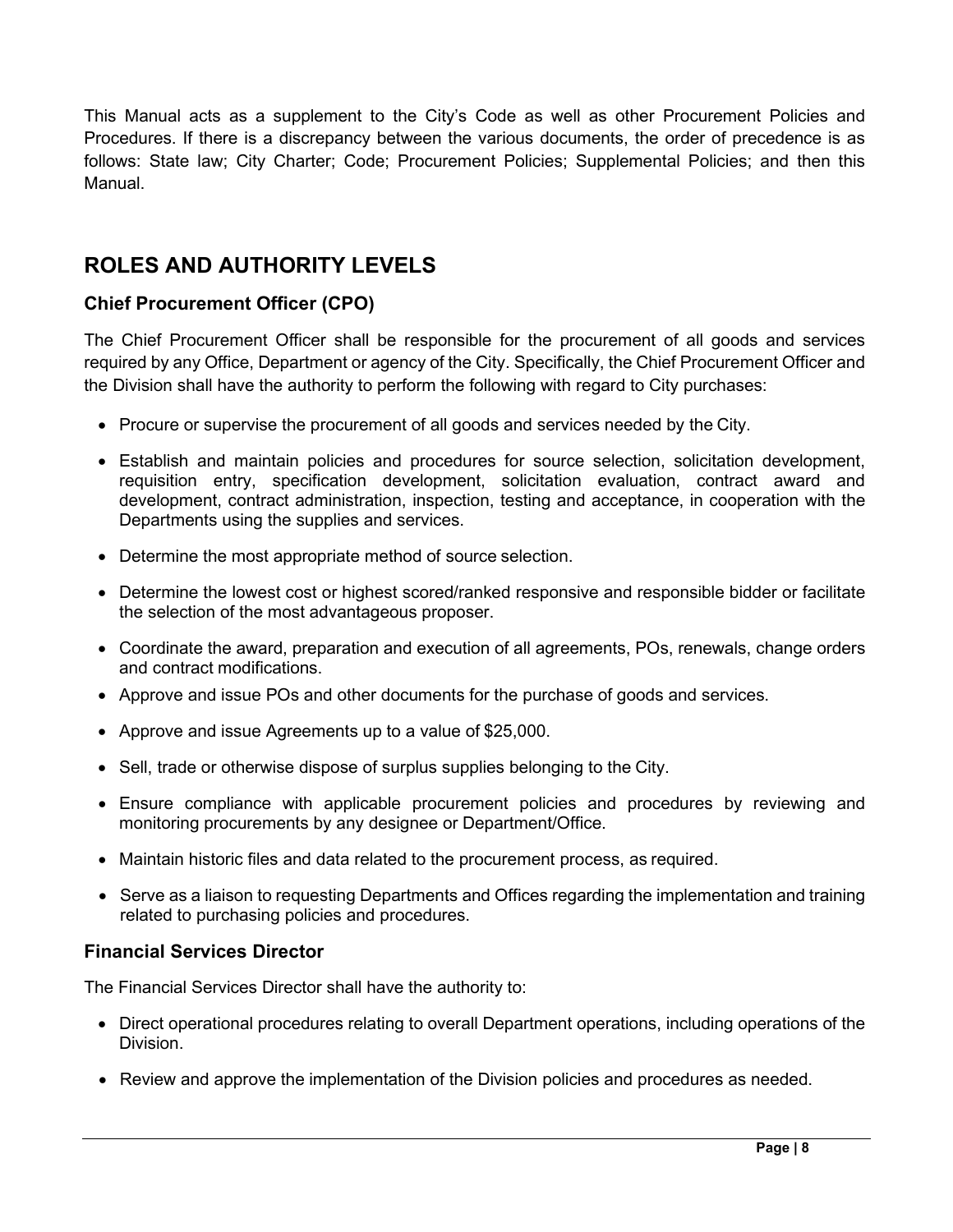- Issue payment on properly approved and documented invoices or direct disbursements.
- Allocate the proceeds from the sale, lease or disposal of surplus supplies.

#### <span id="page-8-0"></span>**City Manager**

The City Manager shall have the authority to:

- Approve and issue administrative policies and procedures related to the procurement function.
- Review and approve all contracts and renewals in excess of \$25,000 and not in excess of \$100,000, except when City Commission approval is required.
- Review and approve any change orders or contract modifications where the sum of all change orders and the original contract do not exceed \$100,000.
- Review and approve recommendations to the City Commission for purchases in excess of \$100,000 or when City Commission approval is required.

#### <span id="page-8-1"></span>**City Commission**

The City Commission shall have the authority to:

- Consider and award agreements for purchases over \$100,000 or when City Commission approval is otherwise required, upon the recommendation of the City Manager and staff.
- Delegate to the appropriate City officials the authority to award and execute agreements over \$100,000.

#### **The Mayor**

The Mayor shall have the authority to:

• Execute agreements approved by the City Commission.

#### <span id="page-8-2"></span>**City Attorney**

The City Attorney shall have the authority to:

- Serve as legal counsel and provide legal services as required related to the purchasing and contracting processes.
- Prepare or review for form and legal sufficiency all contracts and other documents executed by the City.

#### <span id="page-8-3"></span>**Risk Manager**

The Risk Manager shall have the authority to:

- Recommend standard contract clauses for insurance.
- Establish guidelines for determining the type and minimum limits of liability for insurance coverage.
- Identify procurements that could have unusual risks and require special coverage or limits of liability.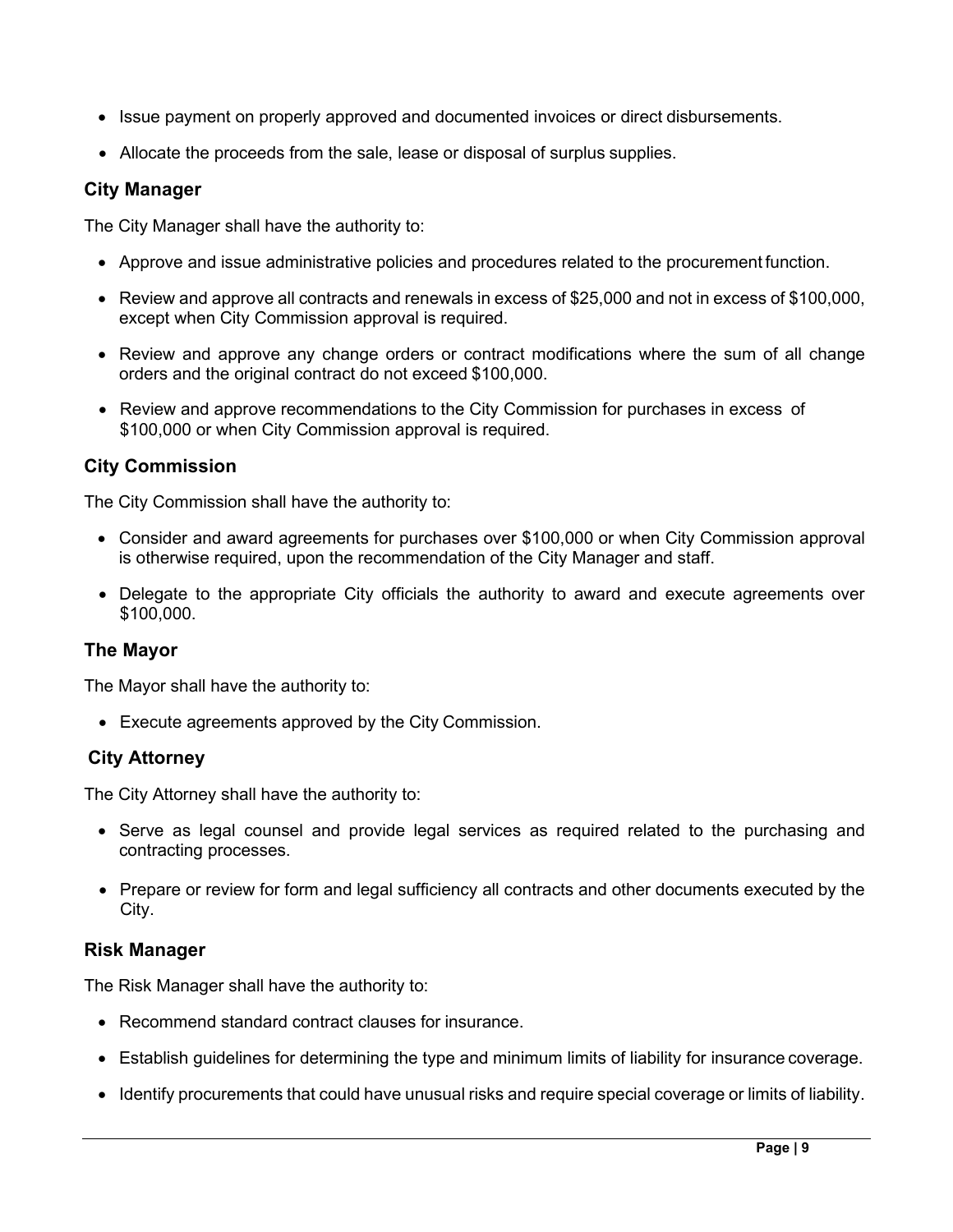• Review contractor compliance with insurance requirements.

#### <span id="page-9-0"></span>**Information Technology Director**

The Information Technology Director shall have the authority to:

• Review and approve information technology purchases for functionality.

#### **Budget Director**

The Budget Director shall have the authority to:

• Verify that sufficient budgeted funds are available prior to the issuance of any PO, contract, change order or contract modification.

#### <span id="page-9-1"></span>**Requesting Department/Office (also referred to as "Using Department/Office")**

The Requesting Department/Office shall have the authority to:

- Prepare, submit and approve, via the City's financial system, requisitions for all goods and services.
- Prepare specifications or statements of work for requested goods and services.
- Select the appropriate budget account for the purchase, and ensure that the account is sufficiently funded prior to the processing of the purchase.
- Provide a recommendation for vendors for all requests that are less than the \$5,000 quotation threshold.
- Supply appropriate documentation to back-up and justify recommendations for purchases, such as Piggyback Request, Quote Approval, Sole Source Justification or Solicitation Request Forms.
- Receive and inspect supplies and report any discrepancies from the original purchase description.
- Prepare resolutions and purchase justification for purchases requiring City Commission approval.
- Manage contracts for services; coordinate initial contact with vendor to obtain appropriate levels of required insurance.
- Establish appropriate communication channels with vendor representatives to ensure that the vendor understands the City's requirements and to allow for ongoing discussions andfeedback.
- Ensure that work is being performed in accordance with the statement of work and terms and conditions of the contract.
- Ensure that work is being performed on schedule.
- Approve invoices based upon the percentage of work completed or project milestones.
- Report any performance issues to the Division for resolution.

#### <span id="page-9-2"></span>**Segregation of Duties**

It is a best practice for no one person to perform more than two of the following functions for any one purchase or contract: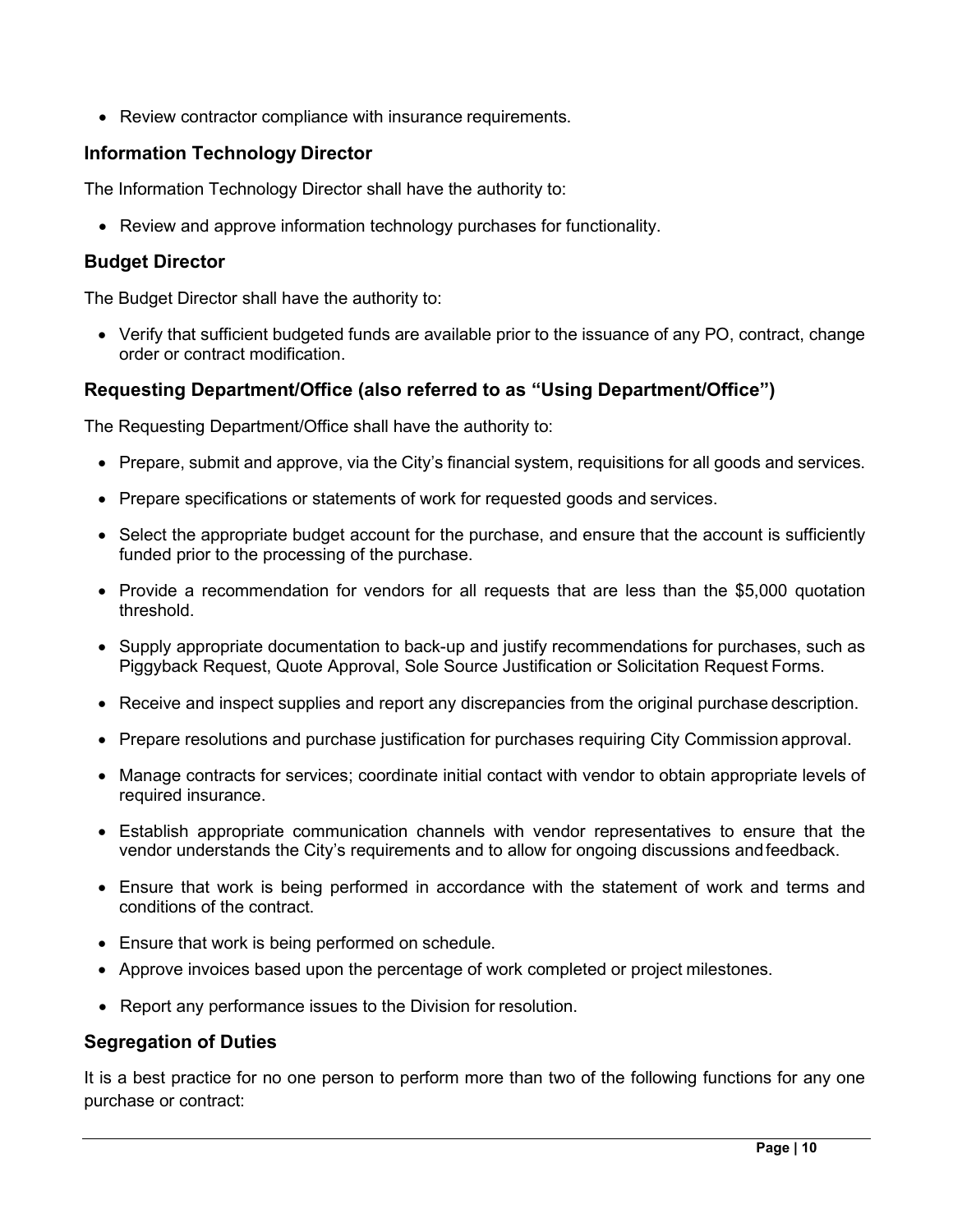- Initiate/enter or approve the requisition
- Award the PO or contract
- Receive the supplies or manage the contract for services
- Authorize payments

## <span id="page-10-0"></span>**THE PROCUREMENT CYCLE**



#### <span id="page-10-1"></span>**Overview**

A common method for understanding the procurement process is to segregate the various processes into three distinct categories known as the "Procurement Cycle". The Procurement Cycle refers to the steps that are taken throughout the procurement process. This Manual generally follows the procurement process in the discussion of requirements for making purchases by the City.

#### <span id="page-10-2"></span>**Steps in the Procurement Cycle**

The three segments of the Procurement Cycle are as follows:

*Phase One* – *Strategic Procurement Planning*: includes needs analysis, purchase planning/budgeting, and development of specification requirements and requisitioning.

*Phase Two* – *Solicitation Development and Supplier Selection*: includes choosing the proper method of purchase, developing, issuing, evaluating and awarding solicitations, and contract execution.

*Phase Three* – *Contract Administration*: includes supplier management, follow-up, receiving & testing, bonding, insurance, and disposal of surplus.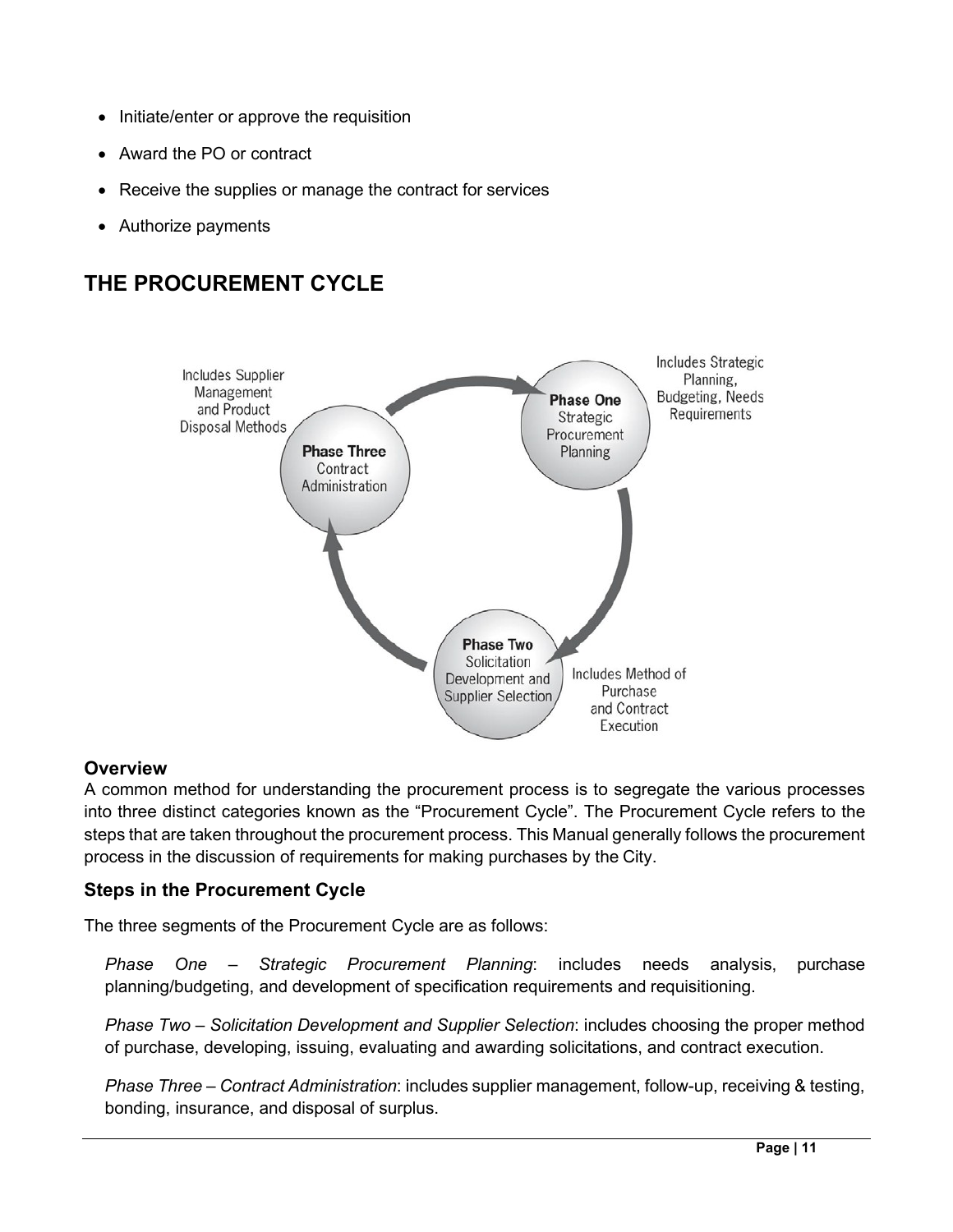## <span id="page-11-0"></span>**REQUIREMENTS**

#### <span id="page-11-1"></span>**General Authority – Division**

The Division shall arrange for procurement of all goods and services required by any Office, Department or agency of the City. The ordering Department shall be responsible for providing a complete and concise description of the goods or services required, selecting the proper budget account for the purchase, and identifying a list of vendors if possible.

The Division is authorized by the City Code to procure goods and services for the City, and to question the specifications on all requests for sole source, requests for supplies of a quantity that are greater or less than required, requests where materials seem inconsistent with the requirement, requests that do not conform to City standards, requests without proper authorization, or any other requests that require clarification. However, the Division will not materially alter specifications without the consent of the requesting Department/Office Director. The Division does reserve the right to change vendors when determined to be in the best interest of the City and in consultation with the Department/Office Director.

#### <span id="page-11-2"></span>**Requirements for Submission of a Requisition**

A purchase requisition must be submitted and a PO issued or a signed agreement issued prior to ordering any goods or services, except when purchasing goods or services as permitted by a Direct Payment Voucher ("DPV") or a Procurement Card. Pursuant to the City Code, it is unlawful for any City officer, employee, or other person to procure any goods or services other than through the Division, and the City shall not be bound by any PO or contract made to the contrary.

|                              | <b>Annual Threshold</b> Quotation Requirement                                                                                                                                                                                             |
|------------------------------|-------------------------------------------------------------------------------------------------------------------------------------------------------------------------------------------------------------------------------------------|
| Up to \$5,000                | One written quotation forwarded to the Division.                                                                                                                                                                                          |
| Over \$5,000 to<br>\$25,000  | Three written quotations forwarded to the Division.                                                                                                                                                                                       |
| Over \$25,000 to<br>\$50,000 | Three written quotations and a completed Quote Approval Form forwarded to the<br>Division.                                                                                                                                                |
| Over \$50,000                | Completed Solicitation Request Form submitted to the Division along with a draft<br>formal competitive Solicitation (Bid, RFP, RLI, etc.), detailed specifications and/or a<br>thorough scope of work to allow for a formal solicitation. |

#### <span id="page-11-3"></span>**Threshold Requirements for Quotations Prior to Submitting a Requisition**

All quotations obtained by the requesting Department/Office must be entered through a purchase requisition in the financial system. Copies of quotations (documented by the requesting Department/Office) must be submitted through the financial system or via other means to the Division. Upon request, the Division shall assist with obtaining quotations. Each procurement shall be completed in accordance with the threshold and quotation requirement specified above. The Division may, in its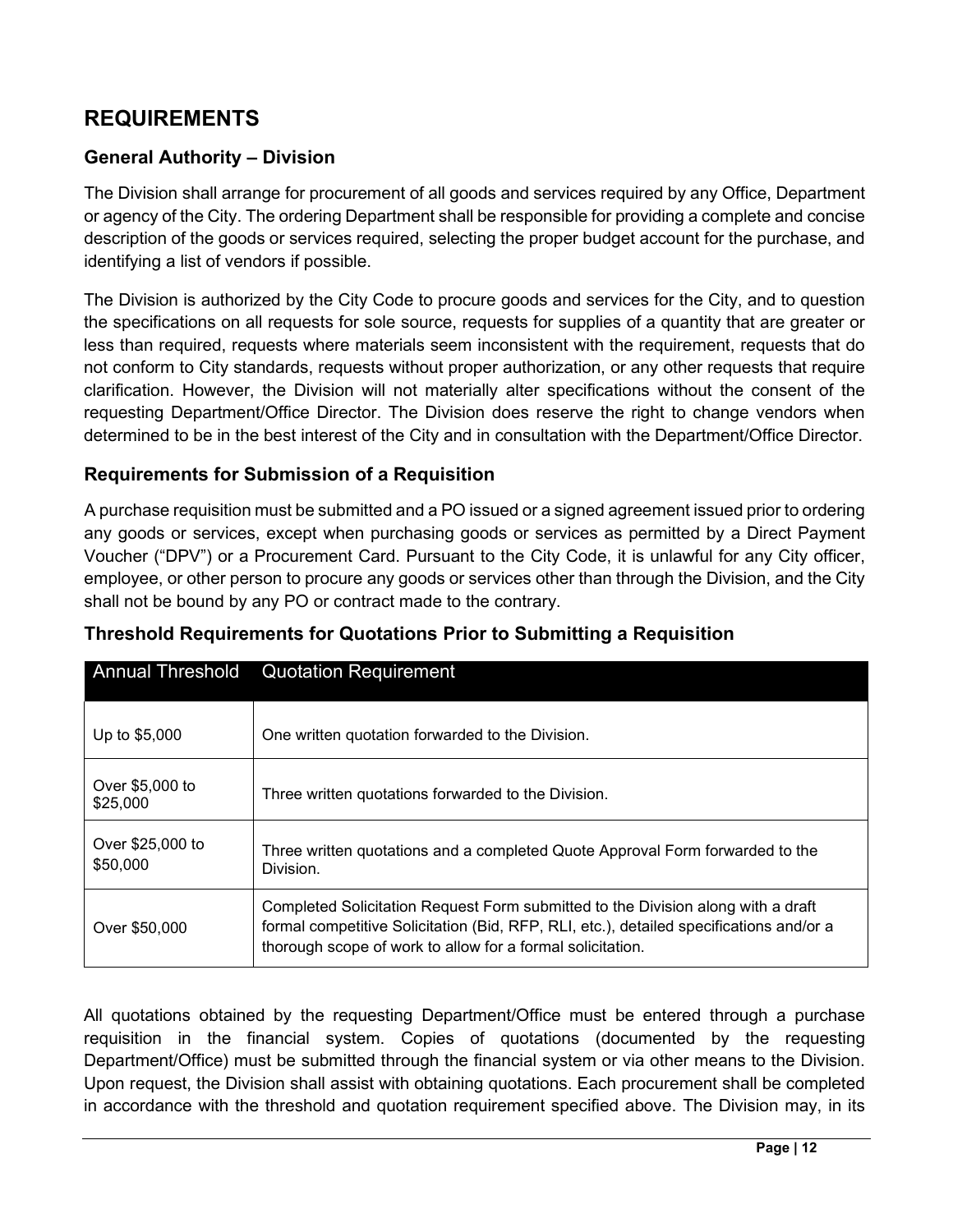discretion, solicit quotations for any amount when determined to be in the best interest of the City.

## <span id="page-12-0"></span>**PLANNING**

A critical element for any purchase is proper planning. Planning includes developing a strategy for how a purchase will improve the overall quality and efficiency of the level of service delivered by the City. Careful consideration should also be given to resource allocation, including the proper determination of acquisition and ongoing operational considerations. Purchases need to be properly matched in order to support operations that in turn support the City's goals, as well as the strategic plan. Many purchases may have a long-term impact on the overall efficiency and effectiveness of City government, and as such, must be properly vetted and justified with an appropriate business case through the budget process. In addition, good planning of purchases ensures that the City will be able to more efficiently and effectively allocate its financial and human resources. .

## <span id="page-12-1"></span>**DETERMINATION OF NEED**

The procurement process commences with a determination of need by the using Department/Office. That "need" is formally communicated to the Division via a requisition or applicable Division form, depending on the expenditure amount. For all major or critical requirements, using Departments/Offices are encouraged to consult with the Division as early in the process as possible. By doing so, Procurement staff can assist the using Department/Office in defining requirements, researching alternate solutions, and scheduling the procurement process.

## <span id="page-12-2"></span>**BUDGETING**

Once a need is determined, the using Department/Office will need to plan for the purchase through the budget process. It is important that an accurate estimate of cost be obtained and that proper cost data be included when developing the annual budget request. The Division could provide an estimate of commonly used goods and services, upon request. The budget request will be reviewed and/or approved as appropriate, by the Department Director, the Budget Office, the City Attorney's Office, and the City Manager's Office prior to being considered by the City Commission. In addition, requests for major construction or capital equipment will also be subject to the review of the City Capital Improvement Program (C.I.P.). Purchases for new initiatives may not commence until final approval of the budget by the City Commission and after the beginning of the new fiscal year.

## <span id="page-12-3"></span>**UNAUTHORIZED PURCHASING PRACTICES**

An unauthorized purchase occurs when any employee of the City procures in any manner any goods or services outside the purview of the City Charter, City Code, Procurement Policy and the procedures set forth in this Manual. Any individual making an unauthorized purchase may be subject to disciplinary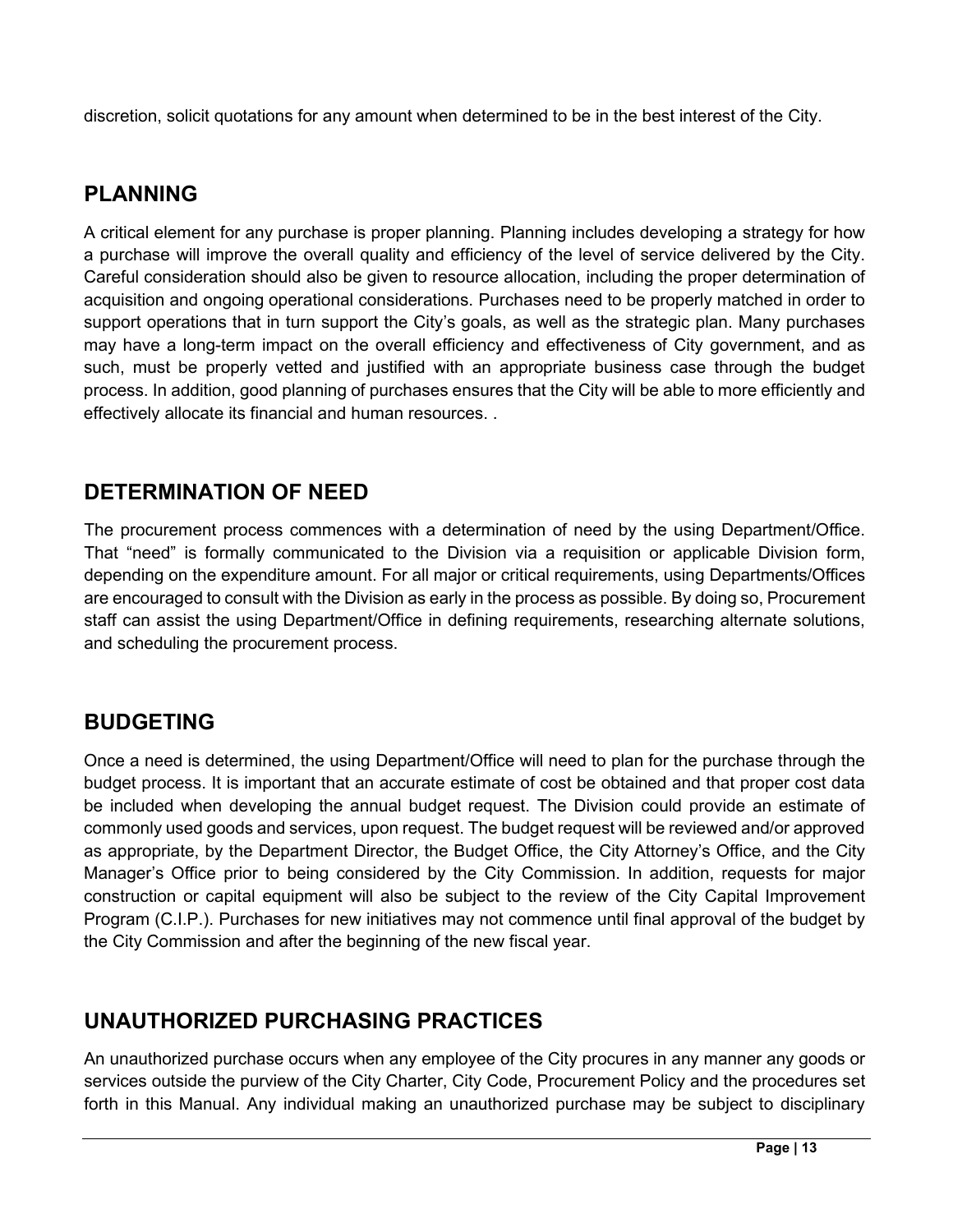actions as appropriate, which may include termination and/or prosecution.

There are several ways unauthorized purchases are made. Examples include:

- Purchasing any goods or services directly from a vendor, bypassing the Division.
- Committing to a purchase prior to issuance of an authorized PO, when required.
- Obtaining items under contract from suppliers other than those who hold City contracts.
- Providing false information such as false quotations (without actually contacting and obtaining a proposal from a vendor).
- Adding unauthorized purchases to previously approved POs without approval of the appropriate approval authority and modification of the PO.
- Splitting Requisitions: Knowingly splitting purchases into multiple segments in an attempt to issue multiple POs below the established policy dollar threshold requirements.

## <span id="page-13-0"></span>**REQUISITION PREPARATION**

#### <span id="page-13-1"></span>**Requirement for Requisitions**

A purchase requisition must be submitted and a PO issued, prior to ordering any goods or services not otherwise procured through the use of a Blanket Purchase Order (BPO / Blanket Purchase Agreement (BPA)), Direct Payment Voucher (DPV) or a Procurement Card.

#### <span id="page-13-2"></span>**Preparation of a Requisition**

The using Department/Office shall complete, approve and submit the electronic requisition via the financial system. The requisition shall include all required information. If the requisition requires supporting material, it shall be uploaded with the requisition into the financial system or forwarded to the Division noting the respective requisition number.

#### <span id="page-13-3"></span>**Items to be Included with the Requisition**

Before entering and approving a requisition for items more than \$25,000, the initiating Department must:

- Complete and submit a Quote Approval Form and provide written quotations to the Division or
- Submit complete and concise specifications to the Division when requesting quotations be solicited by the Division or
- Submit a Sole Source Justification form if the requested item is sole or single source.

When obtaining quotations, the individual preparing the requisition shall follow specific guidelines to provide a complete description of the goods or services requested (i.e. make, model, manufacturer, etc.). The more complete the description, the sooner the goods or services can be procured. Specifics on what or how the commodity is expected to perform should be included. It is strongly recommended that written specifications/requirements be provided to the vendors so that all quotations will be based on the same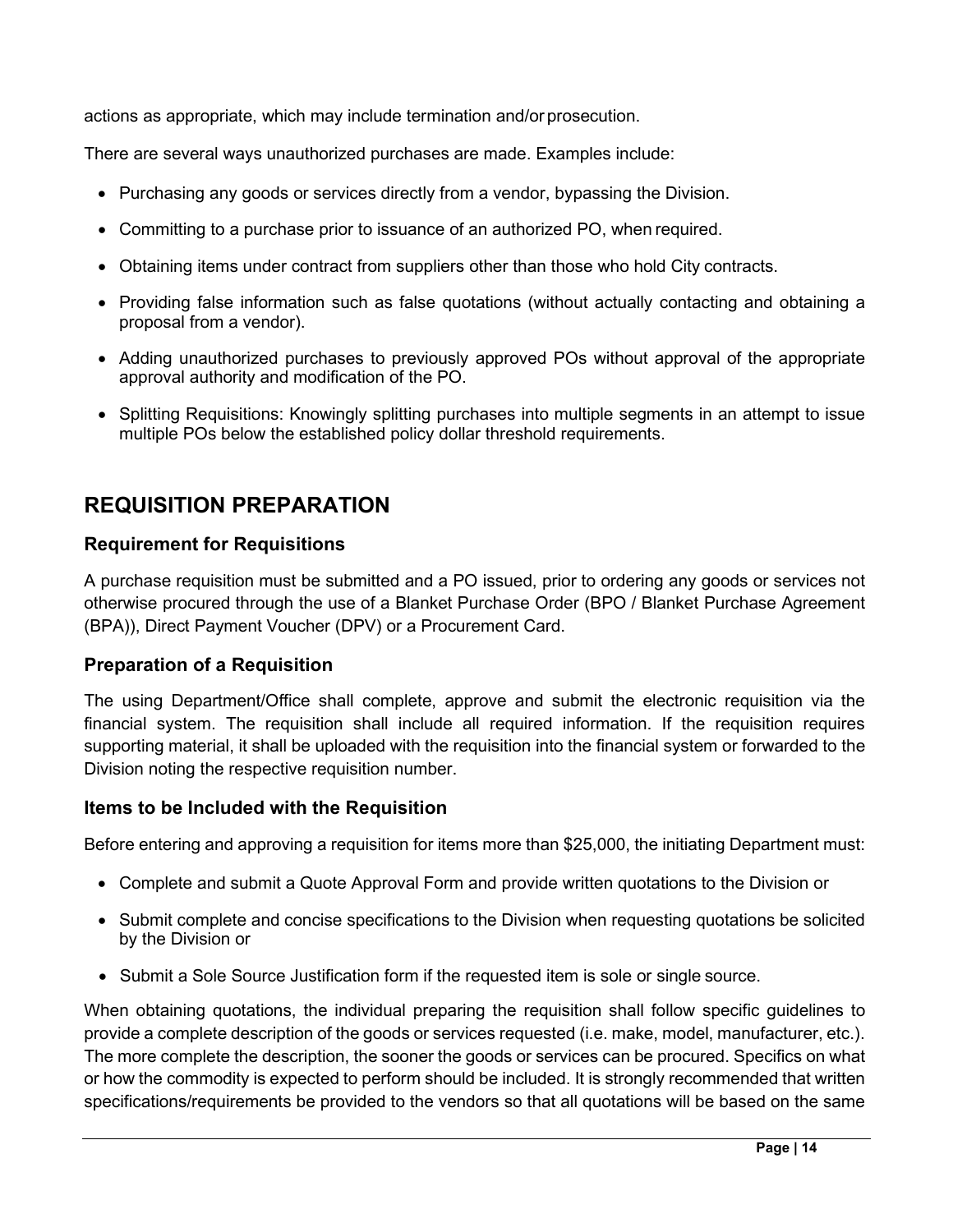information.

All vendors performing work on City property must have an approved copy of their insurance certificate on file with the Risk Manager. The insurance certificate must comply with the City's insurance requirements and shall name the City as an additional insured. The PO will not be issued if the insurance certificate does not have prior approval by the Risk Manager. Should the work involve any type of construction related work, the vendor must obtain any required permit(s) prior to the commencement of work.

Requisitions for purchases in excess of \$100,000 for goods or services shall not be authorized unless those purchases have been formally approved by the City Commission. The City shall utilize a formal sealed competitive solicitation process for the acquisition of goods and services over the competitive threshold in accordance with the most appropriate source selection method as detailed in the Source Selection Methods section of this Manual. Upon formal City Commission approval, the requesting Department/Office shall input a requisition in accordance with the requirements outlined above even if an agreement is in place in order to establish a formal encumbrance of funds. All pertinent information shall be included in a description of sufficient detail, including the Resolution Number as assigned by the City Clerk's Office. Additionally, all relevant documentation must be forwarded to the Division. This requirement does not apply to recurring expenditures associated with previously approved contracts or purchases, such as a BPO/BPA, or when not applicable, for example expenditures for utilities, electricity, telephone service, etc.

## <span id="page-14-0"></span>**REQUISITION APPROVALS**

All requisitions must be electronically approved by the Department/Office Director or designee. Depending on the item being purchased, additional approvals may be required. The approval levels must be entered into the financial system to provide authority access as provided by Department/Office Directors. Authority access must also be provided to persons authorized to sign in the absence of the Department/Office Director with the correct level of approval authority.

The Division will seek additional approvals in the following instances:

- Technology equipment, software and telecommunications equipment (requires the approval of the Information Technology Director or designee.)
- Vehicular equipment, gasoline/diesel powered tools and/or equipment, as well as modifications, repairs or alterations to existing City vehicles or equipment (requires the approval of the Public Works Director or designee.)
- All requests for over-rides of an account budget (requires the approval of the Budget Director or designee.)
- All service-related work (requires the approval of the Risk Manager or designee for appropriate insurance compliance.)
- Repairs, additions, construction, renovations, modifications and alterations to City facilities or building systems. This includes but is not limited to: exterior/interior wall finishes; carpeting and floor finishes; exterior/interior doors and locks; roof systems and repairs; partitions; interior trim; ceiling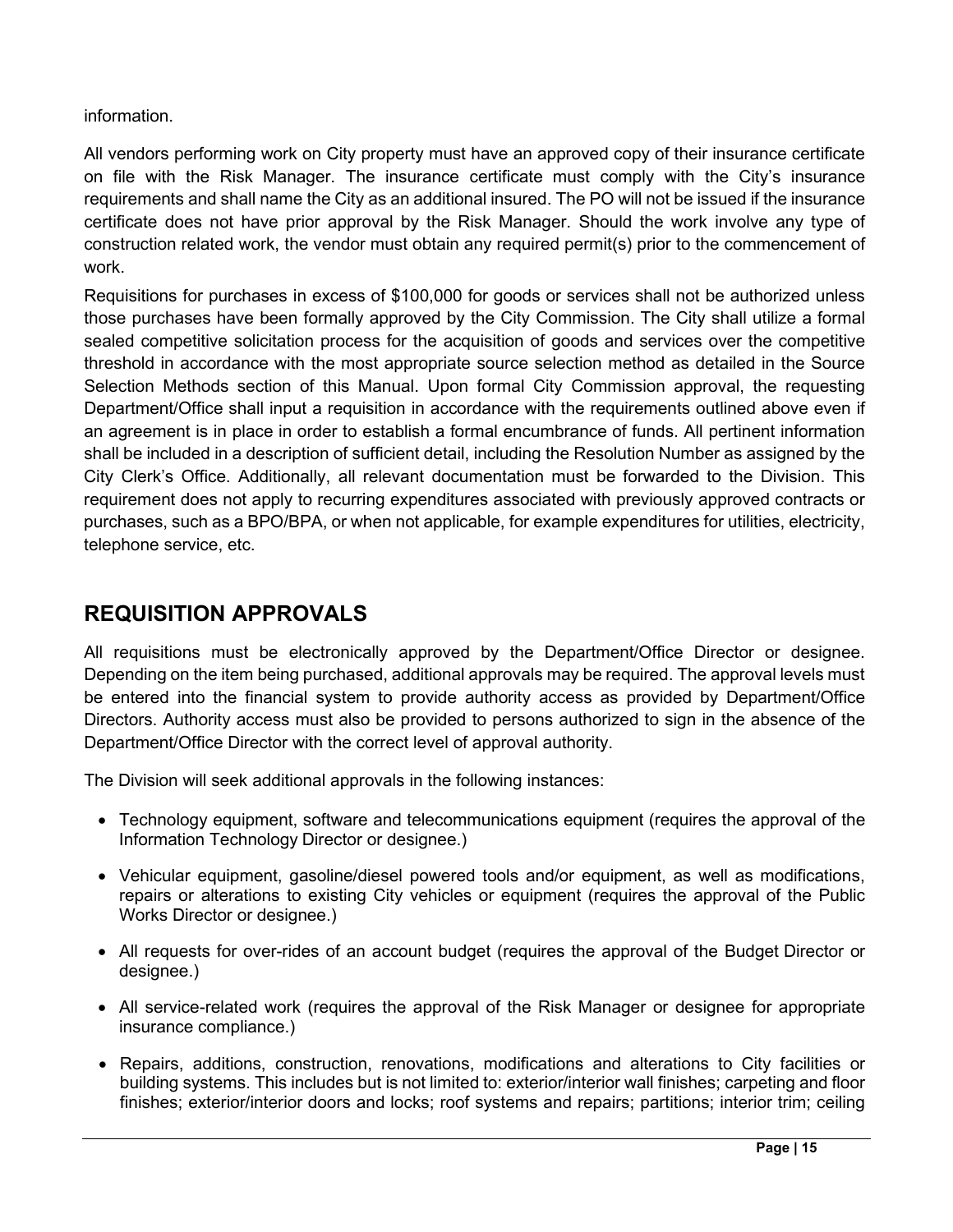and ceiling finishes; plumbing fixtures; HVAC systems and equipment; lighting fixtures and electrical systems (requires the approval of the Public Works Director or designee.)

## <span id="page-15-0"></span>**Verification of Budgeted Funds**

Purchases without appropriated funding will not be approved by the Division. Funding should be available in the current fiscal year budget before proceeding with a purchase request. Prior to submitting a requisition, the financial system may be used to verify if sufficient budgeted funds are available to support the request. In addition, the City's Budget Office may review the request to ensure use of the proper account code. However, the using Department/Office is ultimately responsible to verify the account code or funds availability prior to processing the requisition. There may be circumstances where some costs are delayed. In such cases, funding must be available from the source at the time of purchase, unless otherwise provided in the contract.

#### <span id="page-15-1"></span>**Other Items to Remember When Submitting a Requisition Request**

Any requisitions requesting a check with the PO must have a copy of the invoice or appropriate price backup submitted to the Division in order to be processed.

All requisitions requesting a sole source procurement must have a Sole Source Justification Form submitted and approved by the Division in accordance with the procedures outlined in the Sole Source Purchases section of this Manual.

Requisitions for a vendor not currently on the City's vendor list cannot be entered. To add a new vendor, the requesting Department/Office should contact the Division to complete the vendor registration process to add the vendor and assign a vendor number. A thorough search should be made of the vendor file using the full vendor name prior to requesting a new vendor be added. The Division will advise the requesting Department/Office regarding the vendor number and any other relevant information.

## **SHIPPING AND FREIGHT COSTS**

Transportation of a product to the required delivery site is an additional expense to be considered. When obtaining quotes, using Departments/Offices should request the price be quoted including delivery, or delivery costs should be quoted as a separate line item. Transportation is usually described as "F.O.B.: Destination", or "F.O.B.: Shipping Point". These are legal terms that define when title, or ownership, passes from the seller to the buyer, who is responsible for any loss and who generally pays the freight and transportation costs.

Free on Board (F.O.B.) Destination (preferred shipping method): The risk of loss for goods is borne by the seller until the goods are delivered to the buyer's dock, after which, upon acceptance by the buyer, the risk will pass to the buyer. The seller is responsible for filing all claims for damage in transport with the freight carrier. The City's standard policy, and all standard terms and conditions used by the City require that all shipments to the City shall be F.O.B. Destination unless stated otherwise on the order or quotation.

Free on Board (F.O.B.) Point of Origin a/k/a Shipping Point: The risk of loss for goods passes to the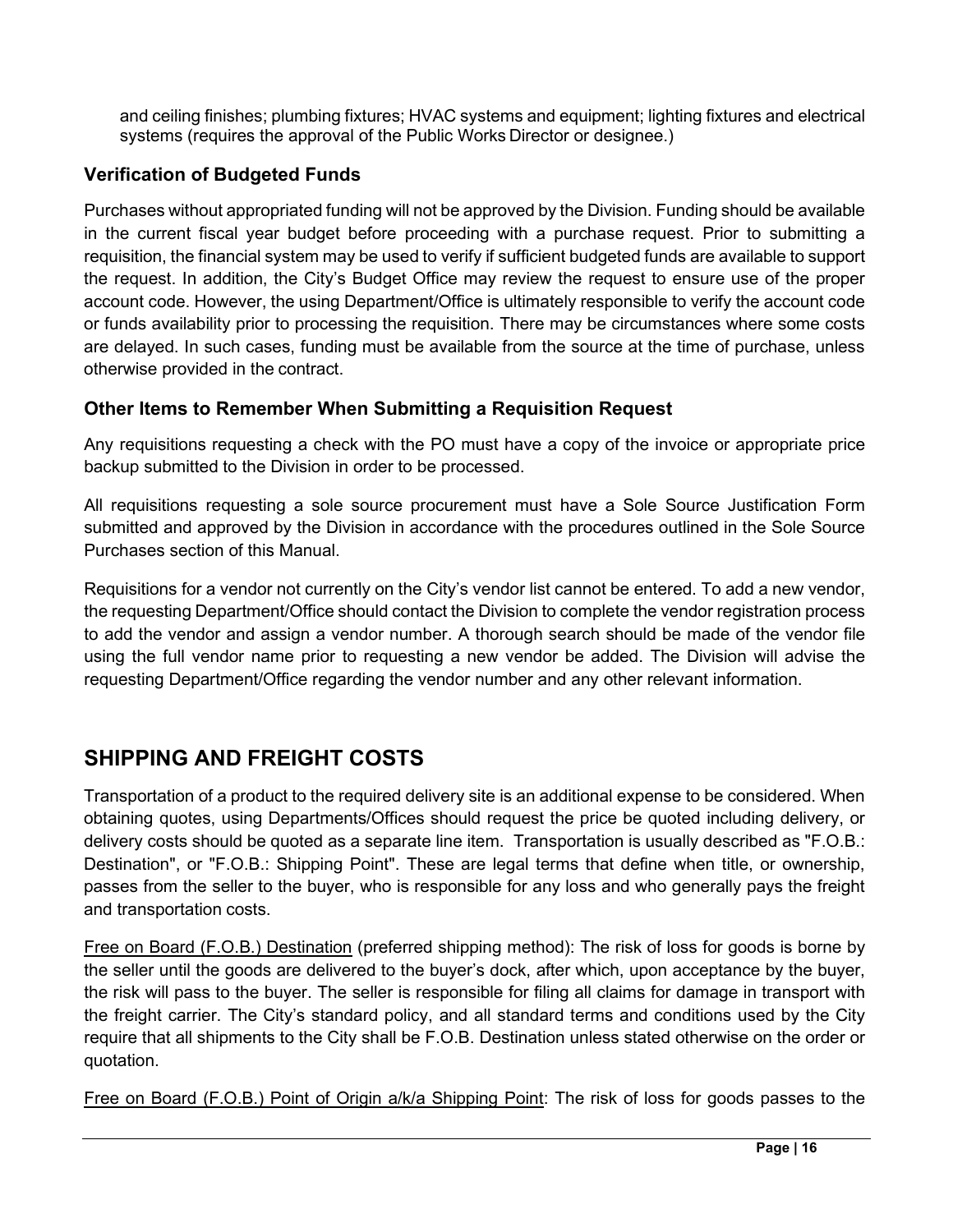buyer immediately upon leaving the seller's dock. The buyer is responsible for filing all claims for damage in transport. The City discourages the use of F.O.B. Point of Origin or F.O.B. Shipping Point terms as these methods place a significant amount of risk of loss on the City.

Standard terminology printed on PO forms requires that all items be shipped F.O.B. Destination, which requires that all shipping and freight costs be included in the vendor's price. When the City chooses to pay freight charges, however, the appropriate terminology will be printed on the PO document with an additional request that the actual shipping document with pricing be included with the invoicing document. This is a method of protecting the City from paying quoted or estimated freight charges that are not actual. There have been instances where freight charges were quoted and invoiced at a certain amount (such as \$50.00) and the actual charge was much less (such as \$17.00). Staff responsible for processing invoices should be aware of these arrangements and carefully check delivery charges before authorizing payment.

## <span id="page-16-0"></span>**CONTRACTING AUTHORITY**

#### <span id="page-16-1"></span>**Contracting Authority**

Pursuant to the [Procurement Code](https://codelibrary.amlegal.com/codes/hollywood/latest/hollywood_fl/0-0-0-36192) (City Code § 38.35), the Chief Procurement Officer shall have the authority, subject to the directive of the City Manager, to purchase or contract for all goods and services needed by all of the Departments, institutions, boards, commissions, committees and other agencies which derive their support wholly, or in part, from City funds.

#### <span id="page-16-2"></span>**Overview**

Generally, the Chief Procurement Officer will be responsible for executing contracts up to \$25,000, as well as PO documents that supplement a signed agreement, where the agreement is executed by the City Manager or the purchase has been authorized by the City Commission. Unless otherwise delegated to the Chief Procurement Officer, signed contracts over \$25,000 but not over \$100,000 will be executed by the City Manager.

PO documents are normally issued for one-time goods purchases, where a shipment of the merchandise is normally required. A signed agreement is utilized for services and construction since the work required usually occurs over a period of time, which may require progress payments, or payments for work completed. The Chief Procurement Officer is authorized to sign PO documents, subject to validation of other approvals as may be required herein. If a PO is issued as a result of a formal solicitation process, a reference to the appropriate award approval by the City Manager or City Commission shall be included as a part of the text on the PO document.

Whenever a signed agreement is utilized to bind the City, the using Department/Office shall be responsible for entering a requisition into the financial system in order to encumber funds for the agreement. Division personnel can assist using agencies in the determination of the best method for encumbering a particular purchase.

## <span id="page-16-3"></span>**Review of Contracts NOT subject to City Commission Approval (generally up to \$100,000)**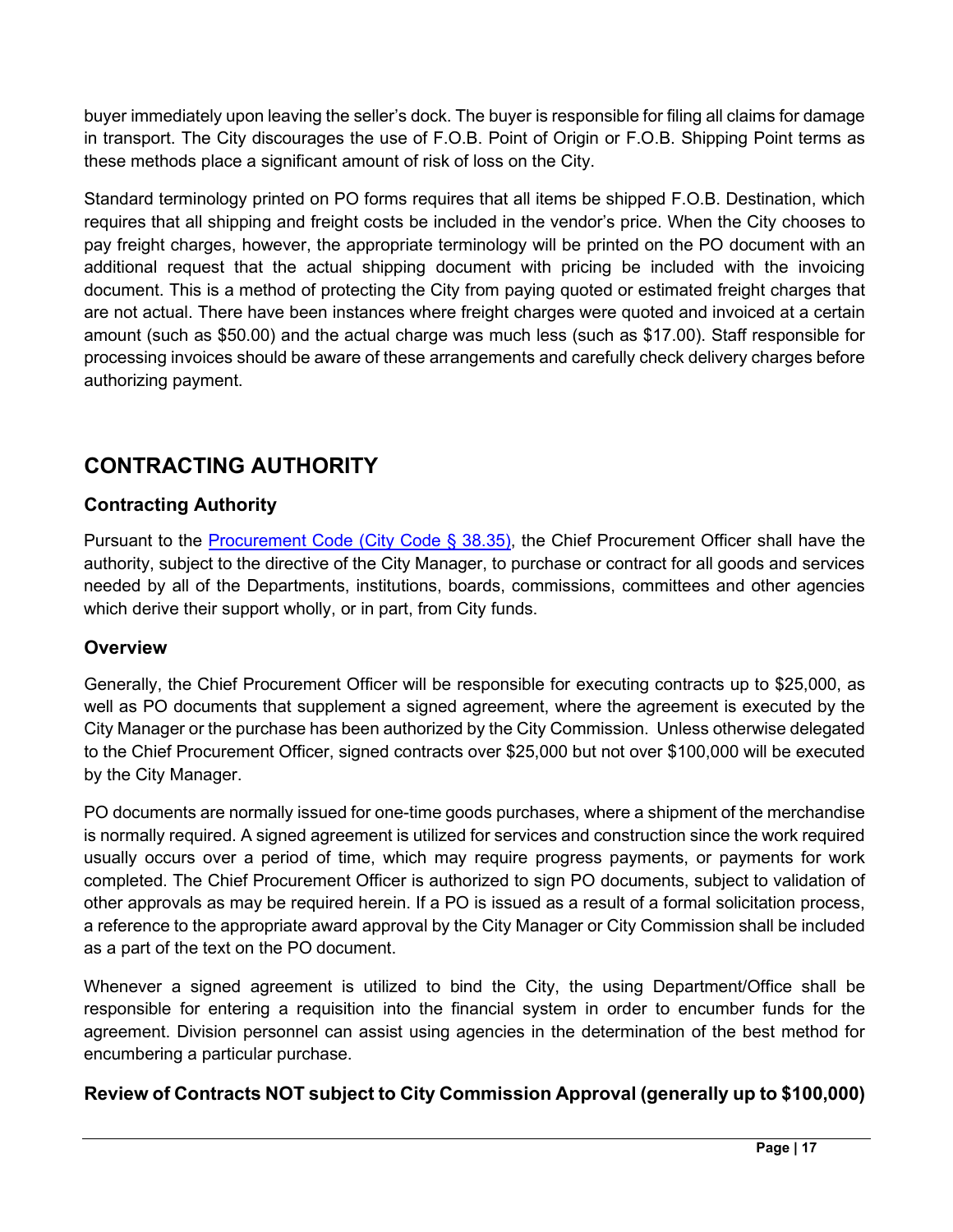Procurement related contracts not subject to City Commission approval must be submitted to the Division for review prior to execution by the City.

After review by the Division, contracts not subject to City Commission approval will be routed to the City Attorney's Office for review and approval for legal form and sufficiency.

Upon approval by the City Attorney, the contract(s) will be returned to the Division. Contracts that have been fully executed by the contractor that do not require changes or corrections, will then be forwarded to the City Clerk's Office for routing and execution.

The City Clerk shall attest to the signatures of the appropriate signatory party on behalf of the City when appropriate.

#### <span id="page-17-0"></span>**Review of Contracts Subject to City Commission Approval (generally above \$100,000)**

Procurement related contracts subject to City Commission approval must be submitted to the Division for review prior to execution by the City.

The Chief Procurement Officer shall route to the City Clerk all contracts that have been properly executed by the contractor. The City Clerk will then route the original contracts to the City Attorney and the Mayor for review and execution.

The Division, with the assistance of the requesting Department/Office, may be responsible for the preparation of a formal resolution recommending an award for consideration by the City Commission. In addition, the requesting Department/Office may be required to obtain the approval of other Department/Office Directors who may be involved, such as the Financial Services Director and the Risk Manager.

## <span id="page-17-1"></span>**GOODS**

#### <span id="page-17-2"></span>**Specifications**

Definition of a Specification: 1) A precise description of the physical or functional characteristics of a product, good or construction item. 2) A description of goods or services. A description of what the purchaser seeks to buy and what a bidder must be responsive to in order to be considered for award of a contract. Specifications generally fall under the following categories: design, performance, combination (design and performance), brand name or approved equal, qualified products list and samples. 3) May also be known as a purchasing description.

Specifications should be simple, clear, accurate, competitive and flexible. Minimum requirements should be identified and allow for competition, equitable award and measurability, and should include a clear statement of intended use. The specifications portion of a solicitation should not contain bidding instructions, contractual terms and conditions, delivery, pricing formats or sheets, or similar material. Those matters should be addressed separately in the solicitation.

#### Objectives of a Specification:

A specification should accomplish four objectives: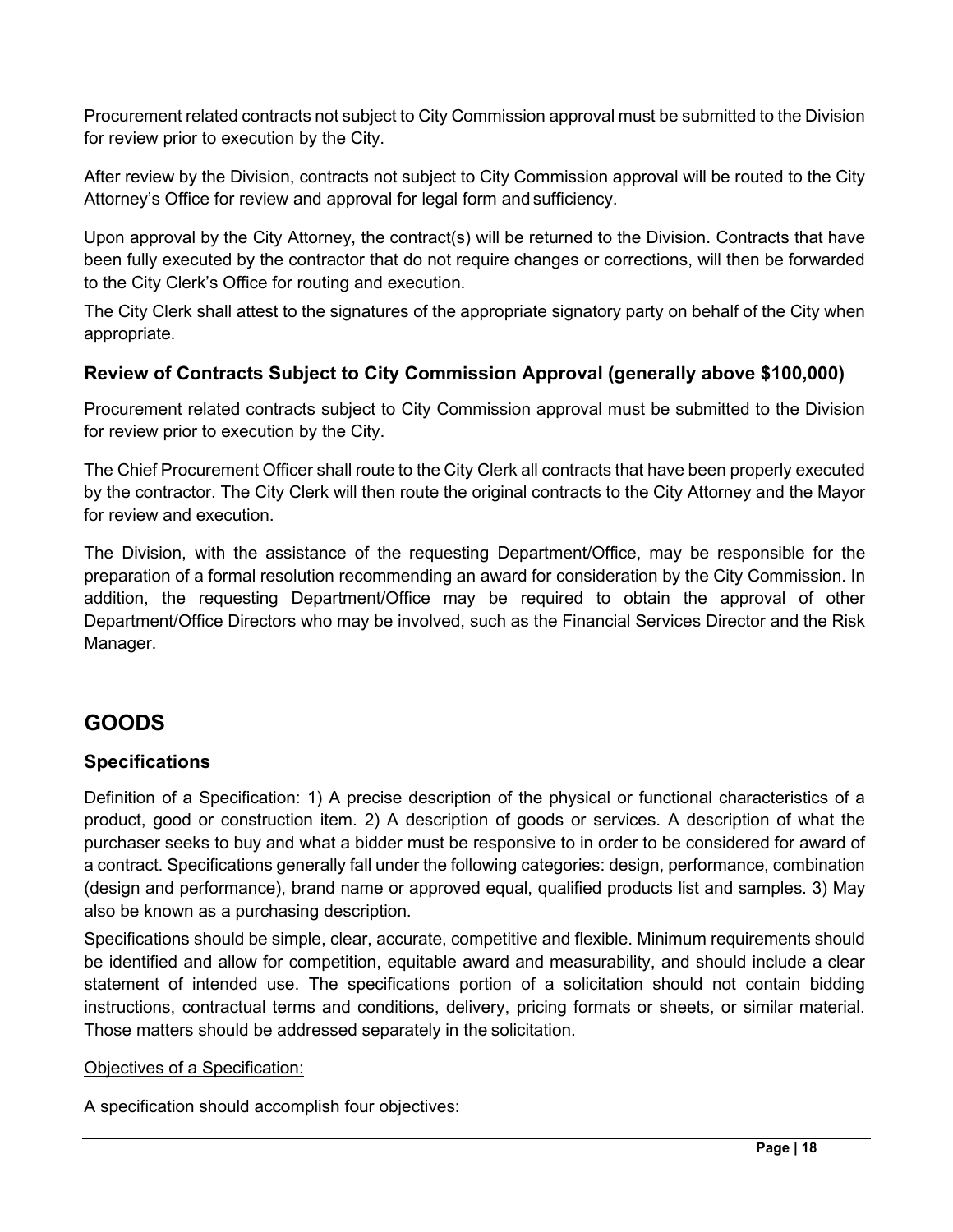- 1. Identify minimum requirements
- 2. Allow for a competitive bid
- 3. List criteria to determine compliance with specifications
- 4. Allow for an equitable award at the lowest possible cost

Authority: The requesting Department/Office shall have the responsibility to prepare and submit the initial specifications to the Division. The Chief Procurement Officer has the responsibility to review, revise, approve, maintain and monitor the use of all specifications in coordination with the using Department/Office. The using Department/Office should obtain assistance from the Division in drafting specifications.

Competition: One of the purposes of a specification is to invite maximum reasonable competition. By its nature, a specification sets limits and thereby eliminates, or potentially eliminates, goods and services outside the boundaries drawn. However, a specification should encourage, not discourage, competition to promote potential savings.

Types: There are three basic types of specifications:

- 1. **Performance Specifications**: Describes the performance characteristics sought in a product or service; emphasizes performance and function over design.
- 2. **Design Specification**: Establishes the design characteristics an item must possess, including sufficient detail to show how a product is manufactured or work performed.
- 3. **Performance/Design Specification (Combination**): Combines elements of both performance and design specifications. The City shall, to the extent practicable, emphasize performance specifications.

#### <span id="page-18-0"></span>**Additional Types of Specifications**

- a) **Brand Name Specification:** Identifies one or more items by manufacturer name or catalog number. If the estimated value of the requisition exceeds \$25,000, the requesting Department/Office director should submit written explanation as to why only the brand name item specified will meet the requirements.
- b) **Brand Name or Equal Specification**: Identifies one or more items by manufacturer name or catalog number to describe the standard of quality, performance, and other characteristics to provide a basis for the submission of equivalent products.
- c) **Qualified Products List (QPL):** Provides for an approved list of supplies, services, or construction items described by model or catalog numbers, which, prior to competitive solicitation, have been determined to meet the applicable specification requirements.

Commercially Available Products: When developing a specification, the City shall use commercial standards and avoid unique requirements wherever possible.

Recycled Products: The City encourages the purchase of products made from recycled materials or environmentally friendly materials and/or products that may be recycled after use.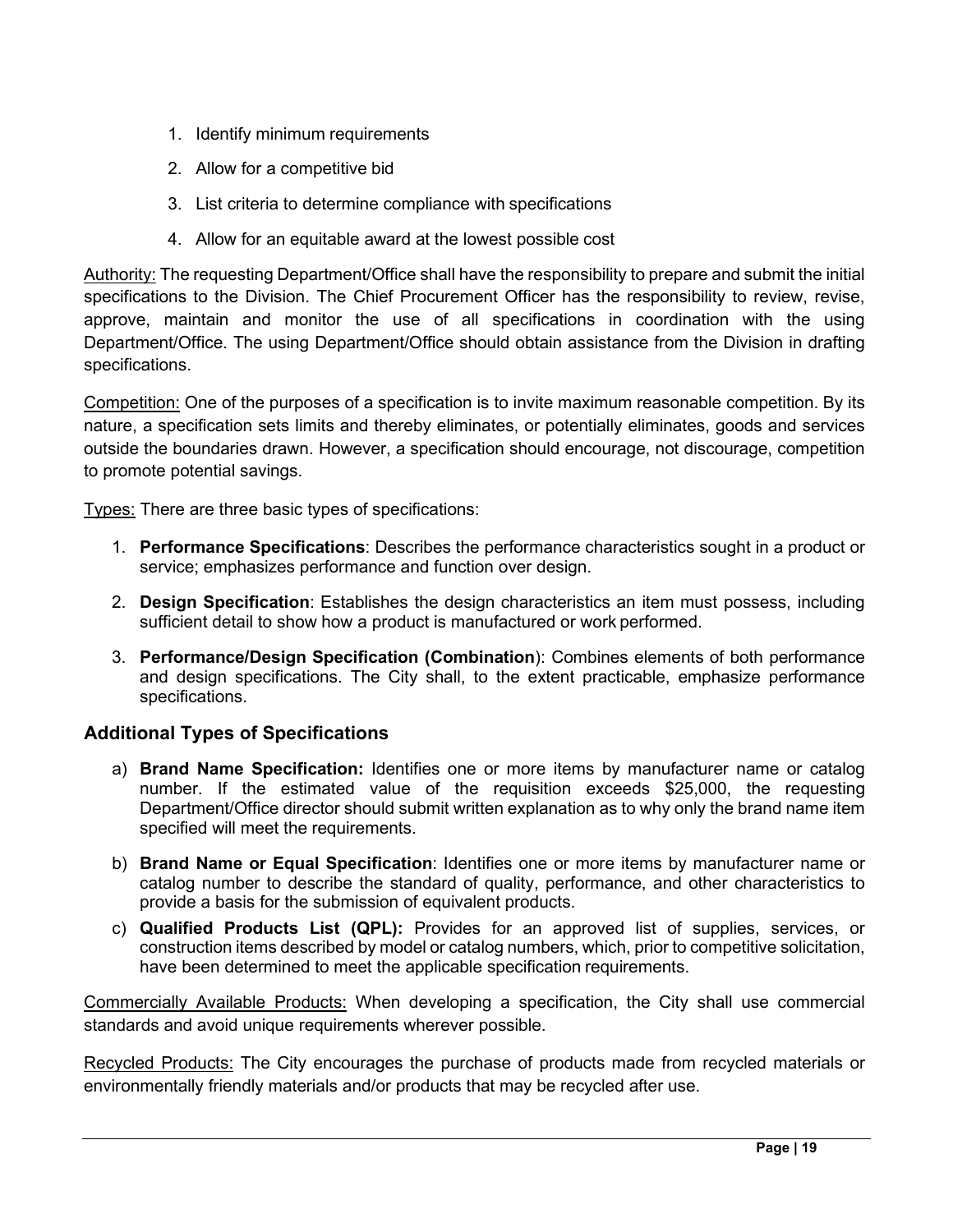Standardization: Standardization of specifications means the development and adoption of standard requirements for a single product or group of products to be used by all Departments/Offices.

Standardization may be appropriate when one, or more, of the following conditions exist:

- Involves goods or services, required by more than one Department/Office.
- Will result in substantial energy, inventory or other savings.
- Will not severely restrict competition among vendors as determined by the Division.
- Will expedite contract repairs and maintenance and eliminate excessive equipment downtime.
- Will facilitate cooperative purchasing with other governmental entities.
- Will facilitate upgrade and/or expansion of existing systems/equipment without retrofit/redesign and without increased system/equipment operating expense in terms of personnel, training, etc., e.g., computer systems/equipment.
- Will eliminate duplication of effort such as with forms design, printing, reproduction, etc.
- It is otherwise in the best interest of the City.

#### **Deliveries & Installation**

When requesting delivery of goods or equipment, provide all necessary requirements for the delivery of the merchandise. The correct delivery location must be specified at the outset. If multiple delivery locations are required, please indicate all locations, with addresses, contact person(s) and contact telephone number(s).

Indicate the timeframes when Department/Office personnel will be available to receive deliveries. If installation is required, be sure to obtain the cost for installation prior to the entry of your requisition. Requirements for installation shall be noted on the requisition (i.e., "Delivered and Installed").

## **SERVICES**

#### <span id="page-19-0"></span>**Scope of Work**

Service requirements differ from requirements for goods, since goods can be easily evaluated against specific design and performance criteria, whereas services are evaluated by the attainment of a certain level of effort. Therefore, service contracts require the user to develop a more detailed Scope of Work that generally defines specific tasks to be completed.

#### <span id="page-19-1"></span>**Scope of Work Factors**

Used for Service Bids or Requests for Proposal/Request for Qualifications, the scope of work describes in detail the work to be performed by the contractor for the City. The scope of work should include:

• **Introduction and General Information** – project objective, history, background, contractor qualifications, schedule and desired goals or outcomes.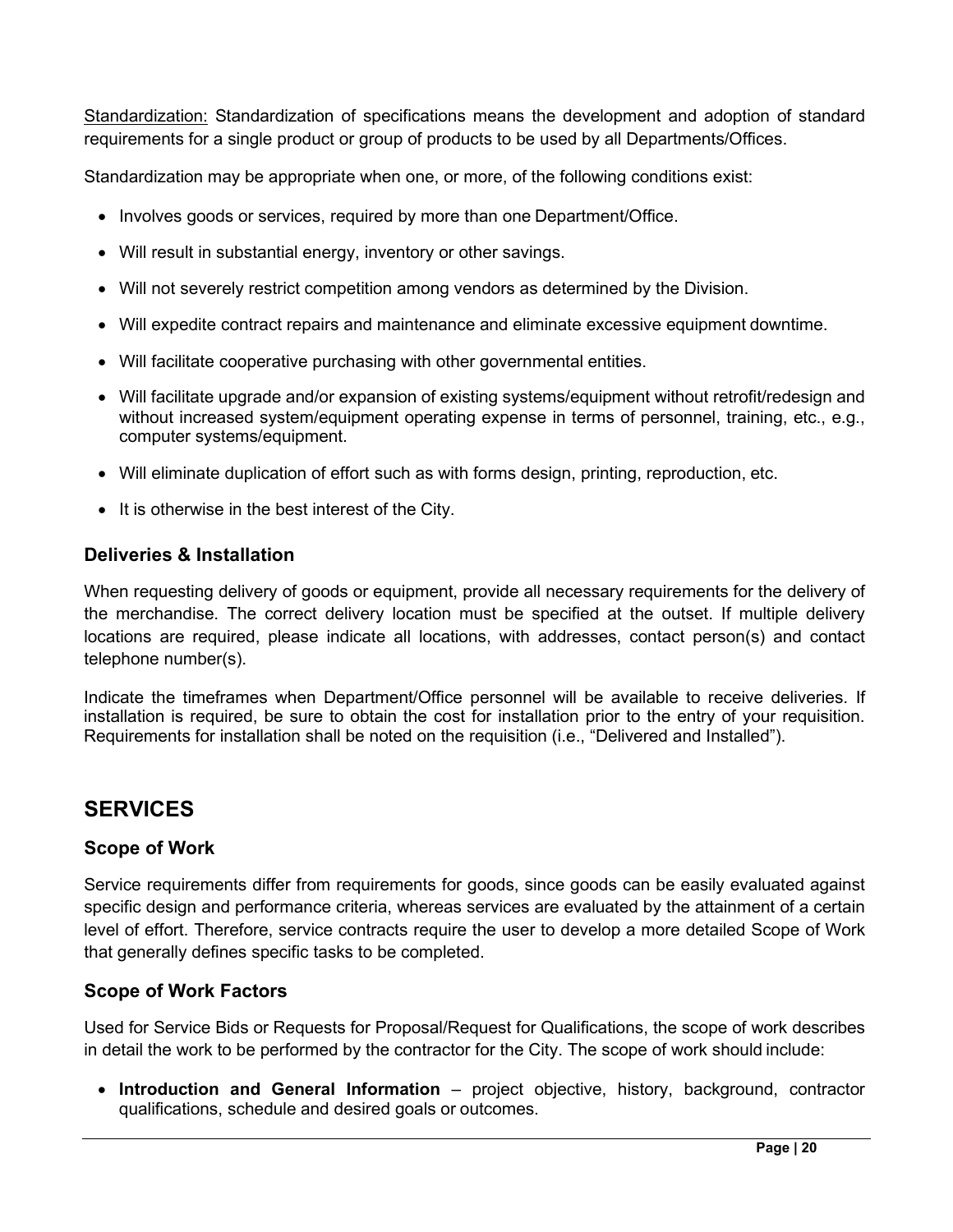- **Task Description** the activities to be performed by the contractor.
- **Deliverables**  the final work product to be provided by the contractor, which may include a report of findings, studies, plans, drawings, specifications or the accomplishment of a task or tasks.
- **Constraints on the Contractor**  including work site conditions, applicable laws, etc.
- **Contractor Personnel Requirements**  the level of experience and expertise required for a contractor to receive a contract award.
- **Contractor Responsibilities**  areas or items that the contractor is expected to coordinate or provide for the City. Responsibilities may include risk protection requirements (insurance, bonds, and public safety), schedule requirements, licensing requirements, permits, coordination of work and sub-contractors or specific tasks to be completed in order to perform under the contract agreement.
- **City Responsibilities**  tasks to be performed by the City that will permit the contractor to perform their work. (provision of data, payments, existing as-built drawings, site access, etc.).
- **Evaluation of Contractor Performance**  measurable criteria and benchmarks developed to facilitate the successful achievement of tasks outlined in the contract.
- **Reporting Requirements and Procedures**  specific information regarding the methodology for reporting progress achieved during the project, which may include provision of feedback during the term of the agreement.
- **Required Legal Certifications and Affidavits**  statutory requirements that require vendors to provide the City with written certification regarding compliance, including such certifications as the State of Florida Drug Free Workplace certification, the Public Entities Crime certification, certification of non-corruption, bid certification, etc.
- **Exhibits** ancillary documents or representations such as quotation responses, bid and proposal responses, price lists, catalogs or documents provided for clarification that are incorporated into the contract.

## <span id="page-20-1"></span><span id="page-20-0"></span>**SOURCE SELECTION METHODS**

#### <span id="page-20-2"></span>**Procurement Method Overview**

The determination of the most appropriate method for source selection is an integral part of the Procurement Cycle. Each purchase is unique in its requirements, and may lend itself to a different method of purchase. Some examples: The purchase of a shovel for \$20 would best be handled through a small purchase acquisition such as a procurement card. It would be inefficient to utilize a formal competitive bid process for a \$20 purchase. On the other hand, the purchase of a \$150,000 bulldozer requires that the City exhibit a higher level of accountability to the taxpayers of the City, and therefore, it would be necessary to develop open, fair specifications to provide for a formal competitive bid process.

#### <span id="page-20-3"></span>**Factors that Impact Source Selection**

Various factors are used to evaluate which type of source selection method is most appropriate. Some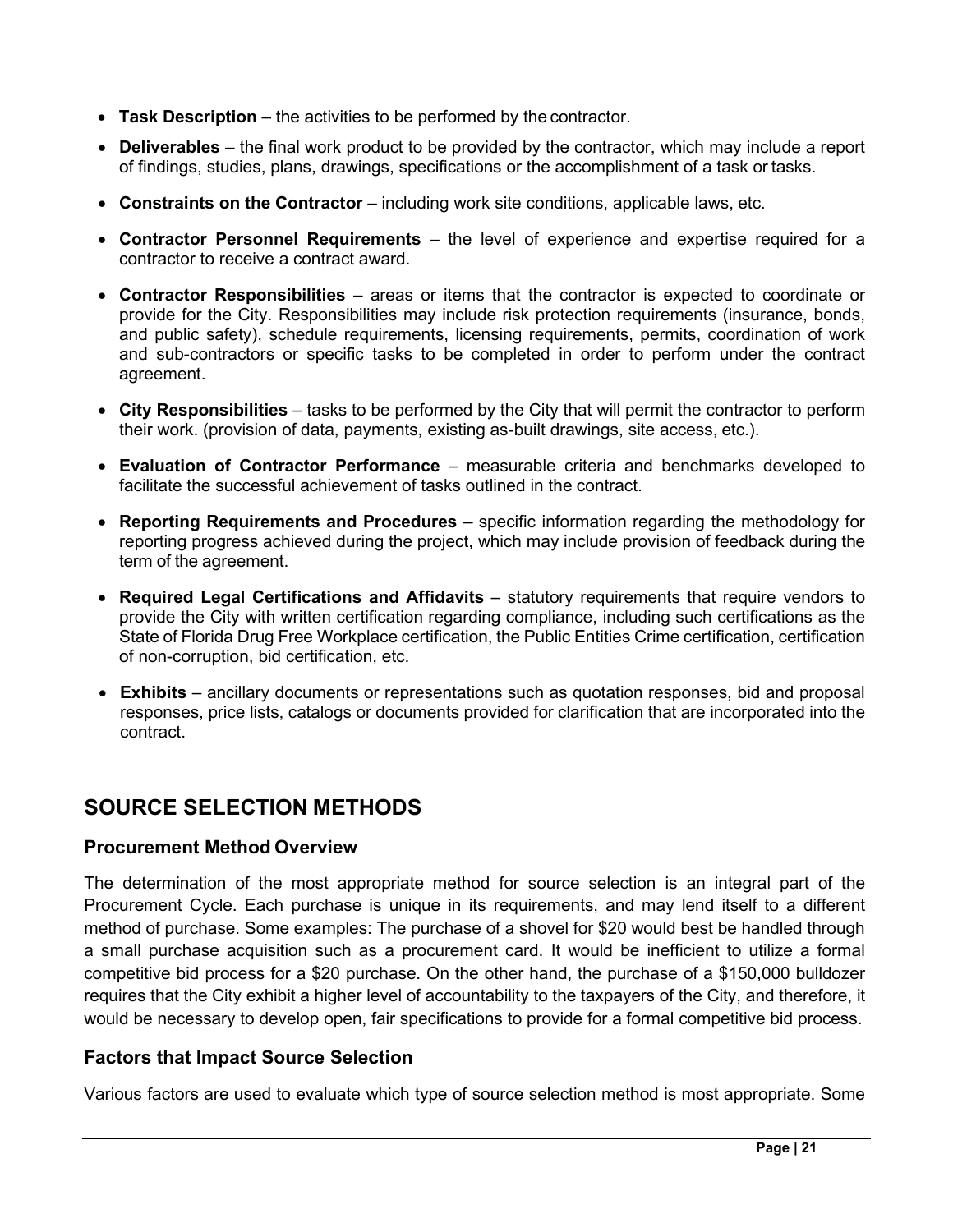of the variables that come into play include, but are not limited to the following:

- What is the cost of the item or service?
- What is the level of standardization of the item or service in the industry?
- What is the level of competition available in the marketplace?
- How much time will it take for the item to be delivered?
- How quickly does the City need the item?
- Is price the primary factor or concern, or are other criteria such as expertise, experience and quality of work of greater priority?
- Are there federal, state or local statutes that specifically address the acquisition method?
- Is there a high or low level of contract risk associated with the purchase?
- A combination of two or more of the above.

#### <span id="page-21-0"></span>**General Overview of Source Selection Methods**

Some of the most common methods of source selection include the following:

- Competitive Sealed Bids (Invitation for Bids IFB)
- Competitive Sealed Proposals (Request for Proposals RFP)
- Request for Qualifications (RFQ)
- Invitation to Negotiate (ITN)
- Request for Information (RFI) or Request for Letters of Interest (RLI)
- Small Purchases (Quotation, Procurement Cards (P-Cards), Blanket Purchase Orders (BPO/BPA)
- Sole Source Purchases
- Emergency Purchases

#### <span id="page-21-1"></span>**Matrix of Competitive Source Selection Methods**

The following Matrix of Competitive Source Selection Methods has been included to provide guidance regarding the requirements and characteristics of various methods of competitive source selection. A more detailed explanation of all source selection methods; and the proper deployment of those methods is set forth in greater detail below.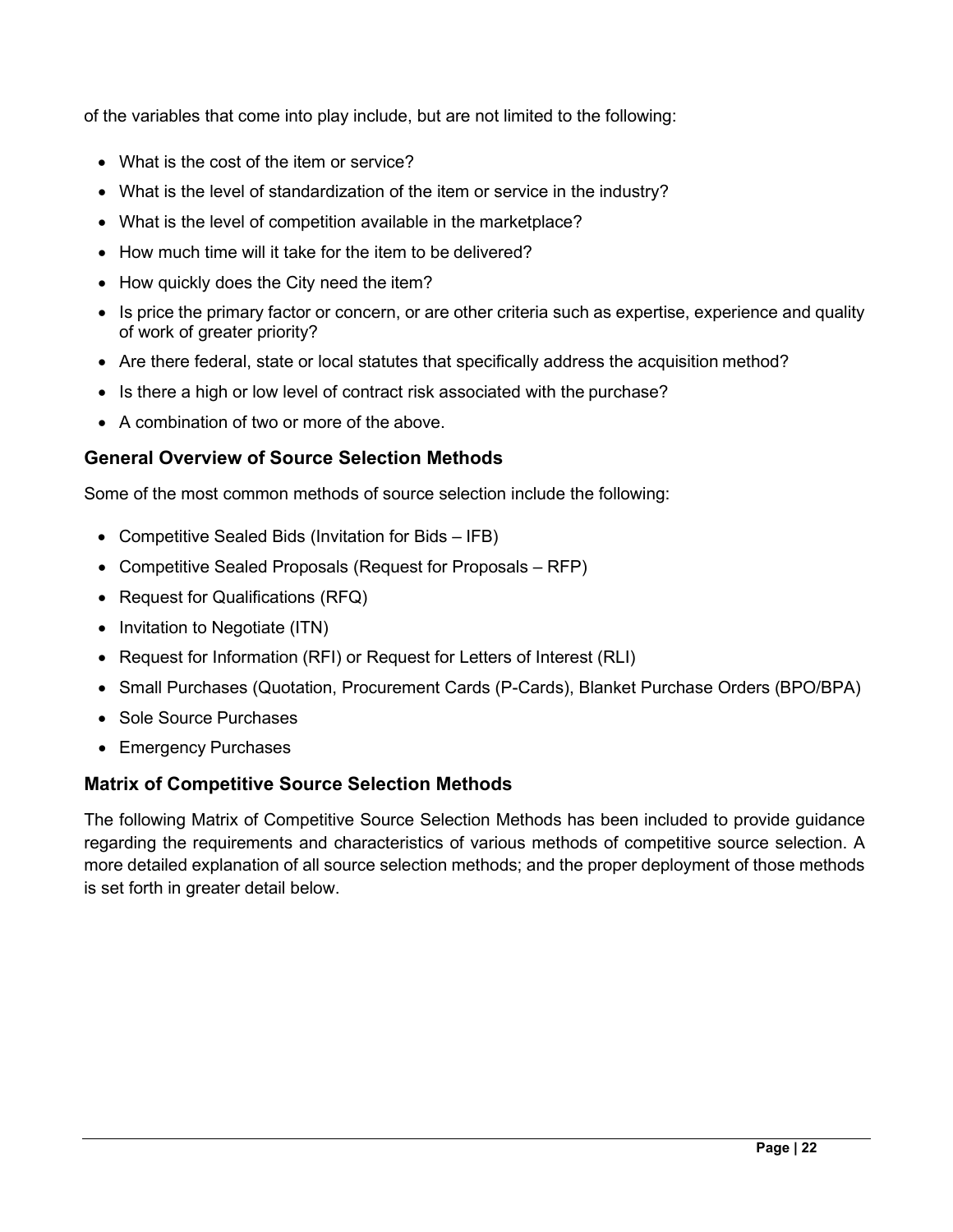|                                              | <b>Small Purchase</b><br>(Up to \$50,000)                          | <b>Competitive</b><br><b>Sealed Bids</b>                       | Competitive<br><b>Sealed Proposals</b>                                 |
|----------------------------------------------|--------------------------------------------------------------------|----------------------------------------------------------------|------------------------------------------------------------------------|
| <b>Solicitation Document</b>                 | <b>Quotes/Quotations</b>                                           | <b>Invitation for Bids</b>                                     | <b>Request for Proposals</b><br><b>Request for Letters of Interest</b> |
| <b>Purpose</b>                               | <b>Goods and Services</b>                                          | <b>Goods and Services</b>                                      | <b>Goods and Services</b>                                              |
| <b>Public Notice</b>                         | N <sub>0</sub>                                                     | Yes                                                            | Yes                                                                    |
| <b>Vendor Registration</b>                   | Yes                                                                | Yes                                                            | Yes                                                                    |
| <b>Forms Required</b>                        | <b>Quote Approval Form</b><br>(purchases over \$25,000)            | <b>Solicitation Request Form</b>                               | <b>Solicitation Request Form</b>                                       |
| <b>Specifications / Scope of</b><br>Work     | Yes                                                                | <b>Yes</b>                                                     | Yes                                                                    |
| <b>Terms and Conditions</b>                  | Yes                                                                | Yes                                                            | Yes                                                                    |
| Pre-bid/proposal Conference                  | N <sub>0</sub>                                                     | Optional                                                       | Optional                                                               |
| <b>Amendments</b>                            | Optional                                                           | Optional                                                       | Optional                                                               |
| <b>Statement of Work /</b><br>Qualifications | No                                                                 | Yes                                                            | Yes                                                                    |
| <b>Evaluation of bids/proposals</b>          | Yes                                                                | Yes                                                            | Yes                                                                    |
| <b>Discussion/Negotiations</b>               | N <sub>0</sub>                                                     | N <sub>0</sub>                                                 | Yes                                                                    |
| <b>Best and Final Offer</b>                  | N <sub>0</sub>                                                     | N <sub>0</sub>                                                 | Optional                                                               |
| <b>Basis of Award</b>                        | <b>Lowest Cost, Responsive and</b><br><b>Responsible Vendor(s)</b> | <b>Lowest Cost, Responsive</b><br>and Responsible<br>Vendor(s) | <b>Best Value, Responsive and</b><br><b>Responsible Vendor(s)</b>      |

#### <span id="page-22-0"></span>**Competitive Procurement Guidelines**

The City has established specific purchasing guidelines based on monetary thresholds. This section will outline specific requirements for soliciting small purchases by City Departments/Offices. Small purchase requirements pertain to purchases of goods and services up to \$50,000, and capital equipment and improvement / construction contracts up to \$50,000 (see below). Purchases above those thresholds shall be publicly advertised and handled as a formal competitive process. Contract awards of formal solicitations may require approval by the City Commission unless the final contract value awarded to each vendor is less than the competitive threshold(s) that require City Commission approval.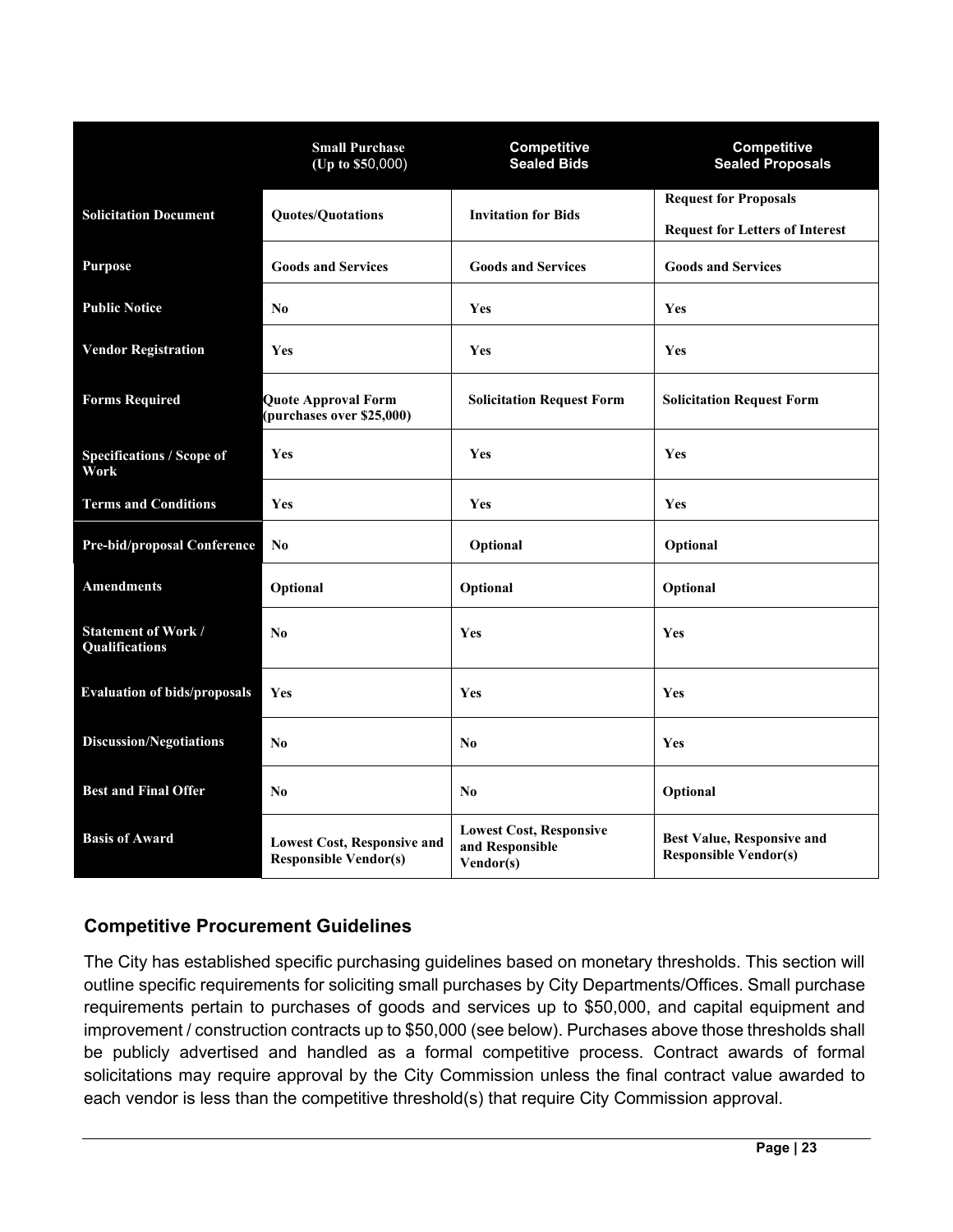#### <span id="page-23-0"></span>**Commodities/Supplies/Services**

| Annual<br><b>Threshold</b>    | Quotation<br>Requirement                                                                                                                      | Acquisition<br>Method                                                                                                                                     | Processing<br><b>Times</b>                                                                                         | Approval<br>Required |
|-------------------------------|-----------------------------------------------------------------------------------------------------------------------------------------------|-----------------------------------------------------------------------------------------------------------------------------------------------------------|--------------------------------------------------------------------------------------------------------------------|----------------------|
| Up to \$5,000                 | One (1) written quotation<br>required forwarded to<br>the Division                                                                            | P-card (up to \$1,000 or as<br>otherwise approved), BPO/BPA<br>(as approved), PO, Direct<br>Payment Voucher (limited items<br>identified on the DPV form) | 0 to 4 business<br>days                                                                                            | CPO                  |
| Over \$5,000 to<br>\$25,000   | Three (3) written<br>quotations forwarded to<br>the Division                                                                                  | BPO/BPA (as approved), PO,<br><b>Direct Payment Voucher</b><br>(limited items identified on the<br>DPV form)                                              | 0 to 4 business<br>days                                                                                            | CPO                  |
| Over \$25,000 to<br>\$50,000  | Three (3) written<br>quotations and Quote<br>Approval Form<br>forwarded to the<br>Division                                                    | BPO/BPA (as approved), PO,<br><b>Direct Payment Voucher</b><br>(limited items identified on the<br>DPV form)                                              | $\overline{0}$ to 6 business<br>days (plus<br>additional time<br>as needed for<br><b>City Manager</b><br>approval) | City<br>Manager      |
| Over \$50,000 to<br>\$100,000 | <b>Formal Competitive</b><br>Solicitation<br>Request Form (Bid,<br>RFP, RLI,<br>etc.) forwarded to the<br>Division for formal<br>solicitation | BPO/BPA (as approved), PO,<br><b>Direct Payment Voucher</b><br>(limited items identified on the<br>DPV form)                                              | $30 - 120$<br>calendar days<br>(plus additional<br>time as needed<br>for City Manager<br>approval)                 | City<br>Manager      |
| Over \$100,000                | <b>Formal Competitive</b><br>Solicitation<br>Request Form (Bid,<br>RFP, RLI,<br>etc.) forwarded to<br>the Division for<br>formal solicitation | BPO/BPA (as approved), PO,<br><b>Direct Payment Voucher</b><br>(limited items identified on the<br>DPV form)                                              | $30 - 120$<br>calendar days<br>(plus additional<br>time as needed<br>for City<br>Commission<br>approval)           | City<br>Commission   |

#### <span id="page-23-1"></span>**Purchases up to \$5,000:**

One written quotation is required for purchases up to \$5,000; **however, additional quotations are encouraged to ensure competitive pricing.** 

The following acquisition methods are available for small purchases up to \$5,000:

*Procurement Cards (P-cards):* Authorized personnel in requesting Departments/offices may make small purchases up to \$1,000 or as otherwise approved pursuant to the Procurement Card User Guide.

*Blanket Purchase Order/Blanket Purchase Agreement*: Primarily used to pay monthly invoices for rentals, annual maintenance agreements, commodities such as chemicals, etc. The BPO/BPA number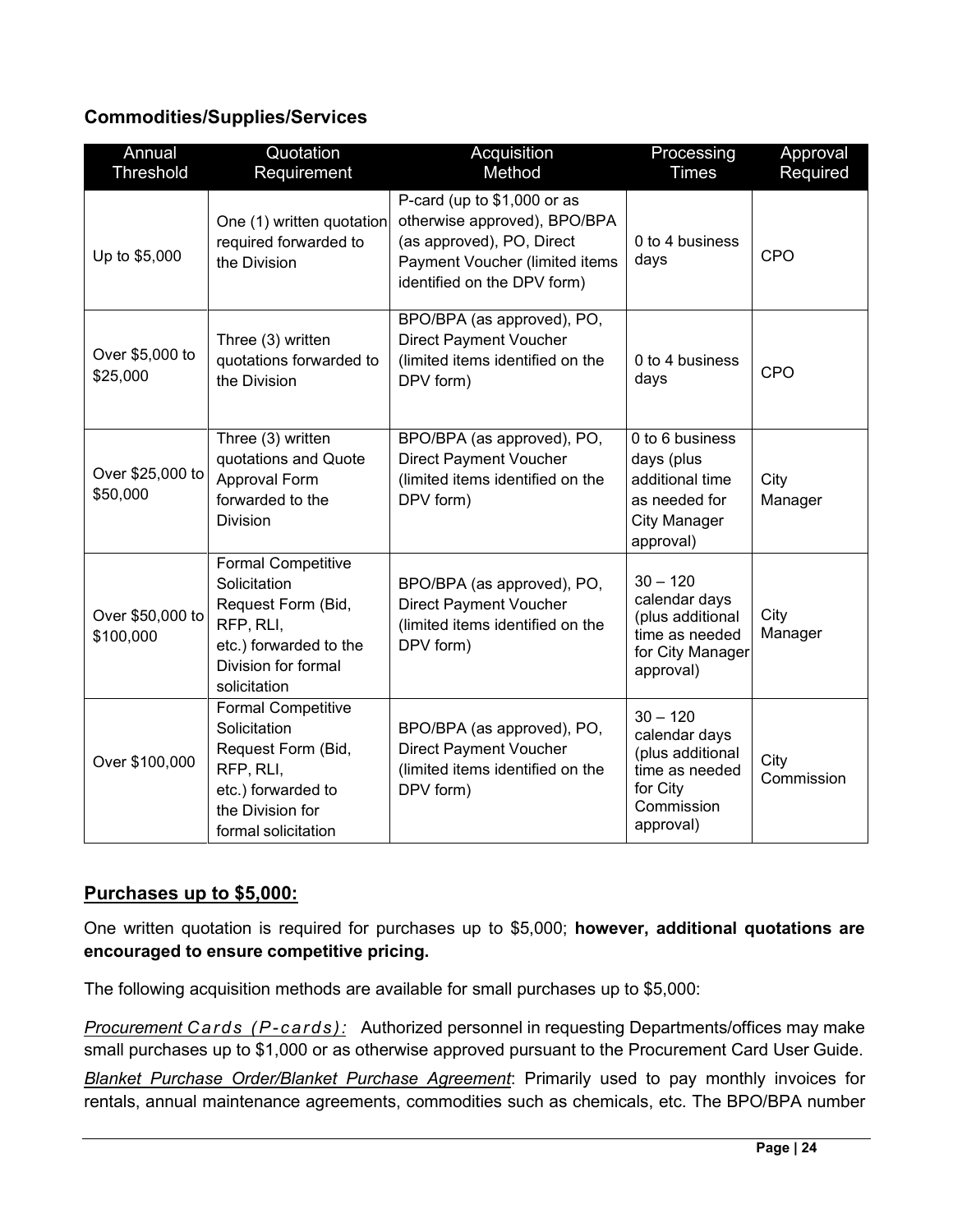and BPO/BPA line should be referenced and entered into the financial system requisition.

Examples: Rental of equipment such as fax machines or photocopiers or any other type of equipment for which the Department/Office is billed periodically throughout the year and maintenance agreements for alarm systems, fire extinguishers, pest control service, etc. as established through an approved procurement process.

*POs*: Purchases up to \$5,000 may be made without competition at the discretion of the requesting Department/Office and Procurement Specialist processing the transaction. The requesting Department/Office is responsible for furnishing one quotation to the Division. If any additional quotations are obtained, those quotations should also be furnished to the Division.

*Direct Payment Voucher:* Certain recurring purchases, because they are available from only one source or are not readily adaptable to competitive purchasing procedures, are exempt from bid requirements. Exempt transactions are listed on the Direct Payment Voucher Form. Only those categories listed qualify as exceptions to normal procurement procedures.

#### <span id="page-24-0"></span>**Purchases over \$5,000 up to \$25,000:**

Three written quotations with uniform specifications are required for purchases over \$5,000 up to \$25,000 that are not already covered by a BPO/BPA. The successful quotation must be confirmed in writing in order to ensure that the vendor abides by the requirements of the purchase. The requesting Department/Office is responsible for furnishing quotations obtained and should also enter the details on the purchase requisition. Documentation must be submitted to the Division as backup. Upon request, Procurement staff will assist with obtaining quotations.

The following acquisition methods are available for purchases over \$5,000 up to \$25,000:

*POs*: Purchases over \$5,000 up to \$25,000 require multiple written quotations with uniform specifications, which may be obtained electronically by e-mail or in hard copy format via other means. A written confirmation of the successful quotation must be provided in all instances to verify the successful quotation. All back-up information should be forwarded to the Division along with the requisition. The following minimum information shall be recorded: vendor's name, contact person, address, e-mail and telephone number; requisition number, requestor and requesting Department/Office; date and time quotation was received; and the price quote for each item, description of each item, including shipping, delivery charges and warranty information (if applicable).

*Blanket Purchase Order/Blanket Purchase Agreement*: Primarily used to pay monthly invoices for rentals, annual maintenance agreements, commodities such as chemicals, etc. The BPO/BPA number and BPO/BPA line should be referenced and entered into the financial system requisition.

Examples: Rental of equipment such as fax machines or photocopiers or any other type of equipment for which the Department/Office is billed periodically throughout the year and maintenance agreements for alarm systems, fire extinguishers, pest control service, etc. as established through an approved procurement process.

*Direct Payment Voucher:* Certain recurring purchases, because they are available from only one source or are not readily adaptable to competitive purchasing procedures, are exempt from bid requirements.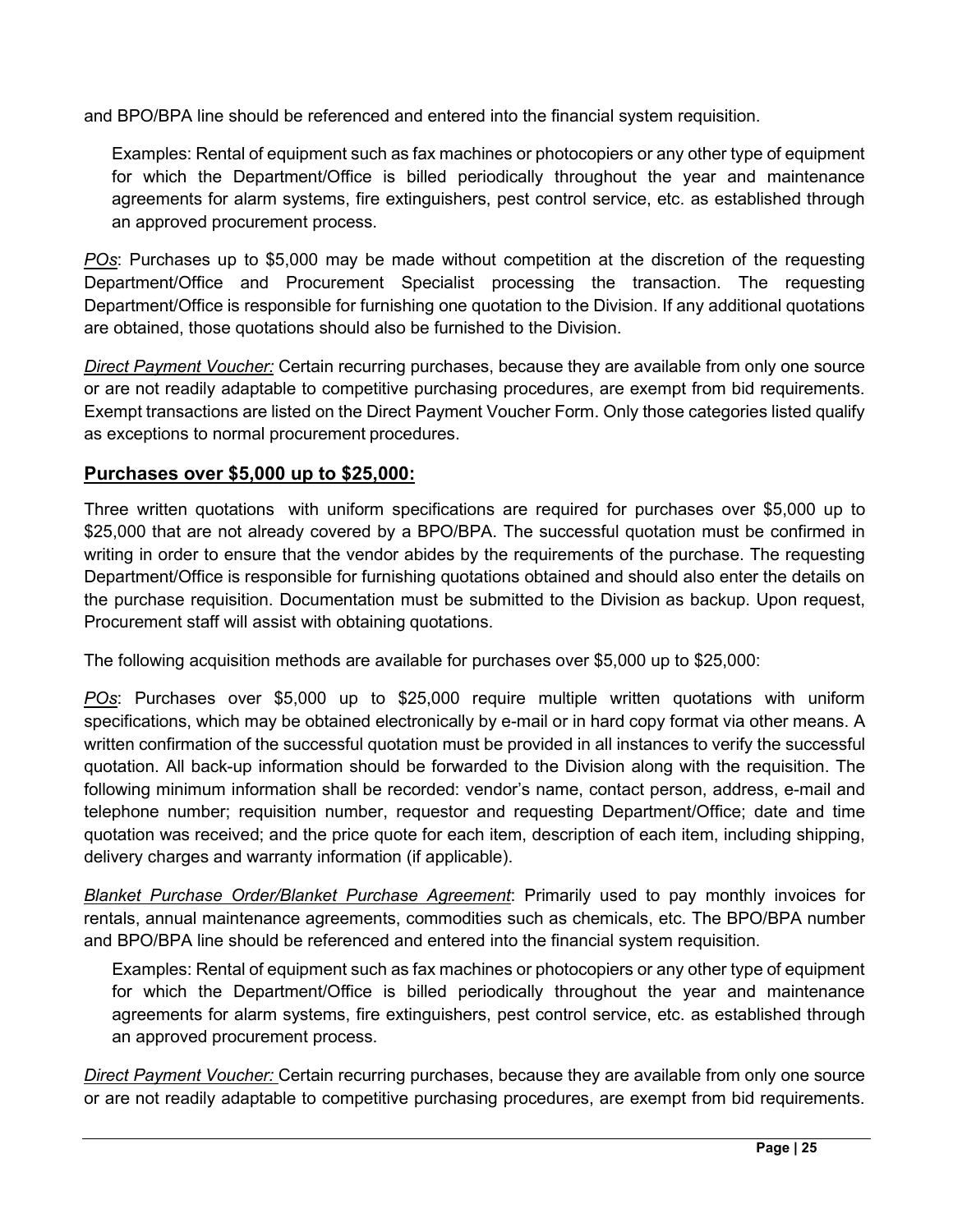Those exempt transactions are listed on the Direct Payment Voucher Form. Only those categories listed qualify as exceptions to normal procurement procedures.

#### <span id="page-25-0"></span>**Purchases over \$25,000 up to \$50,000:**

Three written quotations with uniform specifications and a completed Quote Approval Form are required for purchases over \$25,000 up to \$50,000 that are not already covered by a BPO/BPA. The successful quotation must be confirmed in writing to ensure the vendor abides by the requirements of the purchase. The requesting Department/Office is responsible for furnishing quotations obtained and should also enter the details on the purchase requisition. Documentation must be submitted to the Division as backup along with the appropriate Quote Approval Form. Upon request, Procurement staff will assist with obtaining quotations.

The Division is available to assist requesting Department/Offices relating to sourcing issues, and potential vendors. The City also maintains a list of vendors delineated by commodity type in the financial system. All back-up information should be forwarded to the Division along with the requisition.

The following acquisition methods are available for purchases over \$25,000 up to \$50,000:

*PO*: Purchases over \$25,000 to \$50,000 require multiple written quotations with uniform specifications and a completed Quote Approval Form. At least three firms that specialize in the items required should be contacted. The following minimum information shall be recorded: vendor's name, contact person, address, email and telephone number; requisition number, requestor and requesting Department/Office; date and time quotation was received; and the price quote for each item, description of each item, including shipping, delivery charges and warranty information (if applicable).

*Blanket Purchase Order/Blanket Purchase Agreement*: Primarily used to pay monthly invoices for rentals, annual maintenance agreements, commodities such as chemicals, etc. The BPO/BPA number and BPO/BPA line should be referenced and entered into the financial system requisition.

Examples: Rental of equipment such as fax machines or photocopiers or any other type of equipment for which the Department/Office is billed periodically throughout the year and maintenance agreements for alarm systems, fire extinguishers, pest control service, etc. as established through an approved procurement process.

*Direct Payment Voucher:* Certain recurring purchases, because they are available from only one source or are not readily adaptable to competitive purchasing procedures, are exempt from bid requirements. Those exempt transactions are listed on the Direct Payment Voucher Form. Only those categories listed qualify as exceptions to normal procurement procedures.

#### <span id="page-25-1"></span>**Purchases over \$50,000**

The City Code require a formal solicitation process for purchases that exceed \$50,000. The requesting Department/Office should work to develop clear and precise specifications for the Division to issue a formal solicitation and work to ensure all specifications are fair and in compliance with the City's needs. The requesting Department/Office should complete and forward a Solicitation Request Form along with sufficient backup information to develop draft solicitation documents to be sent back to the requesting Department/Office for review. Examples of specifications include the make, model number and estimated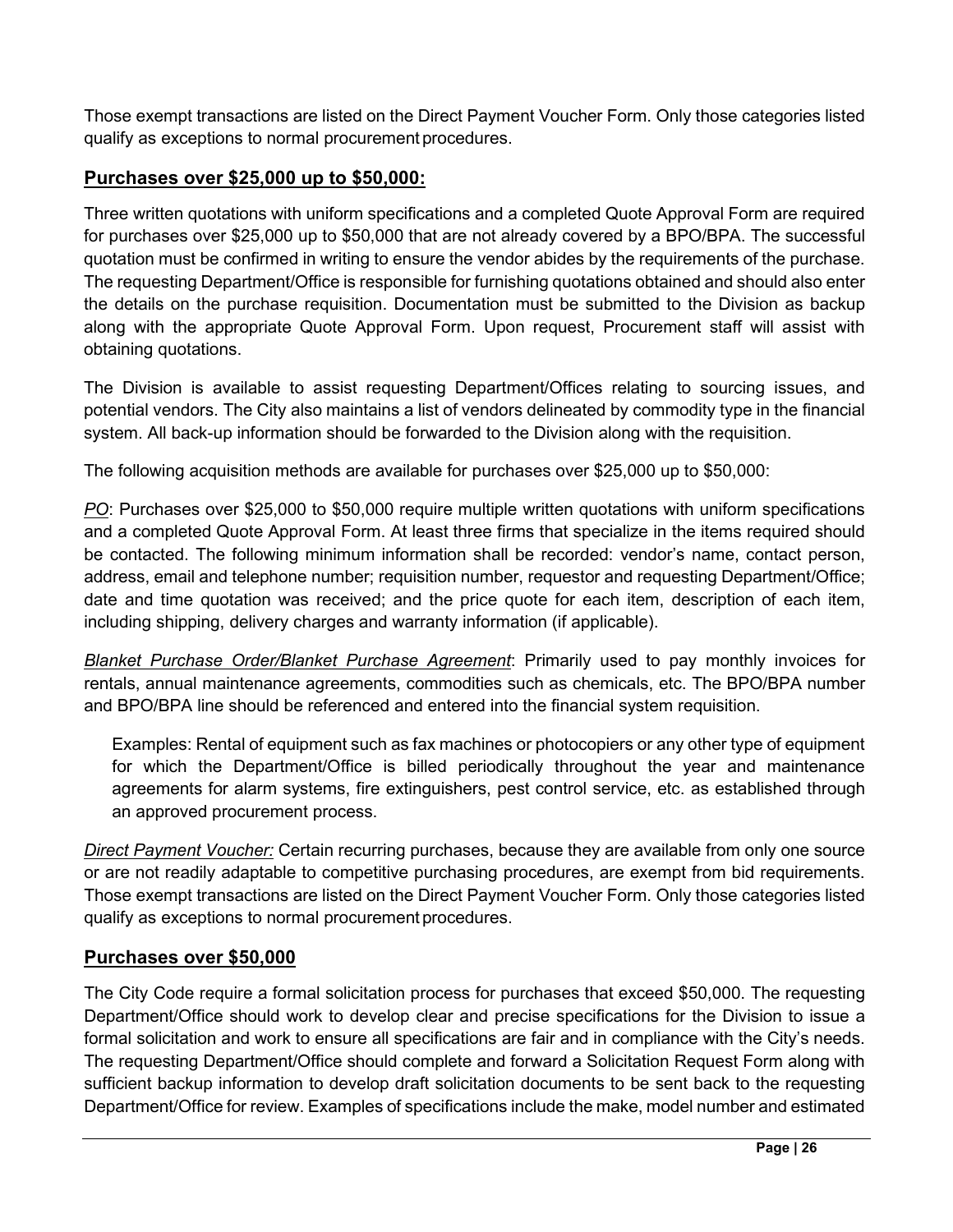quantity or specific units of measurement such as gallons, feet, etc. Specifications should also include the desired results of the purchase.

## **INFORMAL SOLICITATION PROCEDURE (FOR SMALL PURCHASES UP TO \$50K)**

#### **Overview**

Small Purchases are used for contracts where the estimated cost does not exceed \$50,000. If the Division believes that during the next 12 months the City has a continuing need for the item specified and the total value will exceed these ranges, either a competitive sealed bid or request for proposals will be used.

Items that may be obtained under current City contracts shall be procured under such agreements and shall not be procured under this procedure.

#### **Small Purchase Methods**

The City has identified several methods for making small purchases that fall within the following guidelines. These methods include the following:

- Procurement Card (P-card)
- Blanket Purchase Order/Blanket Purchase Agreement
- PO (initiated by a requisition)

#### **Procurement Card**

Procurement Cards, or P-Cards, are used to pay for smaller dollar value items purchased respectively from the same or different vendors throughout the year. This method covers items that cannot be planned for in advance. The P-Card is an ideal tool for these small purchases. P-Cards are issued in an employee's name with preset spending controls and limits as established under the City's Procurement Card User Guide. There is a per-transaction limit for purchases and a monthly limit per P-Card.

There are additional approved purchasing levels based on specific operational requirements submitted in writing by a Department/Office Director and approved by the Chief Procurement Officer. P-Cards are only issued upon written request from the Department Director and after the employee has attended mandatory training. The P-Card is intended for small dollar, non-recurring purchases such as miscellaneous supplies, hardware, small tools, auto parts, food supplies, memberships and certain travel. Please refer to the Procurement Card User Guide for additional procedural requirements relating to this program.

#### **Blanket Purchase Order (BPO or Blanket Purchase Agreement (BPA))**

A Blanket Purchase Order ("BPO" or Blanket Purchase Agreement ("BPA"), these are used interchangeably) is used to purchase a variety of goods and services used throughout the year to maintain continuity of operations. BPOs/BPAs should most frequently be issued to restrict funds for items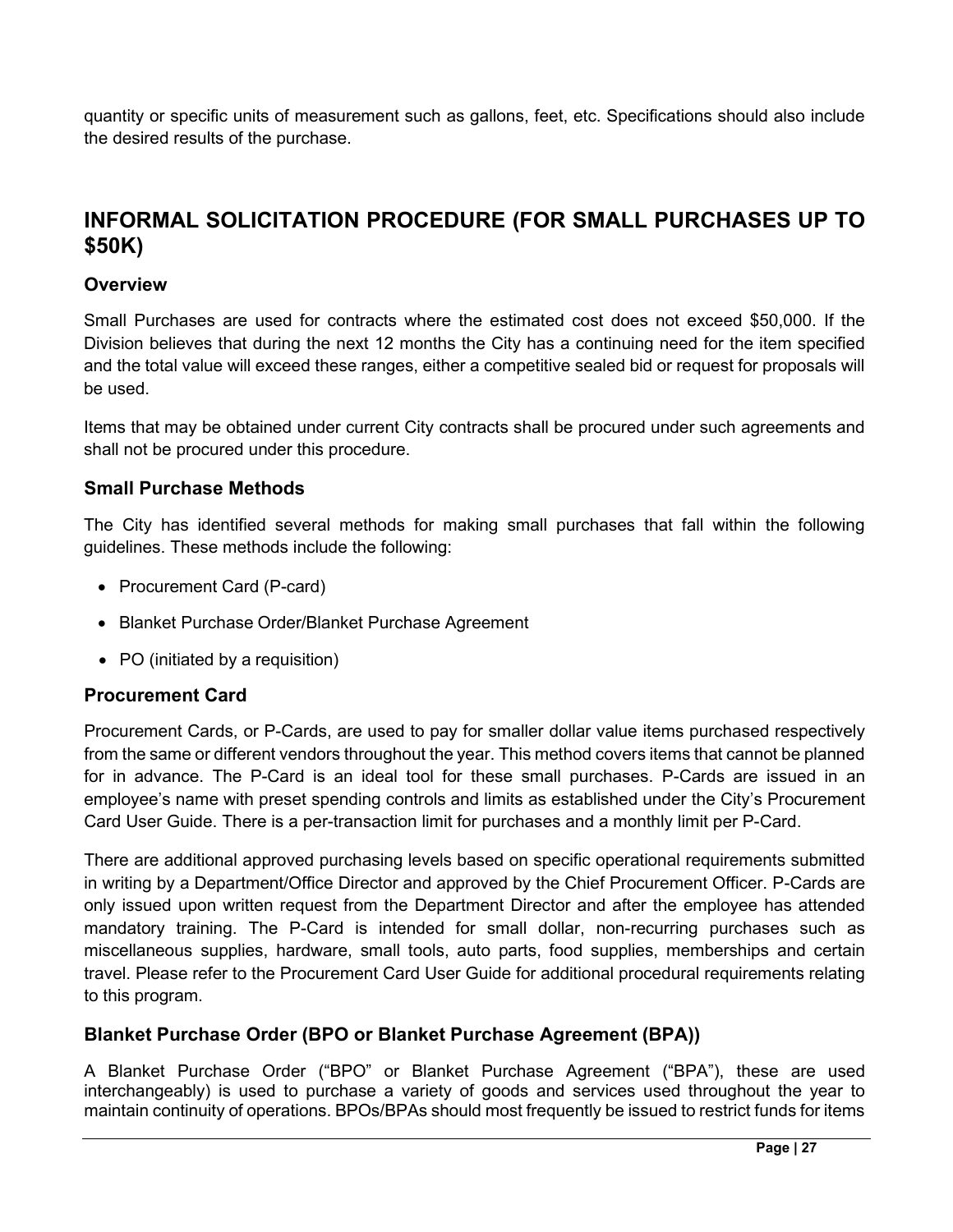purchased from a vendor who holds a term contract agreement with the City. This process provides the blanket pricing information before an order is placed rather than giving the vendor a "blank check".

BPOs/BPAs may also be issued for small purchases from a specific vendor when it may not be feasible to use a Procurement Card. In all instances, when completing a requisition for a BPO/BPA, you must include "Blanket Purchase Order Request" in the remarks area of the requisition. Used for small and unique purchases made from a single vendor, the BPO/BPA is normally restricted to a not-to-exceed figure. Quotations are not required. Additionally, a BPO/BPA can be used to pay monthly invoices for rentals and annual maintenance agreements.

Examples: Rental of equipment such as fax machines or photocopiers or any other type of equipment for which the Department is billed periodically throughout the year, and maintenance agreements for alarm systems, fire extinguishers, pest control service, etc.

#### **Purchase Order (PO)**

The City's standard Purchase Order ("PO") is issued to an individual vendor and serves as a contract document. In addition, the PO encumbers funds for the specific purchase. POs are normally created and issued directly by the Division in response to the creation of a requisition by a Department or Office. Requisitions are to be entered using the City's financial system. All purchasing requirements for competition, as well as any requirements for insurance must be met before the issuance of a PO by the Division. Each PO includes a set of standard terms and conditions.

#### **The Importance of Back-up Material**

When submitting a requisition, back-up documentation relating to the purchase should be included. Department representatives should routinely forward copies of all back-up material to the Division once a requisition is entered.

The back-up materials provided should document that proper purchasing procedures were followed while attempting to find the best source to meet the procurement need. Some examples of back-up documentation include:

- Text on the requisition that references a City Commission approved resolution.
- Text on the requisition that references a BPO/BPA.
- Copies of competitive quotations from multiple vendors.
- Copies of agreements from other governmental units showing the pricing.
- Copies of Certificates of Insurance and Endorsements.
- Specification or scope of service requirements

While this seems like a fairly simple requirement, it is difficult to approve a purchase request when the Division cannot validate either the accuracy of the information on the requisition, or that proper purchasing procedures have been followed.

#### **Direct Payment Voucher**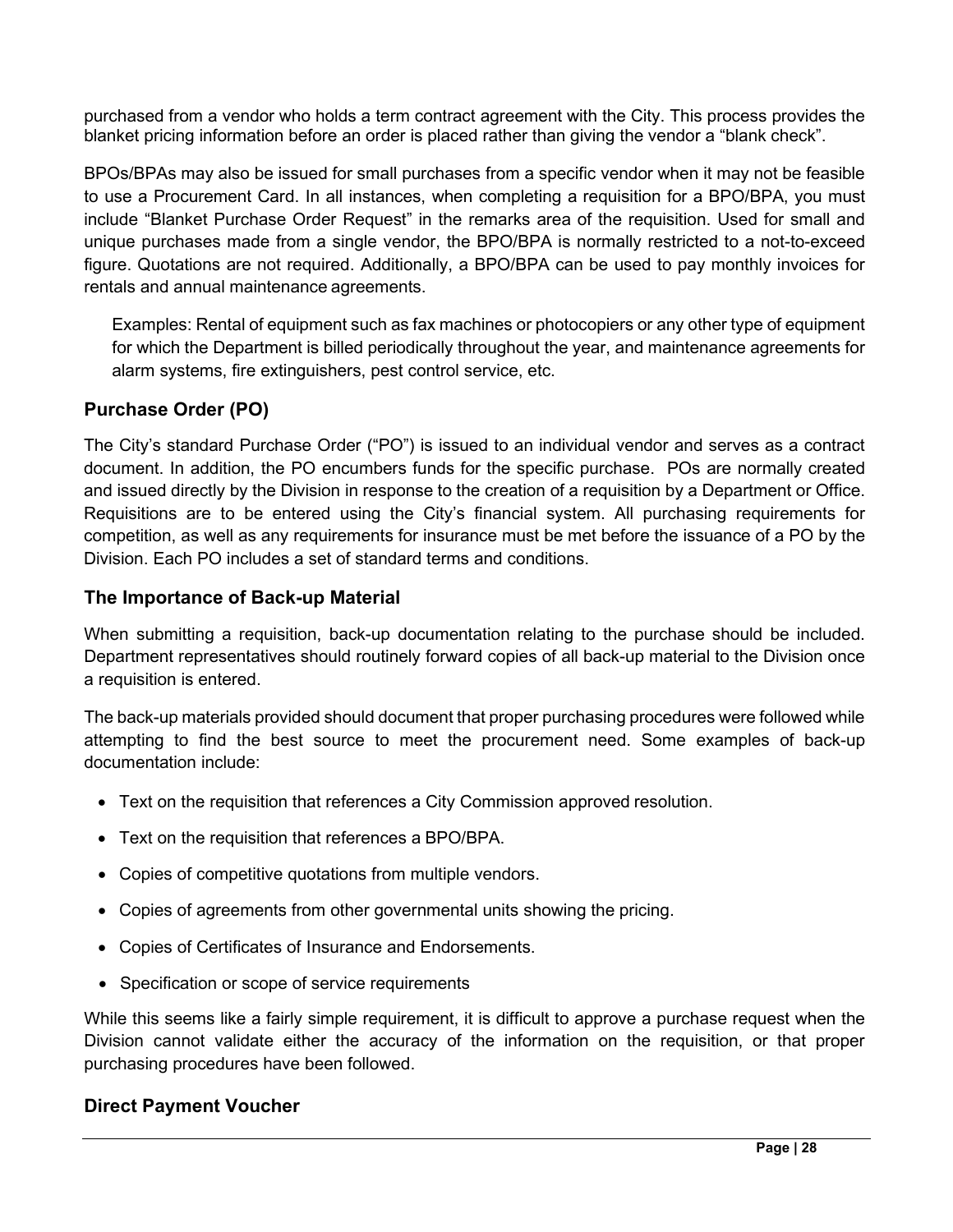A Direct Payment Voucher ("DPV") is an order processing application used primarily for processing check requests for certain applications for which there is no competitive purchasing function. In such instances, a Department/Office may make a request for payment directly to the Financial Services Department without processing through the Division. DPVs have the same approval and signature requirements as a requisition. Only the following transactions are approved for payment using a DPV:

- Subscription/Dues/Membership Fees
- Postage Meter/Stamps
- Host Account Reimbursements
- Licenses/Permits/Certificates
- Court Cost/Other Government Agency charges/Taxes
- Real Estate Closing
- Advertising
- Educations Courses/Seminars/Books
- Records/Slides/Films/Government Publications
- Deferred Comp/Bank Payments
- Medical/Veterinary Payments
- Insurance Premiums
- Grant Disbursements
- Utilities/Dump Fees
- Refunds
- Courier/Freight
- Petty Cash Reimbursement
- Other Professional Services
- Special Events/Recreation Performance
- Temporary Employment Services
- Meal/Parking/Mileage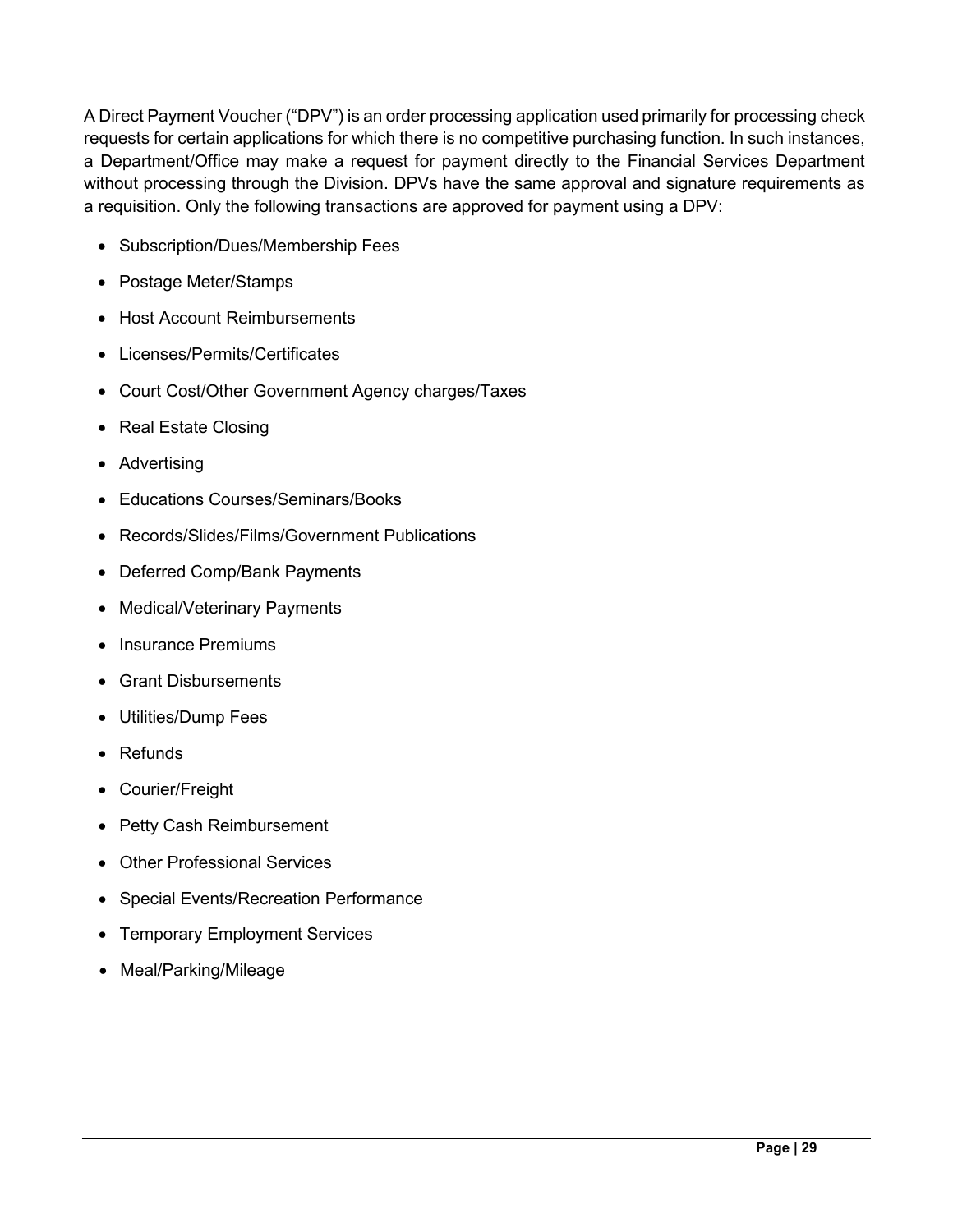## <span id="page-29-0"></span>**FORMAL SOLICITATION PROCEDURE (FOR LARGE PURCHASES OVER \$50K)**

#### <span id="page-29-1"></span>**Overview**

The City Code requires that all purchases with an estimated annual cost exceeding \$50,000 shall be procured by a formal solicitation process that may result in a written contract(s) and/or PO(s), after due public notice inviting bids or proposals (City Code [§ 38.43\)](https://codelibrary.amlegal.com/codes/hollywood/latest/hollywood_fl/0-0-0-36326).

Formal solicitations are prepared and issued by the Division. The Division, in coordination with the City Attorney's Office, Risk Manager and requesting Department/Office, is responsible for developing contractual terms and conditions. The using Department/Office has the initial responsibility to prepare specifications that are used in solicitations, subject to review and approval by the Division. Division staff is available to assist, if needed, in the development of the initial specifications or research of similar solicitations.

A formal solicitation process may be completed using one of the source selection methods listed below. For purchases completed through a formal solicitation process, the using Departments/Offices should allow reasonable time between the submission of their completed Solicitation Request Form along with all supporting documents and the recommendation for award of a contract(s).

The following source selection methods are used to conduct a formal solicitation process as determined by the Division:

- **Invitation for Bids (IFB):** This method is used when an award can be made to the respondent(s) that provide(s) the lowest price to the City. Specifications and terms must be clearly defined since an awarded is made to the lowest priced responsive and responsible bidder without further negotiation (unless authorized in the IFB). This method does not allow the negotiation of terms, price, etc.
- **Request for Proposals (RFP):** This method is used when an award can be made to the respondent(s) that provide(s) the best value or approach to the City. Proposals are evaluated and scored/ranked by a Selection Committee using established criteria (which may include price, but not solely based on price) to identify and make a recommendation for award to the highest scored/ranked vendor(s). Criteria may include price; past performance; demonstrated understanding of the project; technical and/or management approach, including proposed methodology; ability to meet schedule and budget limitations; qualifications and capabilities; relevant experience and expertise; quality of work; projected workload and availability to take on new projects; volume of work previously awarded; location or proximity to project site; preferences for local vendors or minority/women/disadvantaged business enterprises; references; oral presentations; etc. This method allows the negotiation of terms, price, etc.
- **Request for Qualifications (RFQ):** This method is used when an award can be made to the respondent(s) that provide(s) the best and/or most suitable qualifications to the City. Proposals (Statement of qualifications) are evaluated and scored/ranked by a Selection Committee using established criteria (which may include price, but not solely based on price) to identify and make a recommendation for award to the highest scored/ranked vendor(s). Criteria may include price;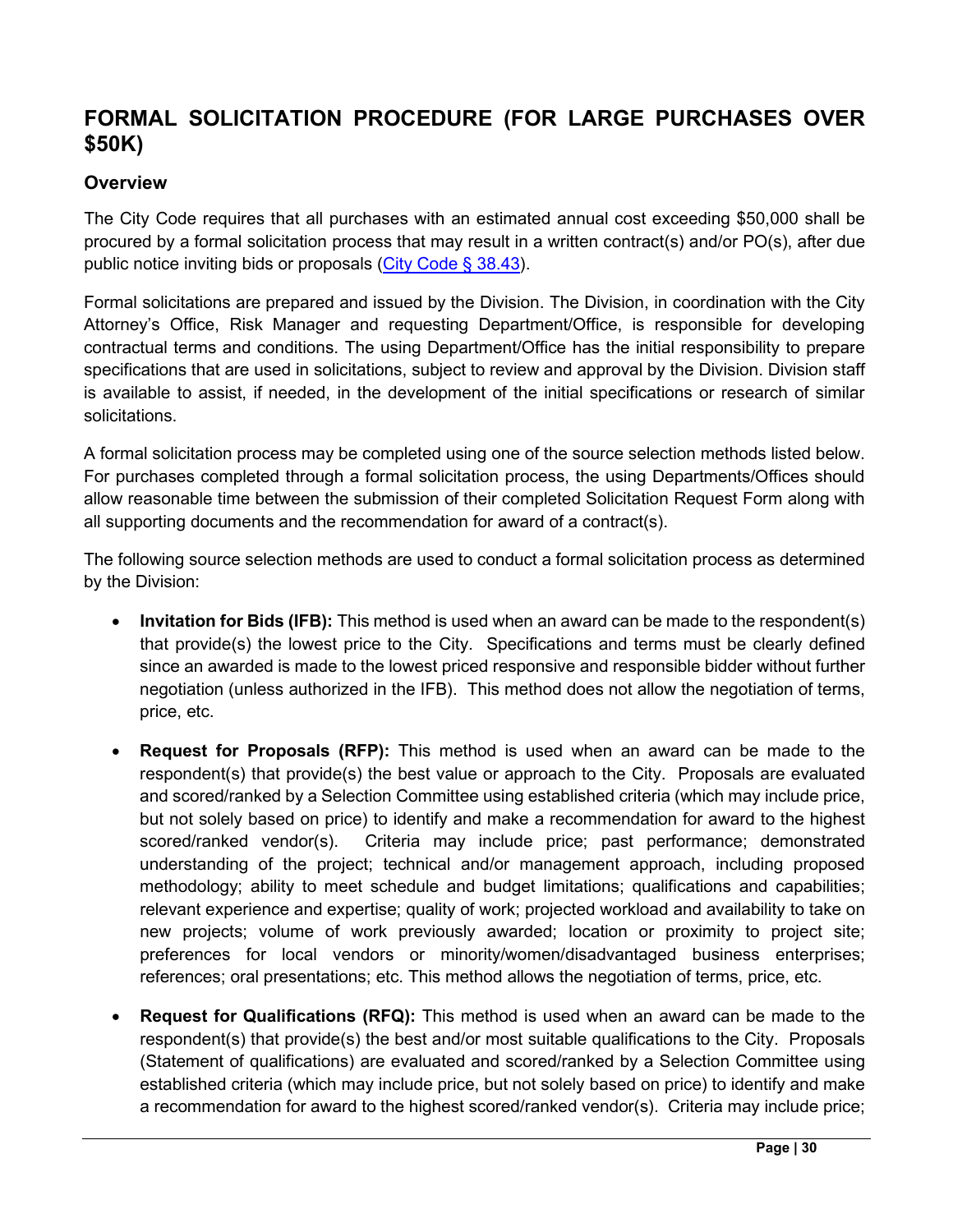past performance; demonstrated understanding of the project; technical and/or management approach, including proposed methodology; ability to meet schedule and budget limitations; qualifications and capabilities; relevant experience and expertise; quality of work; projected workload and availability to take on new projects; volume of work previously awarded; location or proximity to project site; preferences for local vendors or minority/women/disadvantaged business enterprises; references; oral presentations; etc. RFQs issued for Professional Services as defined and regulated in the Consultants' Competitive Negotiation Act should not include price as an evaluation criteria since compensation can only be considered during negotiations. This method allows the negotiation of terms, price, etc.

- **Invitation to Negotiate (ITN):** This method is used when an award can be made to the respondent(s) with whom the City is able to negotiate the best value outcome. This method is similar to the RFP process; however, it's based on the determination that it's within the City's best interest to negotiate with respondents to achieve best value. Single and concurrent negotiations with respondents are allowed. This method allows the negotiation of terms, price, etc.
- **Request for Information (RFI) or Request for Letters of Interest (RLI):** This non-binding procurement method is used to obtain information, comments, feedback and reactions from interested parties for an upcoming solicitation. Generally, price or cost is not required. Feedback may include best practices, industry standards, technology issues, etc.

#### <span id="page-30-0"></span>**Public Notice**

A notice of soliciting bids/proposals will be posted on the City's web site and nationally recognized internet bulletin board notifications if applicable to the particular procurement. If the Chief Procurement Officer determines that this advertising method is insufficient or inefficient, other advertising methods may be utilized. The Division may notify applicable suppliers on the City's vendors list of the opportunity. The requesting Department/Office may recommend additional suppliers be notified.

#### **Bidders/Proposers List**

The City may compile a Bidders/Proposers Lists with the names of companies that may be interested in receiving and responding to formal solicitations to compete for various types of City contracts. The City does not guarantee that companies on the Bidders/Proposers' List will be assigned contracts.

## <span id="page-30-1"></span>**Notice Requirements for Construction Projects**

In accordance with Florida Statutes Section 255.0525 and as described herein, the solicitation of competitive bids or proposals for any City construction project that is projected to cost more than \$200,000 shall be publicly advertised at least once in a newspaper of general circulation in Broward County at least 21 days prior to the established bid opening and at least five days prior to any scheduled pre-bid/proposal conference. The solicitation of competitive bids or proposals for any City construction project that is projected to cost more than \$500,000 shall be publicly advertised at least once in a newspaper of general circulation in Broward County at least 30 days prior to the established bid opening and at least five days prior to any scheduled pre-bid/proposal conference. Bids or proposals shall be received and opened at the location, date, and time established in the bid or proposal advertisement. In case of emergency, these advertising requirements may be altered in a manner that is reasonable under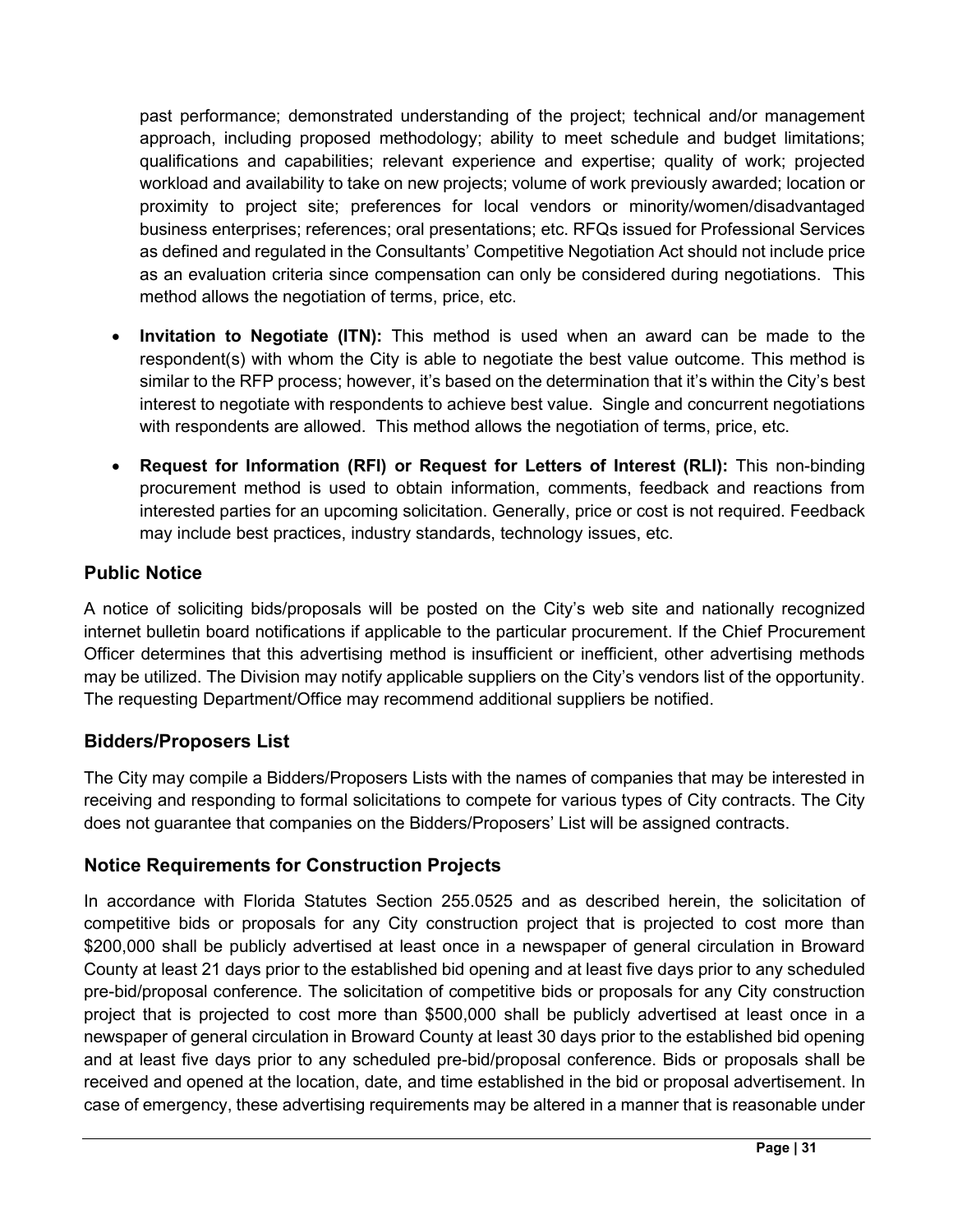the emergency circumstances.

#### <span id="page-31-0"></span>**Clarification Requests**

*Clarifications:* All inquiries and requests for clarifications shall be referred to the Division as specified in the solicitation document. In order to maintain the Cone of Silence and ensure continuity in communications, personnel in requesting Departments/Offices may not respond to supplier questions regarding solicitations and/or associated documents. Any clarifications, interpretations, or alterations must be made in writing and furnished to all prospective bidders/proposers by means of a written addendum document, which will be issued by the Division. The Division representative responsible for the acquisition will normally work with the requesting Department/Office contact when preparing clarifications, or answers to other questions.

*Pre-Bid/Proposal Conferences:* The City may conduct a pre-bid/proposal conference for all prospective bidders/proposers. Requesting Department/Office personnel will be invited to attend the pre-bid/proposal conference. Any changes, clarifications or interpretations resulting from the pre-bid/proposal conference shall be communicated to all prospective bidders/proposers by written addendum. The City utilizes prebid/proposal conferences to provide an opportunity for vendors to ask questions, receive clarifications, and visit a specific site; as well as to allow the City the opportunity to transmit the same information to all parties at one time. Generally, pre-bid/proposal conferences are scheduled at least two weeks prior to the Bid/Proposal due date. The City may also specify a deadline for written questions to be submitted to the Division. Pre-bid/proposal conferences are normally voluntary for bidders/proposers, unless there is an overwhelming need for bidders/proposers to attend a mandatory pre-bid/proposal conference. A situation where inspection of a site is mandatory is an example of when a mandatory pre-bid/proposal conference is appropriate.

*Communication with Prospective Bidders/Proposers:* During the bid/proposal process, it is very important to maintain the Cone of Silence and provide continuity of communications to ensure that everybody receives the same information, and that everybody is treated fairly. Communications provided to one bidder/proposer, and not all bidders/proposers, could result in one bid/proposer having an unfair competitive advantage. Therefore, all communication should be directed through the Division. Accordingly, any communication between a City employee and a prospective bidder/proposer regarding the contents of a solicitation prior to recommendation of the award is expressly prohibited under the Cone of Silence. The Division is available to any employee seeking clarification on this issue. Failure to adhere to this requirement may be subject to disciplinary action, except as follows:

- Pre-bid/proposal conferences
- Bid/Proposal discussions conducted during presentations with individual proposers
- Communications by the Division

#### <span id="page-31-1"></span>**Bid/Proposal Receipt and Opening**

Competitive sealed bids/proposals shall be submitted solely in electronic format when possible, however, complex bids/proposals may be submitted in hard copy format to the City Clerk's Office. Each individual solicitation will outline the submission method, which may include electronic and/or hard copy submission. Bids/Proposals shall be publicly opened in the presence of Division staff, at the time, date,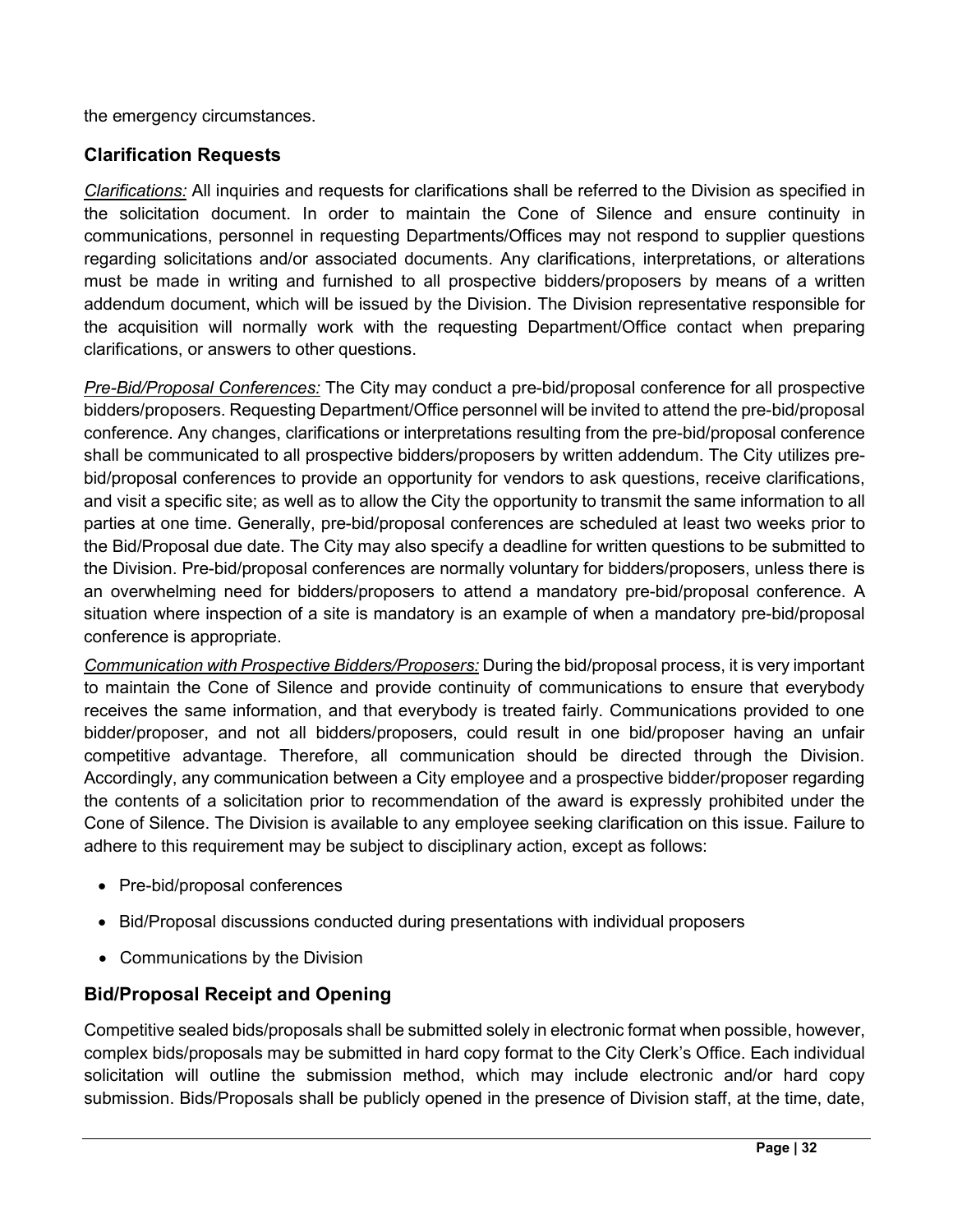and place designated in the solicitation. The Division may read aloud the names of the responding bidders/proposers; however, other terms of the bids/proposal may not be disclosed at that time.

Bids/Proposals received after the specified date and time for closing shall be considered late, and the bid/proposal will be returned to the bidder/proposer unopened.

#### **Non-Responsive and Non-Responsible Bid/Proposal**

A bid/proposal may be deemed non-responsive if it does not conform in all material respects to the requirements and criteria set forth in the solicitation. This includes such aspects as following solicitation instructions for proper submittal, completing all necessary forms included with the solicitation, providing information required by the solicitation, and complying with all terms, conditions and specification requirements as enumerated in the solicitation.

A bid/proposal may be deemed non-responsible if it does not demonstrate the capability in all respects to meet all requirements of the solicitation and subsequent contract. This may include demonstrating the ability to meet solicitation and contract requirements tied to experience, capacity, facilities, equipment, credit, sufficient qualified personnel, and record of timely and acceptable past performance that will assure good faith performance for a City project or purchase.

If a bidder/proposer is found to be non-responsive or non-responsible, the bid/proposal will be rejected, and no further consideration will be given to that bid/proposal during the evaluation process.

Each bidder/proposer shall be required to comply with various State of Florida and City requirements as enumerated below. The bidder/proposer may be required to sign a certification testifying to its compliance. Bidders/proposers must agree to the following:

- That they have read, understand, and intend to perform as required by any contract awarded to them.
- That the bidder/proposer certifies by affidavit, that neither the bidder/proposer nor any of its officers, partners, owners, agents, representatives, or employees have been engaged in any collusive behavior resulting in diminished competition; or any behavior contrary to any anti-trust legislation.
- That the bidder/proposer does not have a person or affiliate who has been placed on the State of Florida convicted vendor list following a conviction for a public entity crime as provided in Florida Statutes Section 287.133. Individuals and vendors in violation of this requirement may not submit any bids/proposals to the City, and any bid/proposal submitted by the firm shall be deemed nonresponsive.

#### **Evaluation Process for IFB**

When an Invitation of Bids is issued, the resulting contract(s) or PO(s) shall be awarded to the lowest priced Responsive and Responsible Bidder(s) who meets the requirements set forth in the solicitation.

Copies of the bids shall be forwarded to the using Department for technical evaluation. The using Department/Office shall submit its evaluation to the Division in writing. If any bid is found non-responsive or non-responsible, the using Department/Office shall document the reason(s) in writing.

A written determination of a bidder(s) being found non-responsive and/or non-responsible must be made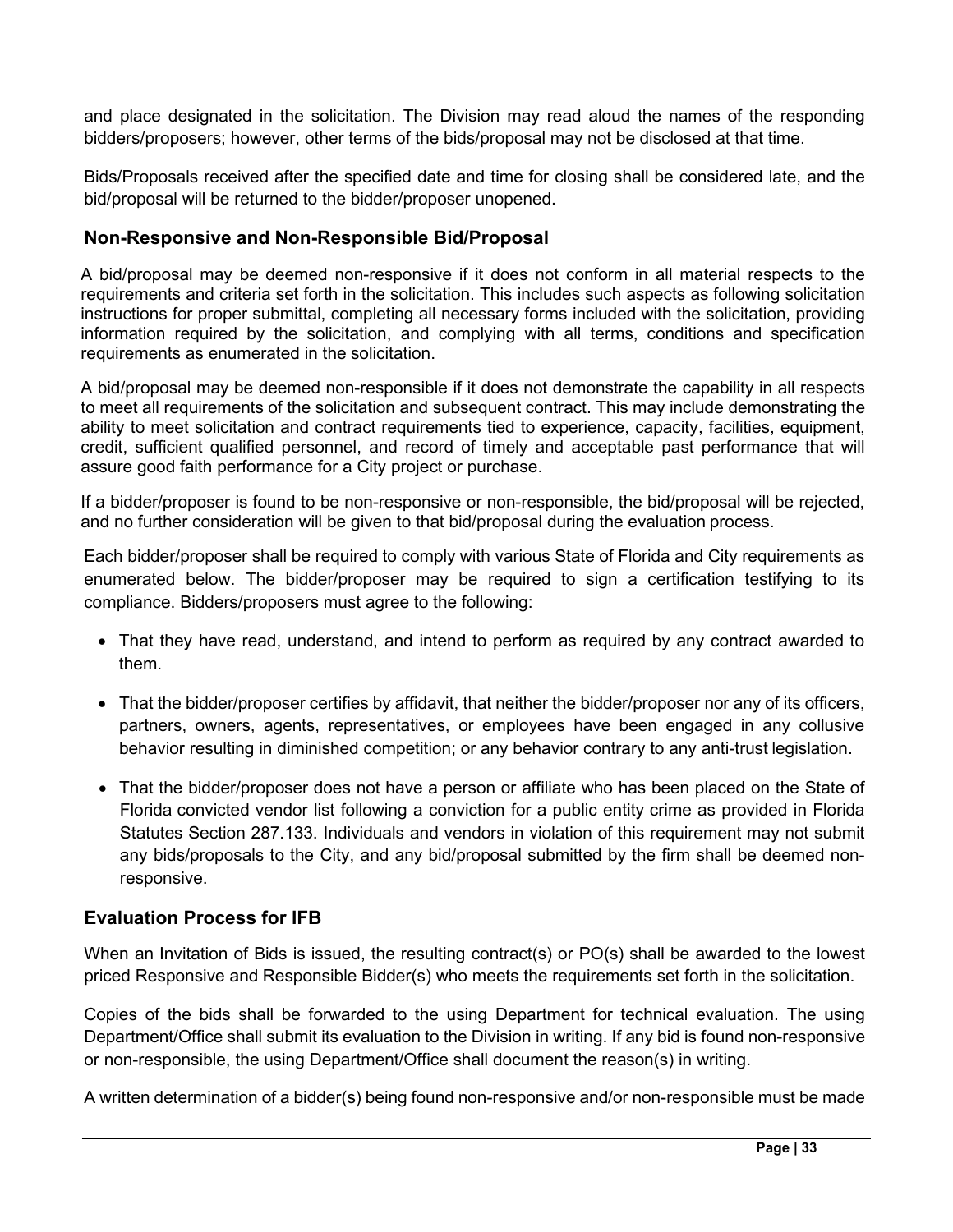by the Division based on an assessment of the bid(s) and the technical evaluation from the using Department/Office. The City may require a bidding vendor to include information that will validate their ability to be considered responsible.

In cases where there is a tie for the bid award, the award shall be made by giving preference to the low bidder(s) with the following items (in this order): (1) maintenance of a drug-free workplace in accordance with the requirements of Florida Statutes Section 287.087, (2) local Hollywood vendor preference, (3) closest proximity/location to project site or City Hall, and/or (4) minority-owned or disadvantaged business status. If a tie still exists after the aforementioned tiebreakers are utilized, the Chief Procurement Officer will make a recommendation for award among the tied bidders.

## **Evaluation Process for RFP, RFQ and ITN**

When a Request for Proposals, Request for Qualifications or an Invitation to Negotiate is issued, the resulting contract(s) or PO(s) shall be awarded to the Responsive and Responsible Proposer(s) whose proposal(s) conforms to the solicitation and is determined in writing to be the most advantageous (best value) to the City taking into consideration the specific evaluation criteria set forth in the solicitation. It should be noted, however, that price, while a relevant factor, may or may not be used as a criteria during evaluation. During the evaluation process, the Selection Committee may only utilize the factors set forth in the solicitation in completing their evaluation, and no other factors or criteria may be used in the evaluation.

*Selection Committee:* Prior to the beginning of the formal evaluation process, a Selection Committee will be appointed to evaluate solicitation responses. The Selection Committee will normally be comprised of City employees who will be specifically impacted by the final outcome, as well as subject matter experts who may have a unique perspective related to the purchase, and will generally not have members who are direct reports (subordinates) to other members of the Selection Committee. A representative of the Division will facilitate the process and will be responsible for coordinating all of the activities of the Selection Committee, as well as providing guidance during the entire evaluation process.

*Scoring/Ranking:* The Selection Committee will be required to individually score/rank proposals against the evaluation criteria in the solicitation, in accordance with instructions provided by the Division; however, members will only be allowed to discuss their scoring/ranking activities with other members of the Committee during formal public meetings of the committee. Selection Committee members are also prohibited from speaking with any of the proposers before and during the evaluation process. Scoring/ranking shall consider the weights assigned to each individual criterion. For example, if "Past Performance" has a weight of 20 percent out of 100 possible points, the most points that may be assigned to a response for that factor will be 20 points.

*Reference Checks* During the evaluation process, one or more members of the Selection Committee with specific expertise in the area related to the pending purchase may be requested to perform reference checks of proposers. As a matter of practice, proposers are requested to provide the City with a list of references. Committee members performing such reference checks will be required to document all reference check results in writing. The Division may supply a standard form to be used for reference checks in order to ensure that the same questions are asked and the same information is gathered from all references.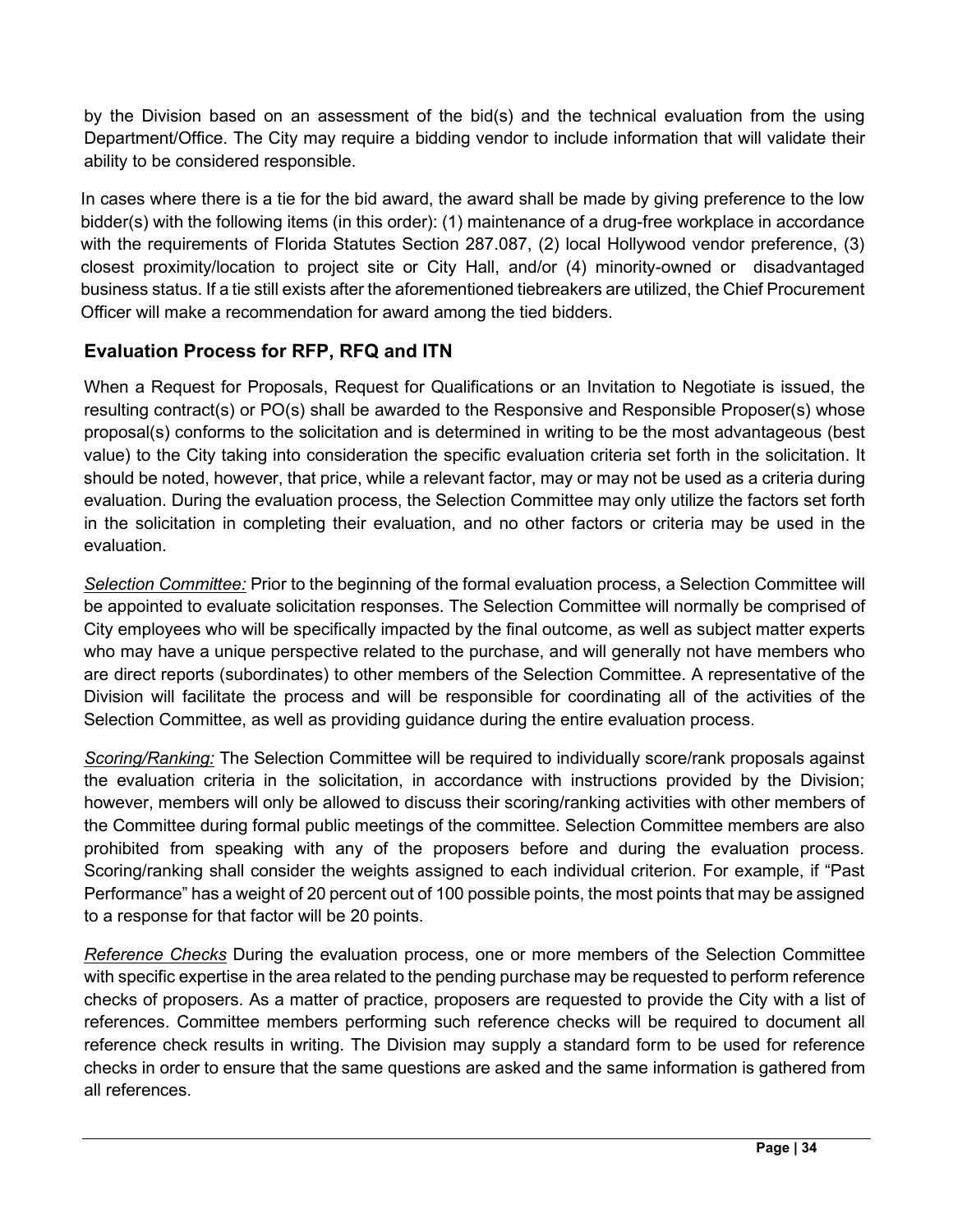*Selection Committee Meetings* After allowing a reasonable amount of time for the review and scoring of proposals, the Selection Committee will meet to discuss their scores in a public meeting, as required by Florida Statutes Section 286.011, which will be transcribed or recorded. All Selection Committee meetings shall be publicly posted by the City Clerk no less than seven days in advance of the meeting. During this meeting, the Selection Committee will be able to discuss their specific comments about proposals, and may make adjustments to their scores based on information disclosed during the Selection Committee Meeting. Depending upon the number of responses to a particular solicitation, the Selection Committee will normally determine that several vendors should be selected or "short-listed" for further evaluation and discussions. It should be noted, however, that in certain cases, the Selection Committee may determine that a single vendor best meets the requirements of the City, and may recommend that an award be made to that vendor. All scores are to be documented in writing, and will be maintained as a part of the solicitation file.

*Discussions & Presentations by Proposers* In the event that the Selection Committee determines the need for further discussion with a short-list of proposers, oral presentations by each short-listed proposer will be formally scheduled with the Selection Committee. All proposers invited to provide oral presentations will be notified in writing by the Division. All oral presentation meetings shall be transcribed or recorded for the public record pursuant to Florida Statutes Sections 286.011 and 286.0113. The order for Proposer presentations will be determined by the Division.

*Clarification Requests During Evaluation* In some instances, clarifications are requested or required from vendors during the evaluation process. When such clarifications are requested or required, members of the Selection Committee should provide their requests for clarification to the Chief Procurement Officer or designee, who will then request clarification. In many instances, the Selection Committee may choose to prepare a set of general questions for all proposers, or questions specific to individual proposers. The Chief Procurement Officer or designee will then normally forward those questions in writing to the proposer(s), with the request that the proposer(s) either respond in writing, or address the questions during oral presentations.

<span id="page-34-0"></span>*Price/Cost Evaluation:* Great care shall be taken by the Selection Committee in the final evaluation of proposals. While price/cost may not be the most important criterion or may not be used at all, the Selection Committee shall carefully evaluate comparative costs between proposers in order to ensure that cost information is accurate and competitive. Pricing may be scored based on a ratio comparison of each proposer's price with the lowest price, by determining the lowest price per technical point, by an overall ranking, by comparison using a standard scenario, or by other means determined to be most advantageous to the City. When evaluating price/cost, the Committee shall also evaluate the economic benefit to the City that is associated with the proposed price/cost. If a proposed higher price/cost comes with the benefit of generating more revenues for the City, or provides for additional services that will promote increased economic use by local residents, such price/cost shall be evaluated accordingly taking into account that it may provide a better value to the City regardless of the higher price/cost.

*Other Evaluation Criteria:* All other evaluation criteria shall be carefully considered referencing other information provided which may include, but not be limited to, information shown in the narrative of proposals, reference checks, analysis of the proposer's financial condition, the level of professional capabilities demonstrated by the proposer, the proposer's ability to complete work within a reasonable schedule, the proposer's success on other similar projects and the proposed work plan.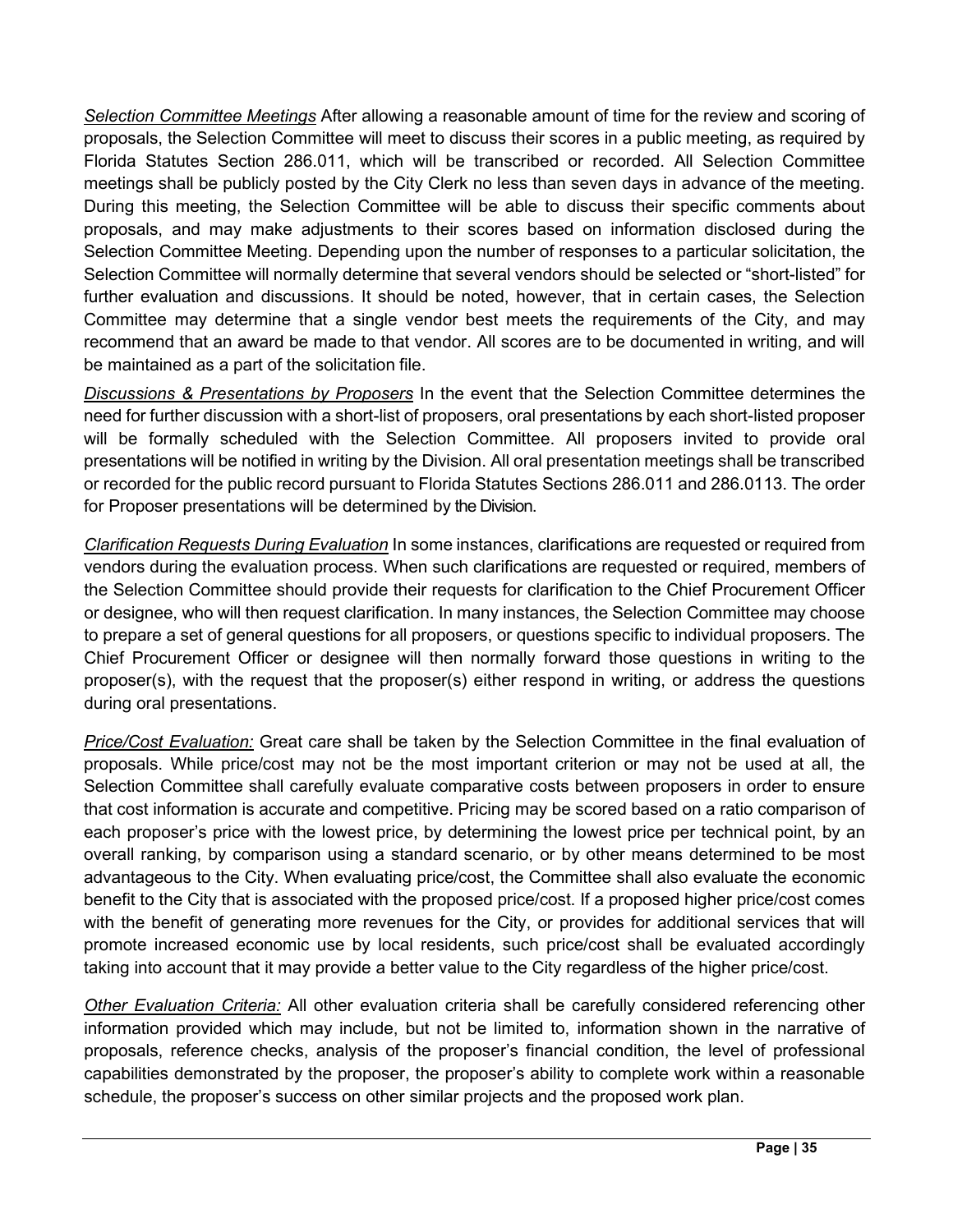*Final Determination:* Upon completion of any oral presentations, the Selection Committee will rank or rescore proposers based on the information presented using the evaluation criteria. Committee members should score proposals in a manner that will readily distinguish the highest ranked firms from lower ranked firms to ensure complete clarity in scoring. The final ranking/scoring will then be the basis for a formal recommendation for award of a contract(s) or PO(s). All final scoring/ranking information will be maintained in the solicitation file.

*Negotiations:* The Chief Procurement Officer or designee may appoint a Negotiation Committee following the scoring of presentations. The Negotiation Committee may be directed to negotiate with the highest ranked proposer, or multiple proposers as may be deemed necessary, regarding terms, conditions and pricing, as appropriate.

*Revisions to Proposals During Negotiations:* The Chief Procurement Officer or designee may permit proposers to amend proposals. Although rare, there may be instances when negotiations with multiple proposers are warranted. In such cases, the Chief Procurement Officer or designee may, after consultation with the City Attorney's Office, also request submission of best and final offers from all firms engaged in the negotiation process. Proposers shall be given fair and equal treatment with respect to revision of proposals.

*Final Scoring:* Upon completion of any oral presentations, the Selection Committee will rank or re-score proposers based on the information presented. The final scoring will then be the basis for a formal recommendation for award of a contract. All final scoring information will be maintained in the solicitation file.

## **Evaluation Process for RFI and RLI**

Submittals are evaluated by an evaluation or specification development committee, similar to the RFP evaluation process described above. However, contracts are not normally awarded via the RFI or RLI process, but the City reserves the right to award or seek priced offers from firms who may be short-listed as providing acceptable responses as a secondary phase to this process. Recommendations as a result of the RFI/RLI process may serve as the basis for developing specifications or a scope of work in a future solicitation.

#### **Final Recommendation for Award and Resolution**

Upon completion of the solicitation evaluation process, the Division, with the assistance of the requesting Department/Office, will prepare a final memorandum making a recommendation for award, as well as any Resolution requiring the action of the City Commission, as applicable. The memorandum will be routed by the Division, shall be addressed to the City Manager, and shall include the following detailed documentation:

- Recommendation: A synopsis of the recommendation, including the name of the recommended firm(s), the product or service to be provided, and the solicitation number.
- Issue: A detailed description of the specific need that the contract will address for the City.
- Background information detailing the specific reason that the solicitation was developed and solicited.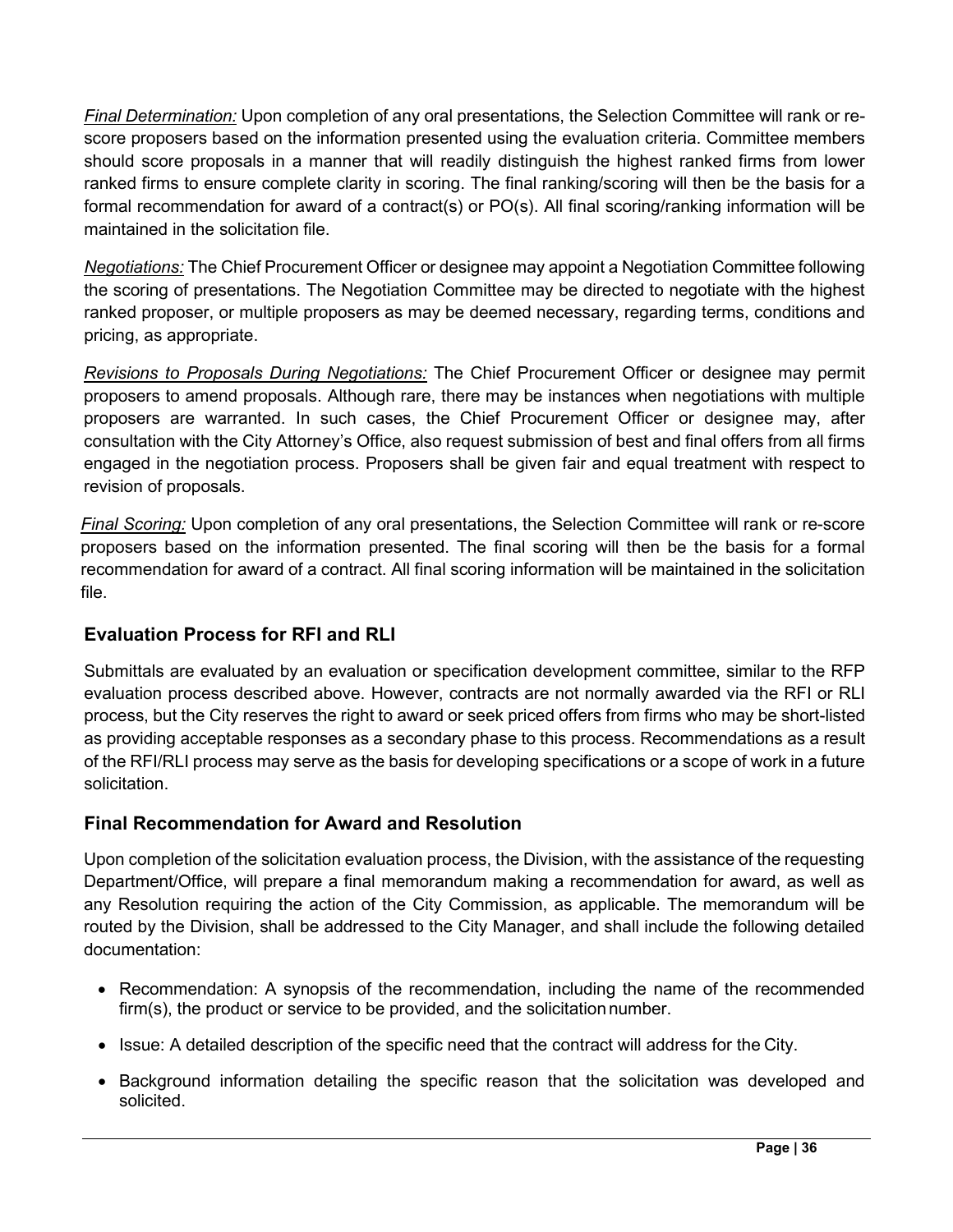- Detailed synopsis of the competitive process used to arrive at a recommendation, including information detailing what occurred during the solicitation process, dates of issuance and receipt of bids/proposals, the names and number of respondents, and the names and titles of the Selection Committee and committee facilitator, as applicable.
- Information relating to the evaluation process, including a summary of results of Selection Committee meetings, names of vendors who were found to be non-responsive or non-responsible, and a list of short-listed vendors who were selected to provide written or oral presentations, as applicable. If the Selection Committee determines that one proposer should be selected without the need for further presentations, the author should provide a justification for that selection, and indicate why it was determined that there was no need for presentations, as applicable. If it is determined that no presentations are required, a synopsis of the point rankings must be provided, as applicable.
- Synopsis of oral and/or written presentations, including follow-up information provided as a result of proposer clarifications that may be provided as a result of questions that arose during the presentation process, as applicable.
- A report on ancillary findings by non-committee members who may have provided expert analysis of bids/proposals (i.e. financial analysis by an expert employee, or legal analysis of a contract document provided by the City Attorney).
- Any commentary, comparative charts or graphs or scenario comparisons that demonstrate why the recommended vendor provides the most advantageous response for the City.
- Detail regarding the benefits of the recommended firm, and/or lack of benefits for the use of other firms.
- A summary of overall findings.
- A detailed fiscal impact statement, which provides the total estimated cost or cost avoidance for the contract period, a comparison of previous costs to new costs, as well as detailed budget accounts and projects.

#### <span id="page-36-0"></span>**Award**

The award of a contract(s) or PO(s) shall be made to the responsive and responsible bidder/proposer whose bid/proposal is determined in writing to be the lowest price or most advantageous to the City, as applicable to the solicitation method used. The City reserves the right to waive any and all deviations from the solicitation and to award a contract(s) or PO(s) to a bidder/proposer based on the best interest of the City.

#### *Chief Procurement Officer*

The Chief Procurement Officer may:

- Award a contract(s) or PO(s), or make a recommendation for award to the City Manager, or recommend to the City Manager an award by the City Commission based on the outcome of the evaluation process for the solicitation and the recommendation of the requesting Department/Office.
- Recommend the rejection of all bids/proposals to the City Manager or City Commission.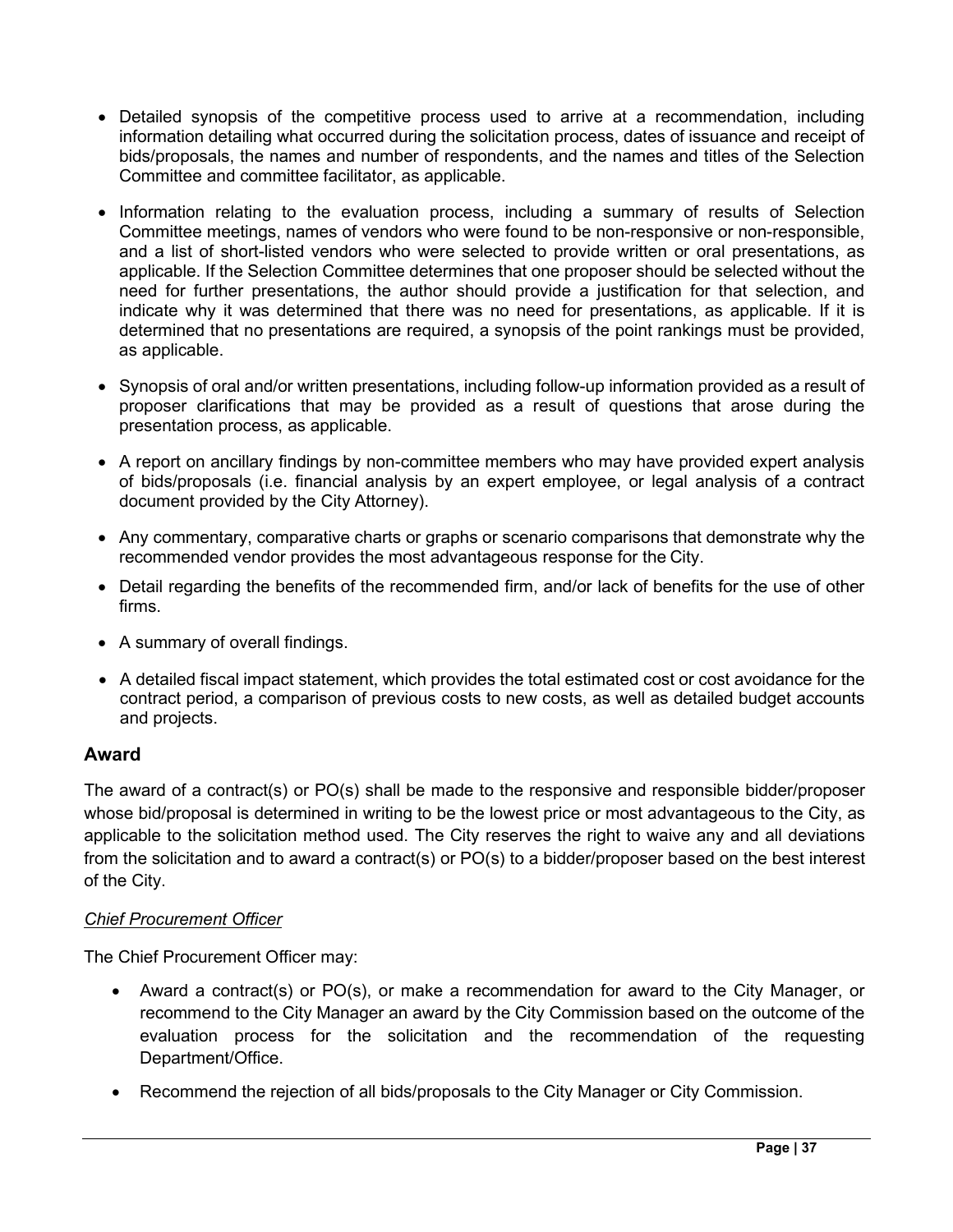• Waive technical variances which by their nature are immaterial, or do not prejudice the rights of other bidders/proposers.

#### *City Manager*

In the event that the competitive process results in the City receiving pricing up to \$100,000 or when multiple awards are made where each award is not above \$100,000, the City Manager is authorized to accept recommendations and execute agreements for such acquisitions. The City Manager reserves the right to request City Commission approval for any proposed award below the aforementioned thresholds.

#### *City Commission*

The City Commission shall approve all contracts in excess of \$100,000. The Division with the assistance of the requesting Department/Office may be responsible for the preparation of a formal resolution recommending an award for consideration by the City Commission. In addition, the requesting Department/Office may be required to obtain the approval of other Department/Office directors who may be impacted, such as the Financial Services Director, Budget Director and/or Risk Manager.

#### <span id="page-37-0"></span>**Documentation of Award**

After the award, a record showing the basis for determining the successful bidder/proposer shall be made a part of the procurement file. Documentation should also include an explanation regarding the rejection of any bid(s)/proposal(s), which shall include the detailed specific reasons for rejection of the bid(s)/proposal(s). The Division shall notify all bidders/proposers by posting a Notice of Intent to Award.

## <span id="page-37-1"></span>**CONE OF SILENCE**

The City Code imposes a [Cone of Silence](https://codelibrary.amlegal.com/codes/hollywood/latest/hollywood_fl/0-0-0-34912) for certain City purchases of goods and services. The Cone of Silence prohibits communication between vendors and vendors' representatives and City elected officials, management and staff during the period in which the Cone of Silence is in effect.

The Cone of Silence shall be imposed when the City determines sufficient information is available to evaluate the request for a purchase or determines sufficient information is available to draft a formal competitive solicitation.

The Ordinance does allow potential vendors or vendors' representatives to communicate with certain employees, including those designated for the limited purpose of seeking clarification or additional information. The names and contact information of those employees that may be contacted for clarification or additional information are included in the notice of the Cone of Silence or in a formal solicitation.

The Cone of Silence shall remain in effect until an award is made, a contract is approved, or the City takes any other action which ends the procurement process. When a Cone of Silence is terminated, public notice of the termination shall be posted.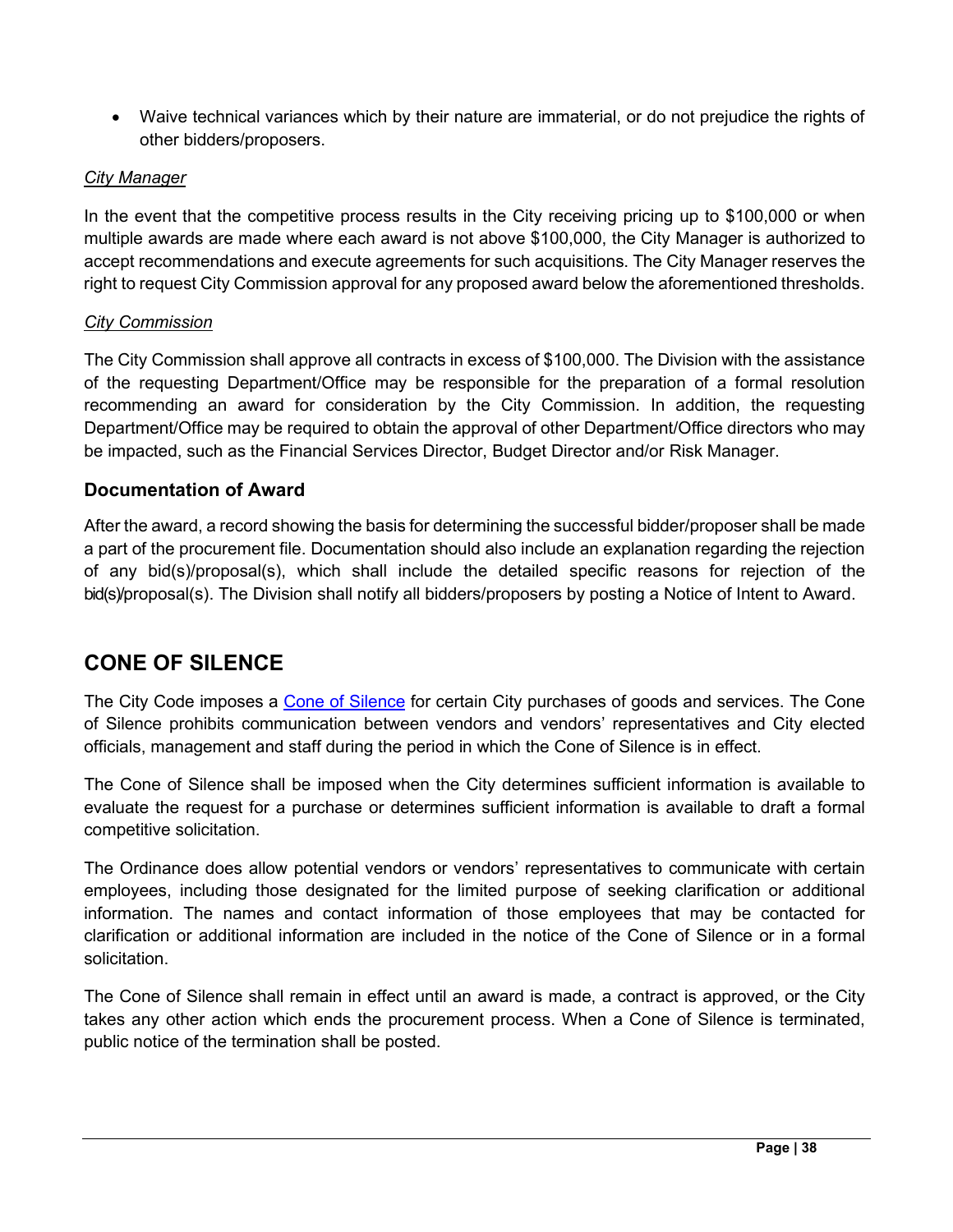## **EXCEPTIONS FROM SOLICITATION PROCEDURE REQUIREMENTS**

<span id="page-38-0"></span>The following situations are exempt from the solicitation procedure requirements of this Manual.

#### **Emergency Purchases**

#### Referenced Documents

The City Code authorizes [Emergency Purchases](https://codelibrary.amlegal.com/codes/hollywood/latest/hollywood_fl/0-0-0-48481) (City Code  $\S$  38.41(C)(1)) that are exempt from competitive bid and competitive proposal requirements.

#### **Overview**

An emergency condition results when an immediate need for goods or services that cannot be met through normal procurement methods and the lack of which goods or services would negatively impact:

- The functioning of City operations;
- The preservation or protection of property; or
- The health, safety and/or welfare of the public.

The City Code defines emergency purchases as urgent cases of compelling emergency that require the immediate purchase of goods or services. This could include but is not limited to emergencies caused by acts of nature, water and wastewater system breakdowns and emergency personnel equipment breakdowns. Please note that the lack of planning by a requesting Department/Office or unanticipated delays shall not be considered an emergency.

#### Determination of an Emergency

In emergencies, the City Manager is authorized to direct the Chief Procurement Officer to secure by open market procedure, at the lowest obtainable price, any goods or services. All such emergency purchases must receive prior administrative approval, except for the most urgent situation presenting a clear and present substantial threat to life or property where immediate action is required. For emergency purchases up to \$100,000 which the City Manager is authorized to award, he/she may waive competitive bidding under this paragraph without receiving the City Commission's prior or subsequent approval. Emergency purchases that exceed \$100,000 shall be approved by the City Commission prior or subsequent to the emergency.

#### Emergency Procedures

When an emergency exists, an effort should be made to contact at least two (2) separate sources, unless the City already has an existing agreement, or is able to piggyback an agreement from another governmental agency to supply the requirements for the emergency.

The following information must be supplied to the Division by the requesting Department/Office of an emergency PO, and will be included as a part of the PO:

a) Vendor Name, address and contact information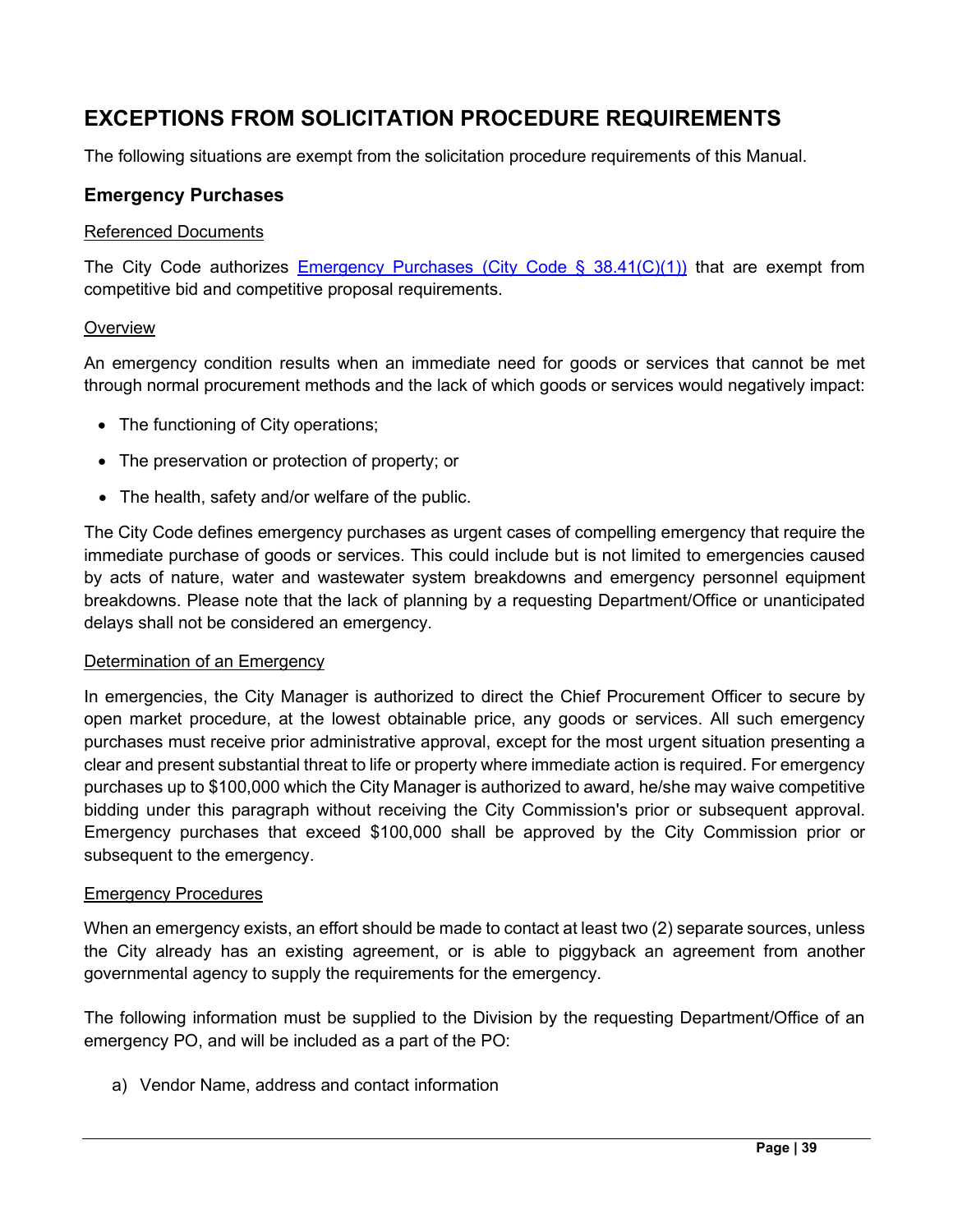- b) Brief Description of item(s) purchased
- c) Total amount of the PO
- d) Delivery location

A copy of the invoice/receipt will need to be attached to the front of the PO, and a copy returned to the Division as back-up.

The requesting Department/Office will be requested to provide the Division with the proper expenditure account, unless General Accounting has assigned a specific account to be used for all requests related to the incident, in which case, General Accounting will provide the Division with that information prior to the execution of any final PO.

Note: A requisition will be needed to formalize these purchases. The requesting Department/Office will enter the emergency PO number in the requisition when entering the information into the financial system to ensure that it is properly matched up within the Division.

#### Determination and Record of Emergency Procurement

For all emergency procurements, the requesting Department/Office shall submit a written justification for the emergency procurement, a copy of which shall be routed to the Chief Procurement Officer, who will subsequently route the justification to the City Manager for reporting purposes.

#### Other Restrictions

*Term Agreements:* If a procurement is made pursuant to an existing City agreement to resolve an emergency condition, the purchase shall not be considered an emergency procurement under the City Code.

*Source Selection:* Purchases shall be made with such competition as is practicable; however, an effort shall be made to obtain at least two proposals or quotations.

*Insurance Requirement:* Purchases shall follow the established City insurance and indemnification requirements as approved by the Risk Manager and/or City Attorney.

#### **Sole Source Purchases**

#### Referenced Documents

The City Code authorizes [Non-Competitive and Sole Source Purchases](https://codelibrary.amlegal.com/codes/hollywood/latest/hollywood_fl/0-0-0-48481) (City Code § 38.41(C)(2)) that are exempt from competitive bid and competitive proposal requirements.

#### **Overview**

Sole-source goods and services, such as unique, patented, or franchised goods or services may be procured using this method.

#### Determination and Record of Non-Competitive Procurement

*Determination:* Any request for a sole source for purchases of \$5,000 or greater requires a written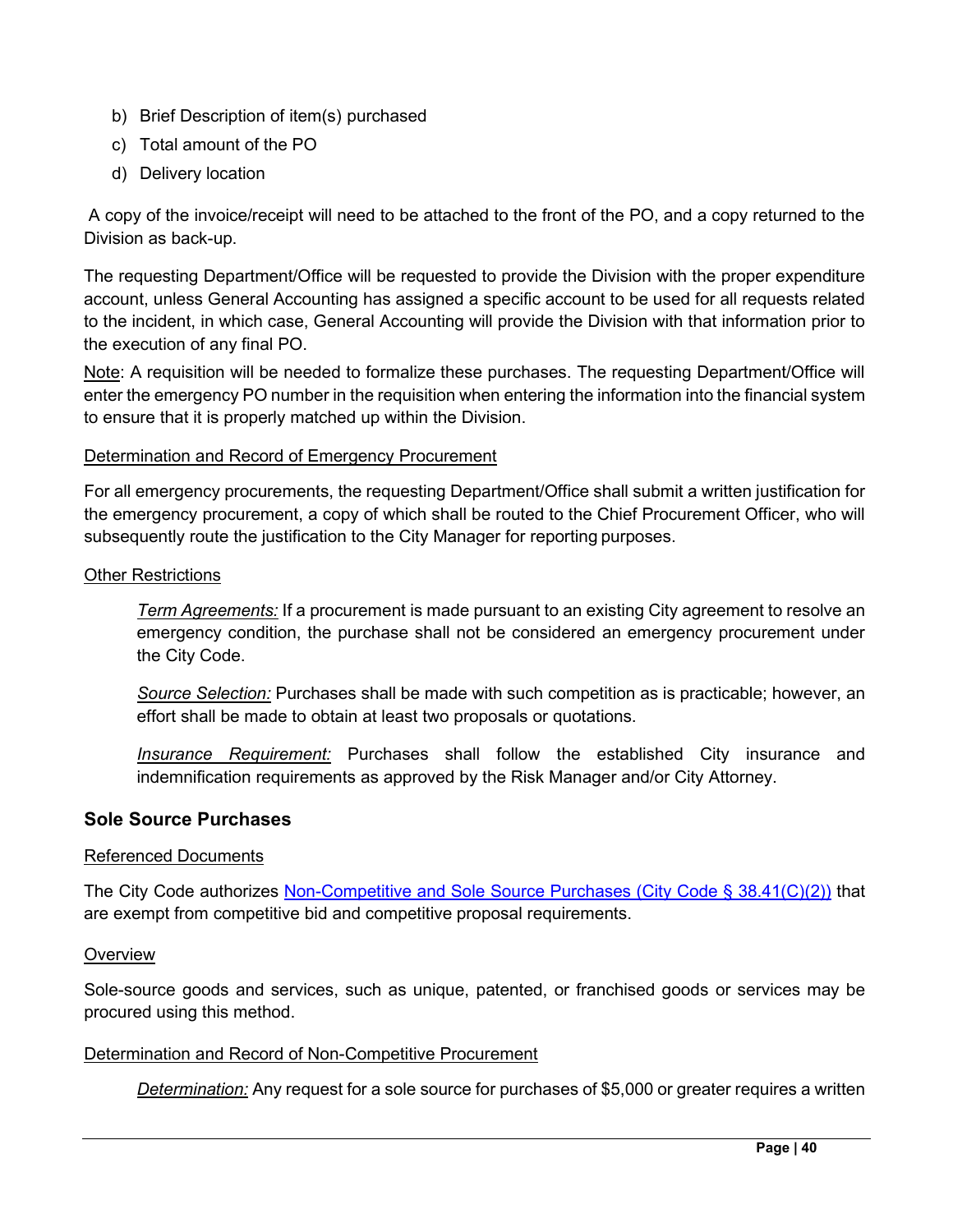explanation, in the form of a Sole Source Justification Form, detailing why no other supplier may be suitable to meet the need. Division staff are authorized to question and obtain additional information necessary to properly evaluate the specifications on all requests for sole source procurements for final determination.

*Statutory Requirements for Sole Source Procurements:* Florida Statutes [\(Section 838.22\(2\)\)](http://www.leg.state.fl.us/statutes/index.cfm?App_mode=Display_Statute&Search_String=&URL=0800-0899/0838/Sections/0838.22.html), specifically addresses sole source purchases, and states that: "It is unlawful for a public servant or a public contractor who has contracted with a governmental entity to assist in a competitive procurement to knowingly and intentionally obtain a benefit for any person or to cause unlawful harm to another by circumventing a competitive solicitation process required by law or rule through the use of a sole-source contract for commodities or services." Furthermore, subsection 3 of F.S. Section 838.22 states that "It is unlawful for any person to knowingly agree, conspire, combine, or confederate, directly or indirectly, with a public servant or a public contractor who has contracted with a governmental entity to assist in a competitive procurement to violate subsection (1) or subsection (2)." And, if an employee enters into an agreement knowing that a public servant has violated F.S. 838.22, it could be considered a crime in accordance with subsection (4) which reads "It is unlawful for any person to knowingly enter into a contract for commodities or services which was secured by a public servant or a public contractor who has contracted with a governmental entity to assist in a competitive procurement acting in violation of subsection (1) or subsection(2)."

The key issue here is corrupt intent; even though motives may be honest, there still may be some room for doubt on the part of enforcement officials or the general public. Active research and documentation on the part of the individuals involved in the purchase will normally lower the risk of a violation of this statute. The Division will be happy to assist in the research effort.

*Proprietary Specifications:* Any proposed procurement based upon proprietary specifications shall require a written determination by the requesting Department/Office.

*Record of Non-Competitive Procurement:* The Division will keep a record of sole source procurements.

#### Sole Source Justification Process

A Department/Office may request that goods or services be considered a sole source after performing research and documenting the findings on a Sole Source Justification Form. It is the responsibility of the Department/Office to ensure that a thorough investigation is performed.

#### Sole Source Justification Form

The Sole Source Justification Form is used to document the facts and related research data to support the request. The Department/Office requesting the sole source purchase is responsible for completing the Form. The form must be completed and signed by the Department/Office Director certifying the validity of the sole source findings.

The Sole Source Justification Form will require some of the following information to be processed: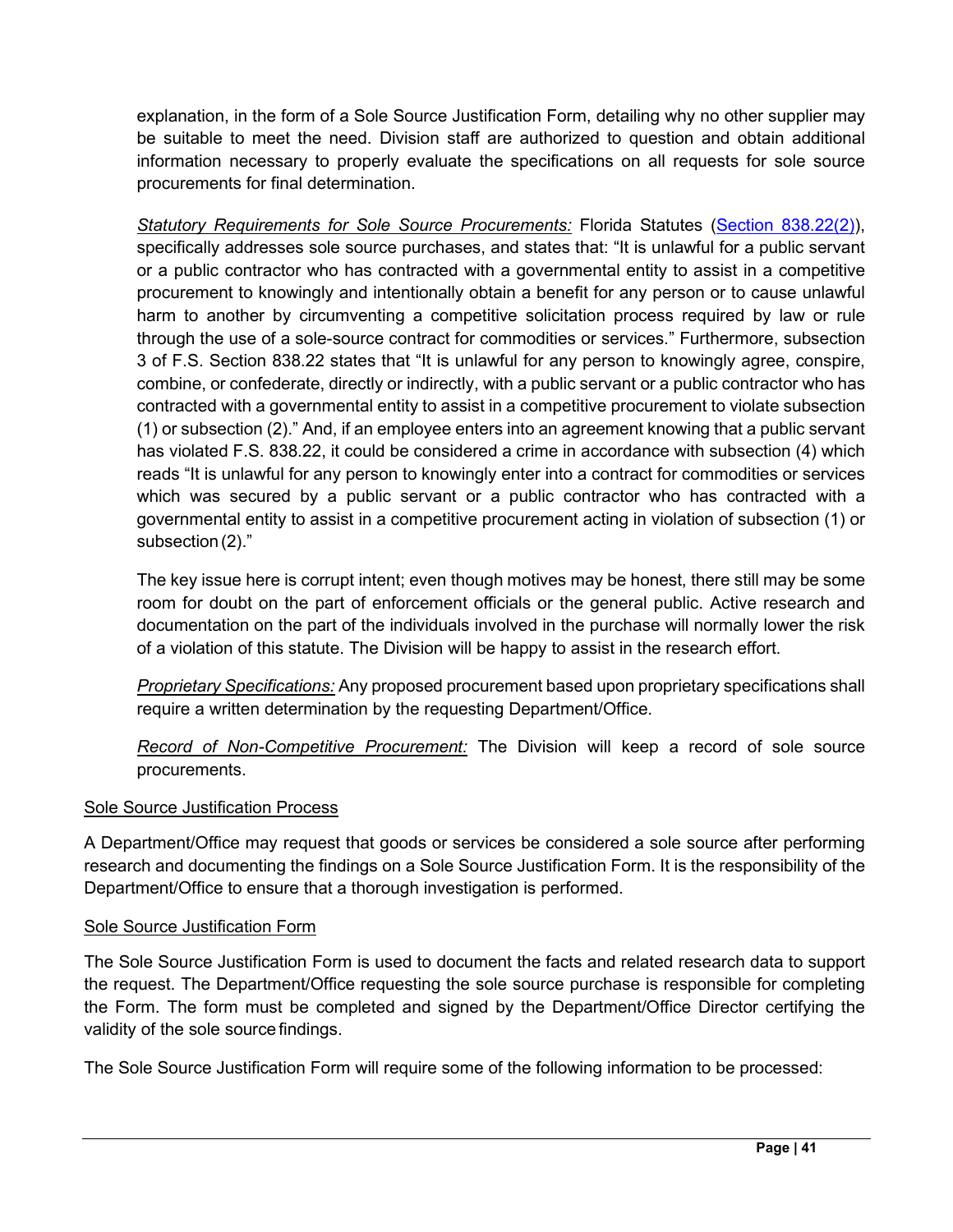- Description of the goods or services
- Vendor details
- Estimated cost (one time and any additional costs in the fiscal year)
- Efforts the requesting Department/Office took to verify sole source availability only
- Documentation provided to certify that the vendor is the only source, such as copyrights, trademark and/or patent
- Documentation provided verifying the goods are the only item compatible with existing equipment

Upon completion of the Sole Source Justification Form, it should be forwarded to the Division for review and determination. The Justification form does not declare a sole source, it only documents a request to declare the procurement as a sole source. The completed form shall be forwarded to the Division for processing prior to the actual need to ensure adequate processing time for review, negotiation, or solicitation as required.

#### Division's Responsibilities

As part of the review and validation process, Division staff will prepare a plan of action to research or make inquiries about the goods or services requested.

A Notice of Intent to Sole Source will be posted on the City's solicitation system (BidSync) and/or the Division website for five business days.

If City Manager or City Commission approval is required, Division staff will work with the Department/Office to develop a memo for City Manager approval or an agenda item for City Commission consideration of the sole source purchase request.

If an alternate resource is offered by a supplier of the goods or services, Division staff shall notify the Department/Office of the need for the preparation of a competitive solicitation.

The Department/Office requesting the sole source will be notified of the approval status/action taken by the Chief Procurement Officer or designee.

#### Department/Office Responsibilities

The Department/Office is responsible for the initial research and submittal of the Sole Source Justification Form and related information in support of the request to sole source.

Upon approval of the Sole Source Justification Form, the Department/Office shall enter a requisition into the financial system for processing into a PO.

#### **Piggyback Purchases**

#### Referenced Documents

The City Code authorizes [Piggyback Purchases](https://codelibrary.amlegal.com/codes/hollywood/latest/hollywood_fl/0-0-0-48481) (City Code § 38.41(C)(5)).

The practice of utilizing the price agreement of another entity is known as "piggy-backing". The Chief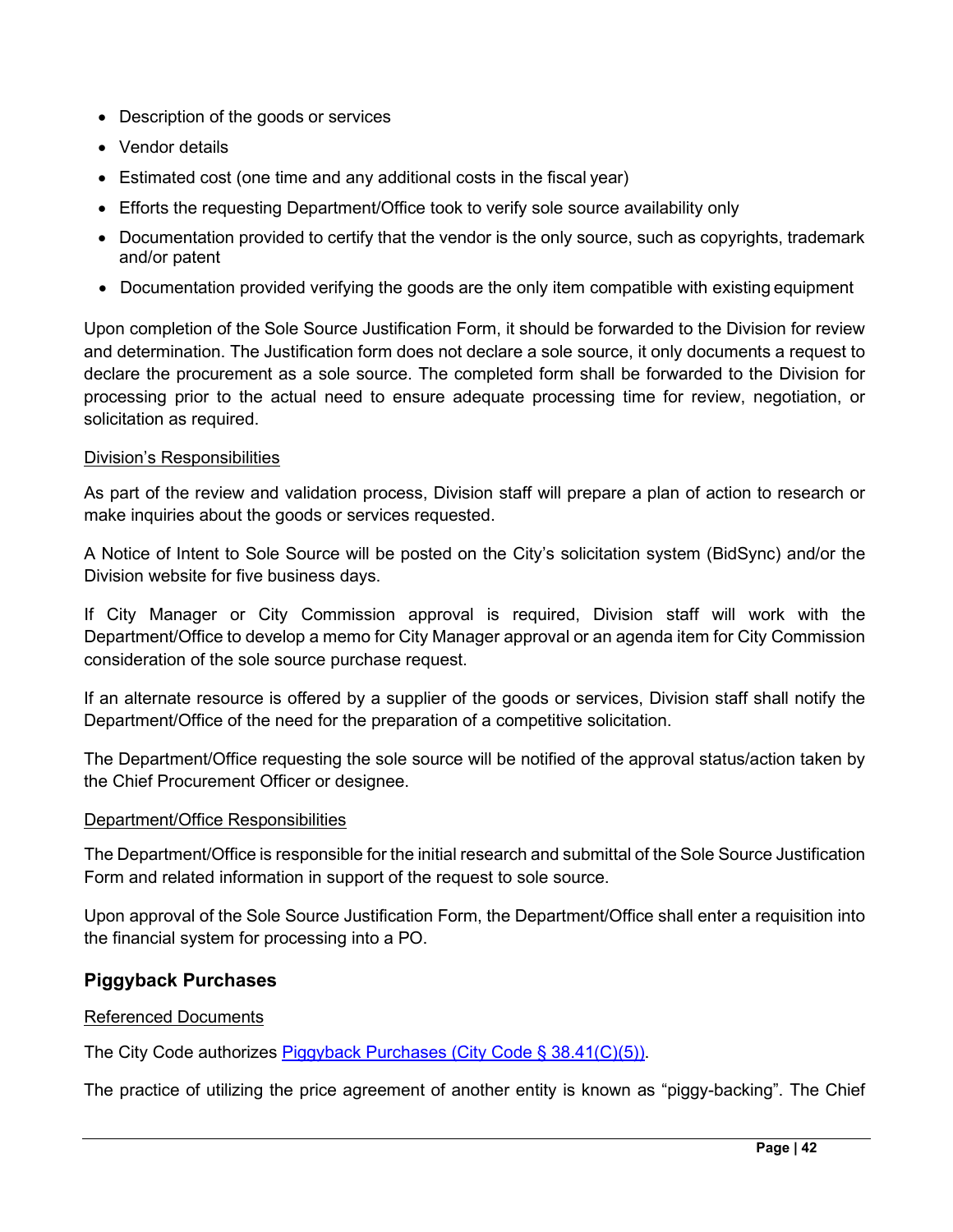Procurement Officer is authorized to piggyback an agreement of another entity as defined within this section without the requirement to utilize a formal competitive process, if the acquisition is in the best interest of the City, subject to the appropriate approval process. In any case, the contracting vendor must agree to allow the City to piggyback such agreements in writing, and the City should also attempt to obtain the permission of the contracting governmental entity before entering into an agreement. Any contract awarded will receive the appropriate approval based on the dollar thresholds as stated in the "Award" sections of this Manual. Piggyback purchases shall be permitted only during the term of the underlying entity's contract.

#### Piggybacking

Because these contracts have been awarded on a competitive basis, further competition by the City is not required. The City may procure goods and services which are the subject of contracts with the State, its political subdivisions, the United States government, other governmental entities, or a not-for-profit corporation whose members are governmental entities, public officers, or any combination thereof, which is based strictly on competitive solicitation and not on any preference.

Additionally, the City may purchase goods and services from award schedules available through the U.S. Government General Services Administration, the State of Florida or any of its political subdivisions, or any competitively competed agreement issued by a national consortium of governmental agencies.

Requests using a cooperative purchasing bid, piggyback, State Contract, or GSA contract, must be submitted via a completed Piggyback Request Form which references the bid name and number, and a copy of the bid that is being piggybacked, and shall be on file in the Division and the requesting Department/Office prior to issuance of any PO.

#### <span id="page-42-0"></span>**Cooperative Purchases**

#### Referenced Documents

The City Code authorizes [Cooperative Purchasing \(City](https://codelibrary.amlegal.com/codes/hollywood/latest/hollywood_fl/0-0-0-48628) Code § 38.47).

#### Cooperative Purchasing

The Chief Procurement Officer is authorized to join with other governmental entities in cooperative purchasing plans when the best interest of the City is served subject to the appropriate approval method(s).

The City participates in a local governmental co-operative program with other agencies in the Southeast Florida area. In addition, the City also participates in programs offered by certain national consortium groups. In some instances, the City acts as the "lead" agency for a cooperative program. In that role, the City is responsible for collecting information on the specifics and quantities of goods or services needed from other members of the cooperative, preparing and advertising the solicitation, evaluating and awarding contracts, and administering the agreement on behalf of the cooperative. Each member of the cooperative, however, is responsible for working with the successful contract vendor(s) in the resolution of its own disputes.

Requests using a cooperative purchasing bid, piggyback, State Contract, or GSA contract, must be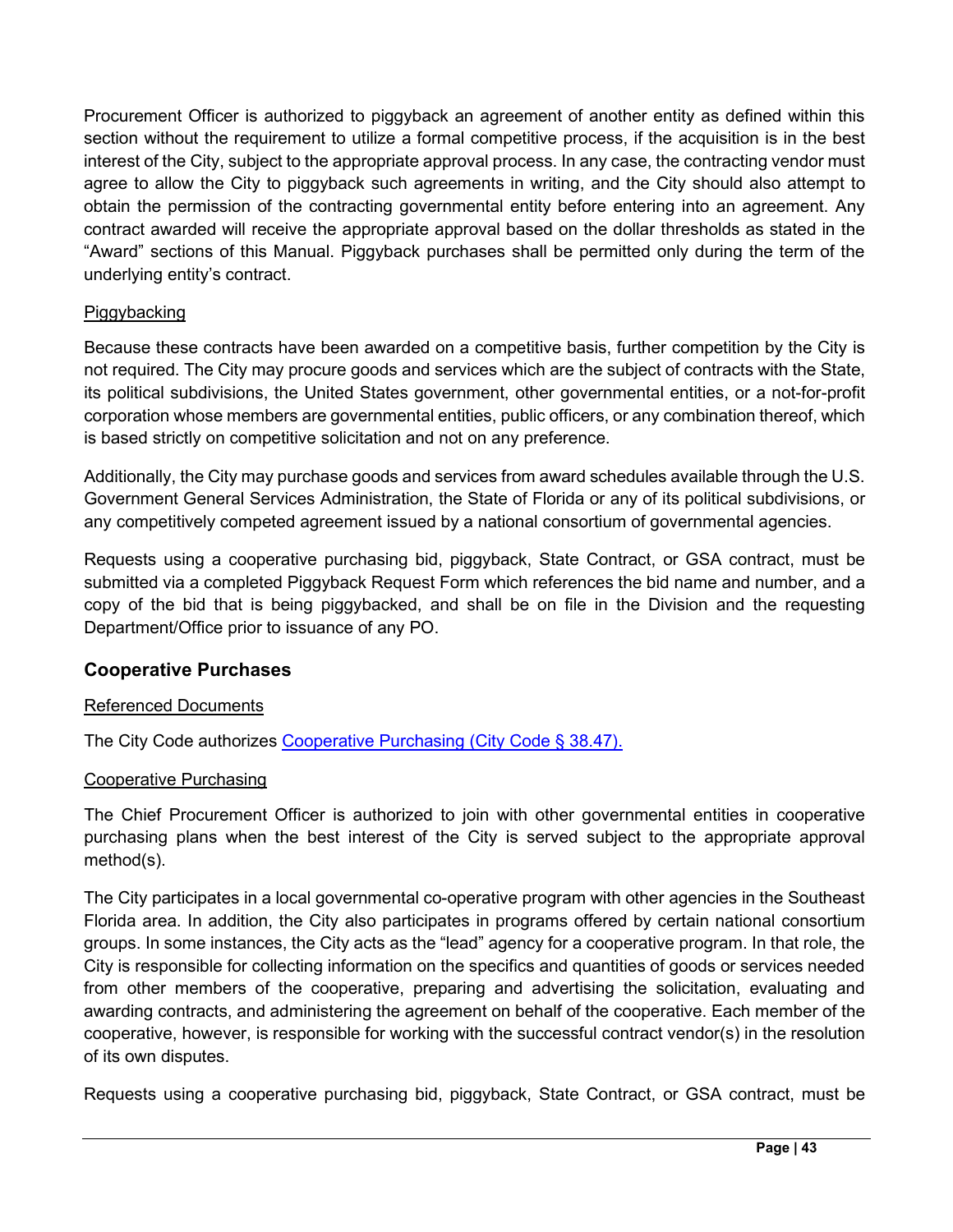submitted via a completed Piggyback Request Form, and shall be on file in the Division and the requesting Department/Office prior to issuance of any PO.

#### <span id="page-43-0"></span>**Construction Services**

#### Referenced Documents

The City Code authorizes contracts for Construction Services (City Code [§ 38.41\(C\)\(6\)\)](https://codelibrary.amlegal.com/codes/hollywood/latest/hollywood_fl/0-0-0-48481) that may be exempt from competitive bid and competitive proposal requirements if they are based on a qualifications based selection process in compliance with the CCNA [\(Section 287.055, F.S.\)](http://www.leg.state.fl.us/Statutes/index.cfm?App_mode=Display_Statute&URL=0200-0299/0287/Sections/0287.055.html).

#### **Overview**

Contracts for construction services involving peculiar skill, ability, experience or expertise, which hold special certification, licensing or appointments, including but not limited to architects, engineers, surveyors and mappers may, with the approval of the City Commission, be entered into without public competitive bidding or proposals. Qualifications, work history and other relevant data shall be reviewed before entering into such contracts, however, all applicable state laws related to certain professional services including the Consultants' Competitive Negotiation Act (CCNA) shall be followed (F.S. Section 287.055), as well as other requirements outlined in this Manual.

Not all construction services are covered under the guidelines of the CCNA, and in such instances, any resolution presented to the City Commission shall include a written explanation detailing the reason or reasons for the selection of a specific consultant or firm, without the benefit of a competitive process.

## <span id="page-43-1"></span>**CONTRACT TYPES**

#### <span id="page-43-2"></span>**Overview**

The Division in consultation with the Legal Department may utilize different contract types for the purchase of goods or services to mitigate risks and maximize efficiencies.

#### <span id="page-43-3"></span>**Purchase Orders**

The most common type of contract document is the PO. POs (including blanket purchase orders) are usually issued for the purchase of goods not available on a term contract. A PO may only be considered a contract, however, when it is issued as an acceptance of an offer made by a vendor. Offers include a formal response to an IFB or an RFP, or an informal written quotation, where pricing is included as a part of the offer. POs are issued in response to a requisition entered into the financial system by the requesting Department/Office, and will be approved and created by the Division.

Placing an order directly from a catalog using a PO is not recommended unless the requesting Department/Office obtains a written quotation from the catalog vendor. When an order is placed directly from a catalog, in essence that is submitting an offer to purchase, rather than an acceptance of an offer to sell. Since most catalogs carry disclaimers that pricing is subject to change without notice, there is no assurance that the catalog vendor will maintain the same pricing. This problem can easily be avoided by requesting the catalog vendor provide a written quote. The written quotation becomes an "offer," which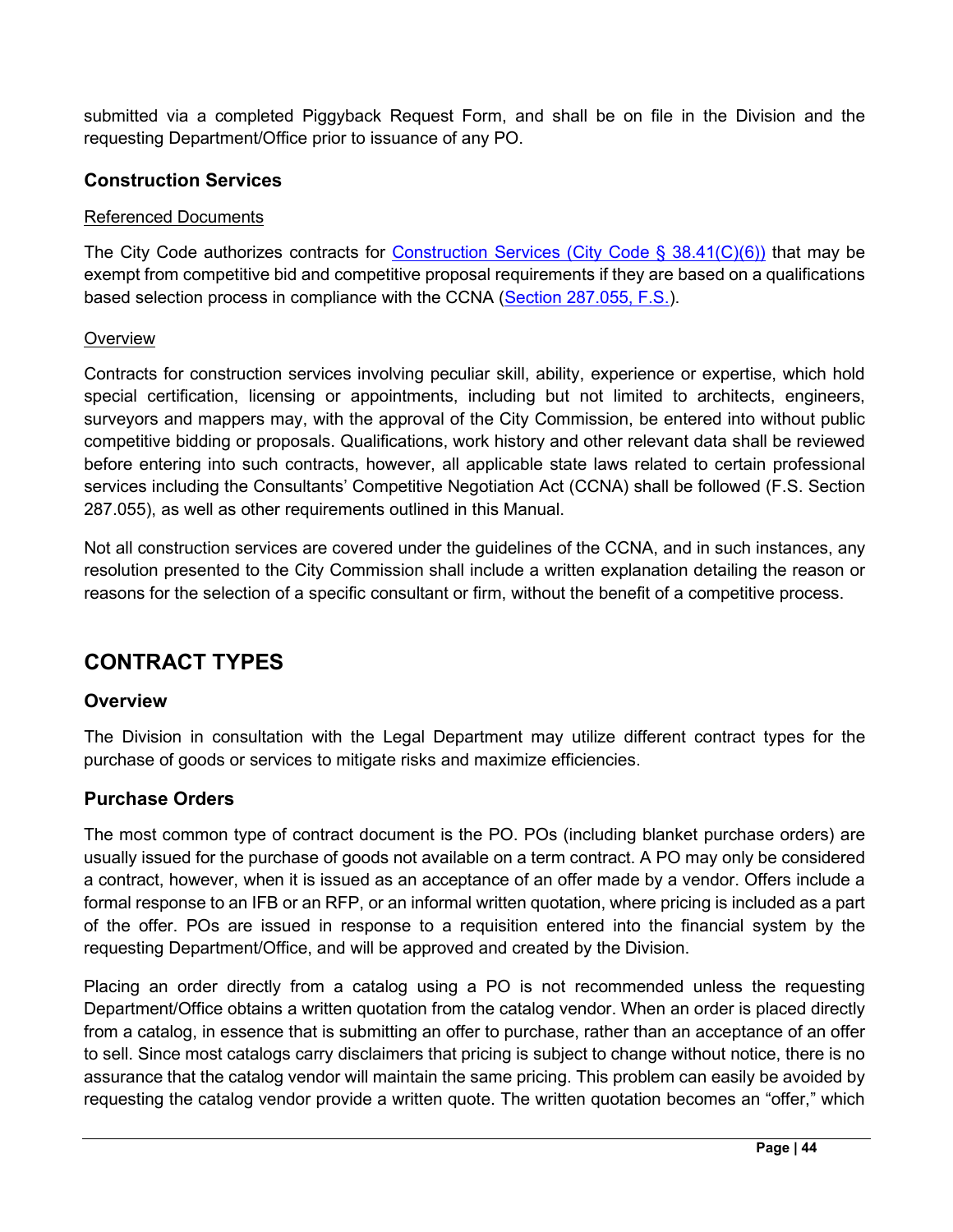can then be "accepted" by issuance of the PO.

Standard business practice, when obtaining written quotations from any vendor, includes requesting estimated costs for all shipping, handling and freight charges, so that more accurate cost information can be reflected on the final PO. Part of the back-up for creating a requisition should include providing the Division with all written quotations to validate that pricing is correct and that competition was obtained.

The Division will validate all information provided on the requisition, make appropriate inquiries of the requesting Department/Office and vendors, and approve and issue all PO documents directly to the vendor, with a copy being forwarded to the requesting Department/Office.

Each PO document includes standard terminology defining requirements for the vendor to follow. Highlights of items addressed by the Purchase Order Terms and Conditions include the following:

- Items are to be shipped F.O.B. Destination, freight pre-paid. This requires that title to the goods remain with the vendor until delivery and acceptance. The vendor is responsible to pay damage claims.
- The City's tax-exempt information is provided.
- PO numbers should be included on all shipments.
- Required seller warranties should be included.
- Sellers are required to indemnify the City for damages, losses and liabilities arising out of the operations of Seller pursuant to the PO specifically including but not limited to those caused by or arising out of a defective condition in the goods.

#### <span id="page-44-0"></span>**Professional Services Agreement**

Professional Services / Consultant Agreement: An agreement for professional services with a consulting firm, that specifically relates to legal requirements for professional services contracts including, but not limited to architects and professional engineers.

As a means to provide the appropriate level of flexibility and protection for the City, the City Attorney's Office will utilize a standard Professional Services Agreement and other contracts, depending on the type of acquisition required.

The Division will coordinate the final preparation of these contracts, and the requesting Department/Office should not create or distribute copies of contract documents without the express permission of the Division or City Manager.

#### **Other Contract Types**

In additional to purchase orders and professional services agreements, other contract types may be used to purchase goods or services based on the nature of the procurement and the appropriate contracting method. Such other contract types include, but is not limited to, term contracts, service agreements, fixed-price (lump sum) contracts, cost-reimbursement contracts, time and materials contracts, unit price contracts, GMP (Guaranteed Maximum Price) contracts, etc.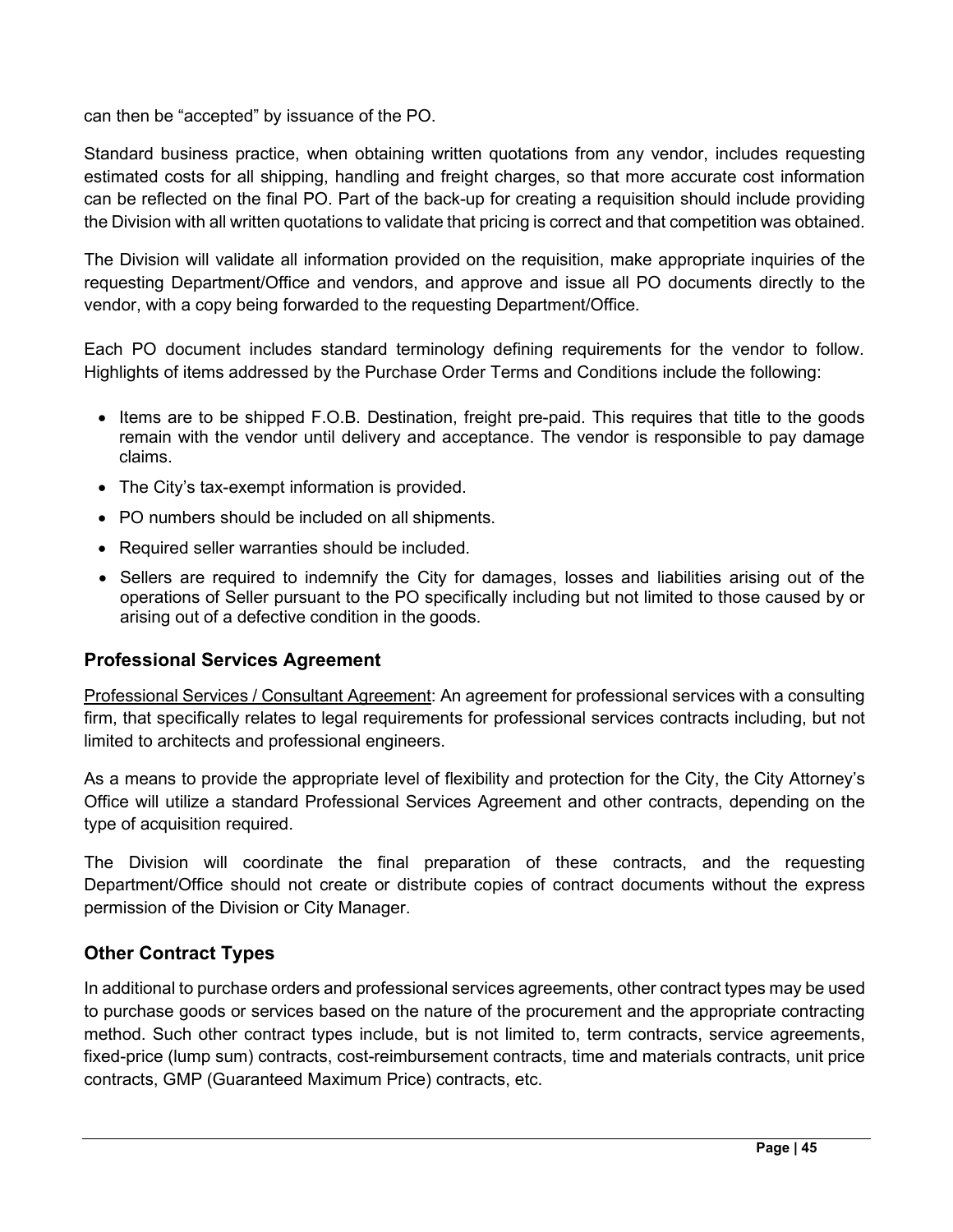## <span id="page-45-0"></span>**CONTRACT COORDINTATION AND ISSUANCE**

#### <span id="page-45-1"></span>**Contract Coordination Process**

The Chief Procurement Officer or designee shall be responsible for the issuance of signed agreements to vendors as applicable. The purpose of this requirement is to ensure that contract documents are processed in a consistent manner. The Chief Procurement Officer or designee shall provide appropriate instructions to the vendor related to the execution of the agreement, and shall be responsible for the coordination of the resolution of any contract issues which may occur upon issuance of the agreement to the vendor. The Division will review contract documents for accuracy and completeness, and coordinate the process of routing the contract for execution through the City Clerk's Office.

#### <span id="page-45-2"></span>**Contract Issuance**

Upon completion of all reviews, including reviews as appropriate by the City Attorney, the City Manager, the Mayor and City Commission, and the City Clerk, the Division will issue a copy of the agreement to the vendor and send notification releasing the Cone of Silence when applicable. The City Clerk will maintain the official City copy of the Agreement.

## <span id="page-45-3"></span>**CONTRACT ADMINISTRATION**

#### <span id="page-45-4"></span>**Delivery and Receiving**

Whenever the City contracts for the purchase of goods or services, the City expects its vendors to make deliveries in a timely fashion. There are situations, however, where the City may need to obtain goods in a more expedient fashion, or where the vendor is delayed in its deliveries. When goods are needed in a more expedient fashion, the requesting Department/Office may wish to contact the vendor to expedite the shipment. In some instances, expediting a shipment may carry an additional cost, and that cost needs to be factored into the decision of how and when an order is expedited.

Following-up is simply the process of checking with the vendor to determine the status of an order. If an order is delayed, either through the fault of the vendor or because of extenuating circumstances, the specific conditions related to that order should be factored into the decision of what to do next. The Division should be involved if there are issues related to late deliveries, and it may be determined to follow one of the following strategies for coping with late deliveries:

- If the items ordered are not critical, the City may choose to simply allow the vendor more time, especially if there are shortages in the marketplace.
- If items are critical, the City may wish to consider paying for expedited shipments, or requiring the vendor to pay for such shipments if it is determined that the delay is a result of poor performance on the part of the vendor.
- The City may wish to consider receiving a reduced quantity of items until the full shipment can be received.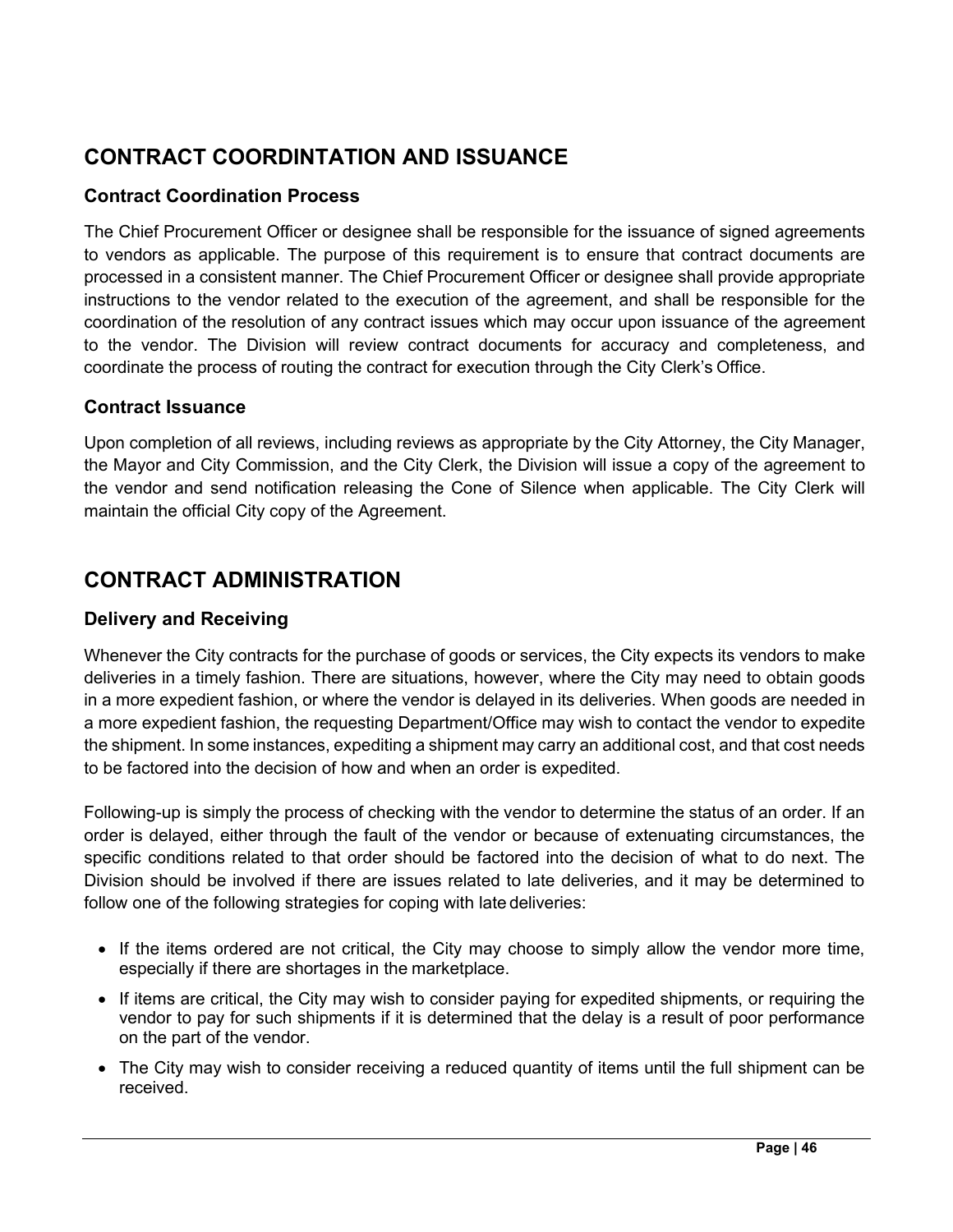- The City may consider allowing the vendor to provide a substitute product; however, care should be taken to ensure that the substitute product is of equal or better quality. If the delay is a result of poor vendor performance, no additional payment should be authorized by the City for substitutes of equal or better quality, and substitutes of lesser quality should not be entertained without a price decrease.
- The City may wish to cancel the vendor's contract if delivery is not received within the anticipated timeframe, since non-delivery of goods within the scheduled timeframe may be considered a contract breach. The City may then procure the goods from alternate sources, and under the [Florida](http://www.leg.state.fl.us/statutes/index.cfm?App_mode=Display_Statute&URL=0600-0699/0672/0672.html)  [Uniform Commercial Code \(Chapter 672, F.S.\),](http://www.leg.state.fl.us/statutes/index.cfm?App_mode=Display_Statute&URL=0600-0699/0672/0672.html) the City has the right to collect any additional cost for the procurement of conforming goods from the vendor who breached the contract. This is known as the right to "cover" under the Uniform Commercial Code.

## <span id="page-46-0"></span>**INSPECTION AND TESTING**

The City Code authorizes [Inspection](https://codelibrary.amlegal.com/codes/hollywood/latest/hollywood_fl/0-0-0-48584) (City Code § 38.45) of purchased goods and services.

Upon receipt of goods, the requesting Department/Office has the right and obligation to inspect the goods to ensure that they conform to the requirements of the purchase order or contract. Additionally, the City may reject goods that fail to conform to the requirements of the contract or PO, and may receive replacement goods or monetary remuneration in the event of a contract breach by the vendor. These rights are protected under the [Florida Uniform Commercial Code \(Chapter 672, F.S.\).](http://www.leg.state.fl.us/statutes/index.cfm?App_mode=Display_Statute&URL=0600-0699/0672/0672.html)

The requesting Department/Office should immediately note any discrepancies, and note if the products received do not conform to the requirements of the order. If the items are delivered in the supplier's vehicle, the goods should be rejected and returned to the vendor immediately if damage is noted. All discrepancies shall be noted in a receiving report to be maintained by the requesting Department/Office on a Vendor Performance Form.

If the products are delivered by a shipping company (common/commercial carrier), and visible or concealed damage is discovered, the receiver should refuse delivery if possible. If this is not possible, and the driver refuses to open the carton, or fails to wait for inspection, the receiver should write a statement on all copies of the delivery ticket such as: "Except for concealed damage" or "Subject to Inspection", and sign the document. A copy should be retained for records.

The requesting Department/Office is authorized to require chemical and physical testing of samples submitted with bids and samples of deliveries that are necessary to determine their quality and conformance with contract specifications. Such tests may be completed at any City laboratory facilities or any outside laboratory.

## <span id="page-46-1"></span>**INSURANCE**

#### <span id="page-46-2"></span>**Overview**

The City requires that all vendors performing work on City property or performing work on behalf of the City must provide proof of insurance and endorsements. Vendors must have an approved copy of their current Certificate of Insurance and endorsements on file with the requesting Department/Office and the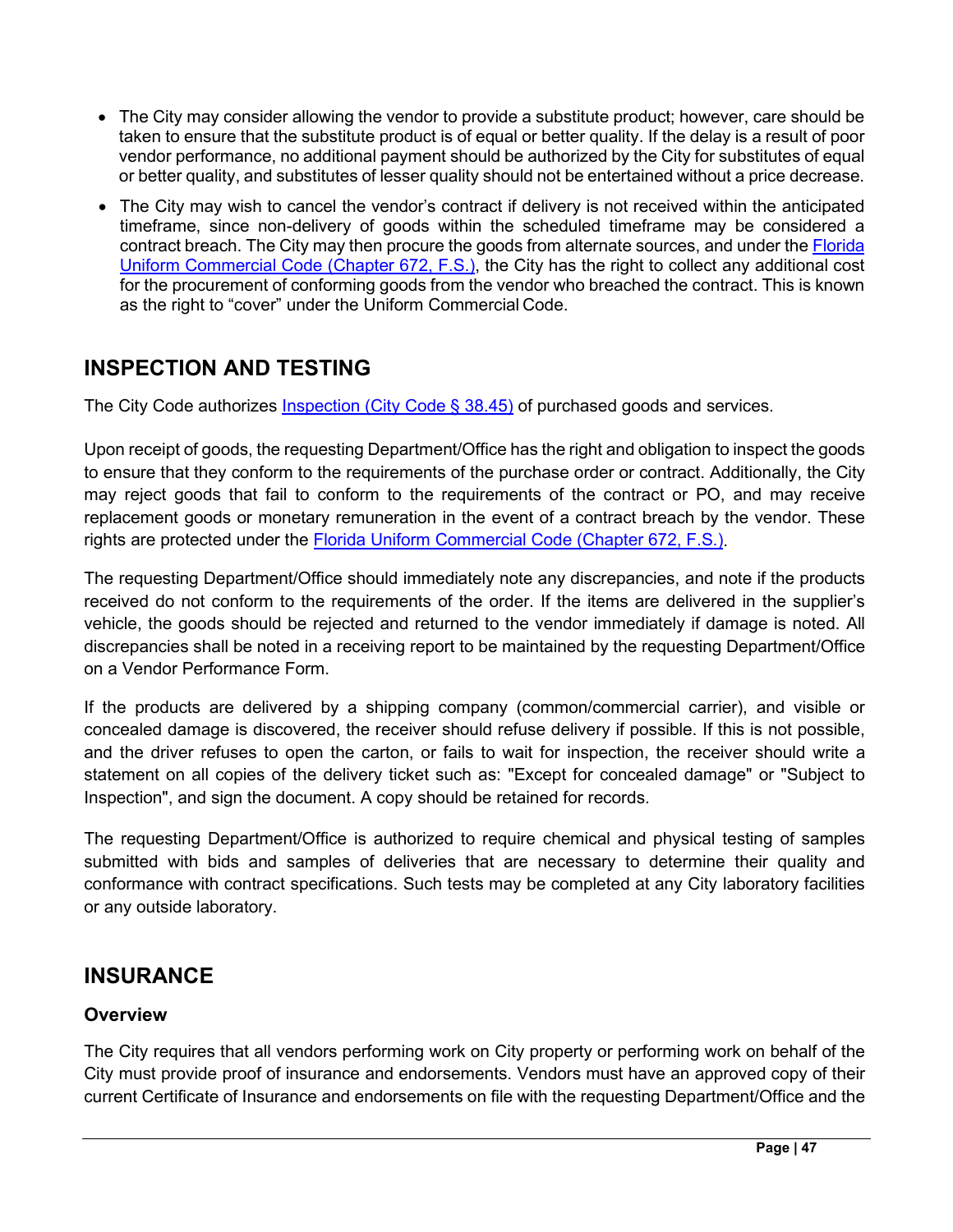Division prior to starting work.

A PO or agreement will not be issued if an insurance certificate is not on file that meets established criteria. Neither the contractor nor any subcontractor (if applicable) shall commence any work under their contract until they have obtained all insurance and endorsements required under the contract provisions. Any sub-contractor used by the contractor shall supply such similar insurance and endorsements required of the contractor.

#### <span id="page-47-0"></span>**Using Department Responsibilities**

One of the causes of delay of purchase transactions is failure to obtain compliant insurance certificates and endorsements from vendors. It is the requesting Department/Office's responsibility to obtain a compliant and Risk Manager approved insurance certificate to forward to the Division along with backup quotes for requisitions per policy thresholds. Division staff will assist the using Department/Office in the coordination of obtaining and providing insurance certificates to Risk Management for approval.

The requesting Department/Office and the Division will maintain current insurance information on file. Proof of updated insurance certificates and endorsements will be required from firms for PO/contract approval.

#### <span id="page-47-1"></span>**Standard Insurance Requirements**

When a vendor is to perform work on City property or perform work on behalf of the City, as a general rule, the following insurance must be provided, general liability insurance, automobile liability insurance and workers' compensation insurance, along with required endorsements. The required limits will be contingent upon the nature and extent of the project or activity. The City will be included as Additional Insured on all policies except workers' compensation. Contact Risk Management for assistance if needed.

The level and types of insurance coverage required may vary depending on the type of risk exposure to the City. The Risk Manager may determine that additional insurance requirements should apply to a given situation, or that certain requirements may be waived.

#### <span id="page-47-2"></span>**Additional Insurance Guidelines**

All insurance carriers shall be rated at least A-, VII per A.M. Best's Key Rating Guide and be licensed to do business in the State of Florida. Each carrier will be required to give the City 30 days' written notice prior to cancellation.

Expiration dates must be checked to ensure the policy is in effect during the term of the agreement

Copies of all insurance certificates and endorsements will be forwarded to the Division, and the requesting Department/Office shall maintain copies for its files.

The City may require that the contractor provide professional liability insurance. If the contractor is providing professional services, the contractor must provide the City with evidence of professional liability insurance with minimum limits established by the Risk Management Division.

Workers' compensation insurance must meet statutory limits. If the company does not carry workers' compensation insurance, they must provide either a) a certificate of exemption issued by the State of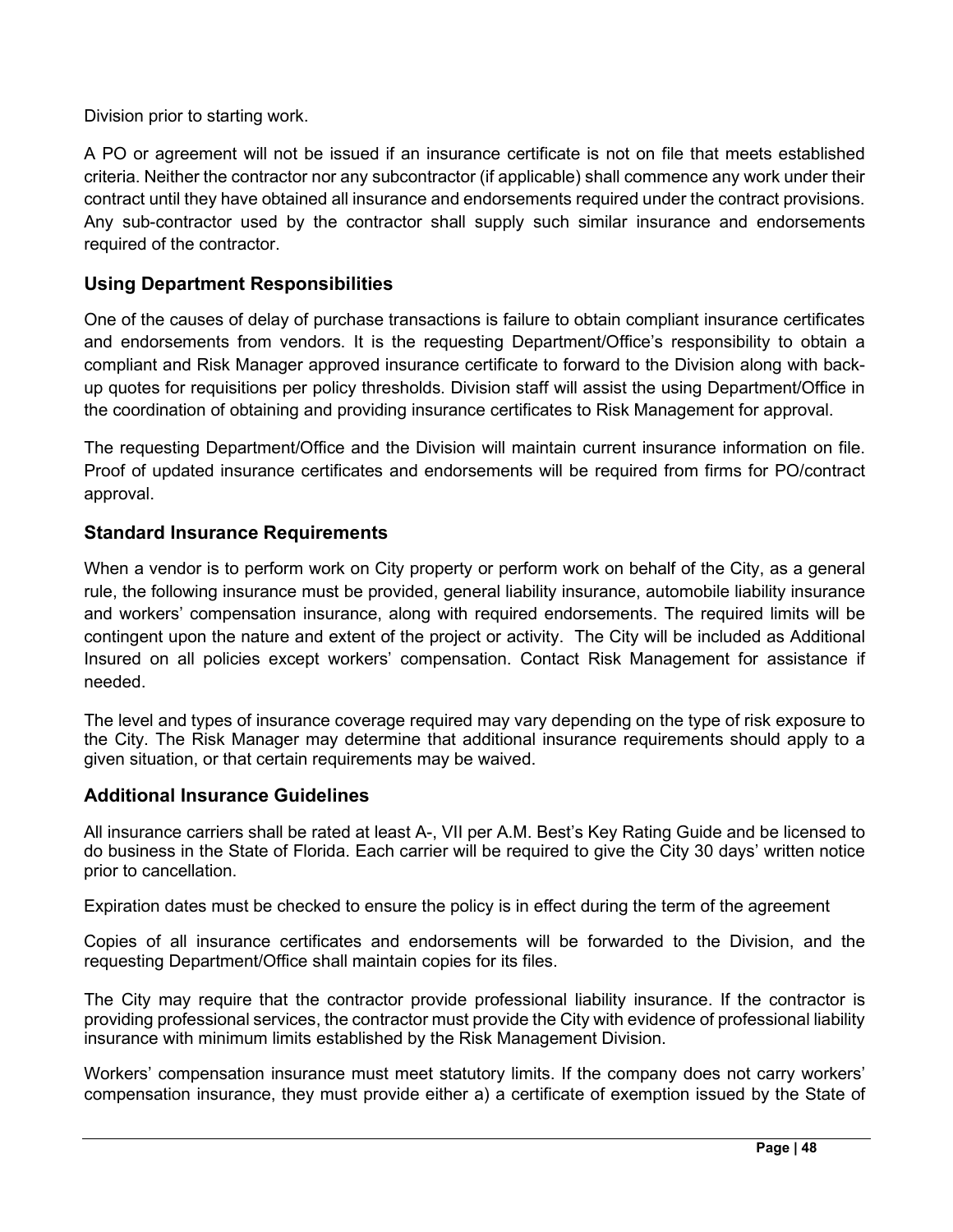Florida, or b) a letter from the company signed by a corporate officer attesting to the fact that the company is exempt, subject to Risk Management approval.

#### <span id="page-48-0"></span>**Risk Management**

The Risk Manager is ultimately responsible for setting insurance limits for the City, and acts in an advisory capacity regarding insurance standards. The Risk Manager or designee may be requested to review responses to requests for insurance coverage that may vary from the norm. The Risk Manager will consider the specific level of risk for those unique situations, and determine if the level of insurance is adequate to match the level of potential risk. The Risk Manager has the authority to waive requirements if it is determined that the level of insurance will be adequate for the circumstances and may require that additional coverage be required if there is an additional level of risk that may be associated with a particular project.

Division personnel may request that the Risk Manager conduct a risk assessment of unusual circumstances or large-scale projects prior to the issuance of competitive solicitations, to ensure that the appropriate level of coverage is required. Upon receipt of recommendations from the Risk Manager, any additional coverage requirements will be incorporated into the solicitation document.

## <span id="page-48-1"></span>**PAYMENTS**

#### <span id="page-48-2"></span>**Referenced Documents**

Florida Prompt Payment Act - [Section 218.70,](http://www.leg.state.fl.us/Statutes/index.cfm?App_mode=Display_Statute&URL=Ch0218/part07.htm&StatuteYear=2001&Title=-%3E2001-%3EChapter%20218-%3EPart%20VII) F.S.

#### <span id="page-48-3"></span>**Overview**

The City is committed to making payments in a timely fashion. Timely payments also help to ensure that the City maintains a good credit rating and a good bond rating. Most importantly, timely payments mitigate the contractor's level of risk, which results in the City being seen as a reliable entity to do business with and one likely to attract more vendors, thus improving the overall level of competition and resulting in lower costs for the City.

#### <span id="page-48-4"></span>**The Importance of Timely Receipt of Merchandise**

Once a product is received, the receiving Department/Office should promptly process the PO and submit it to Financial Services. Merchandise that conforms to the requirements of the City's contract should be received immediately upon successful inspection.

#### <span id="page-48-5"></span>**Non-compliant Merchandise**

If products received are damaged, or not compliant with contract requirements, the City should either not pay for the merchandise, or make payment for only that part of a shipment that conforms to the City's requirements. It is especially important that the vendor be advised in writing immediately when it is discovered that merchandise is non-compliant.

#### <span id="page-48-6"></span>**Requirement for Prompt Payment**

The Florida Prompt Payment Act [\(Section 218.70, F.S.\)](http://www.leg.state.fl.us/Statutes/index.cfm?App_mode=Display_Statute&URL=Ch0218/part07.htm&StatuteYear=2001&Title=-%3E2001-%3EChapter%20218-%3EPart%20VII) establishes standards for the prompt payment of invoices received by the City. Invoices shall be paid timely as specified, and payment disputes, if any,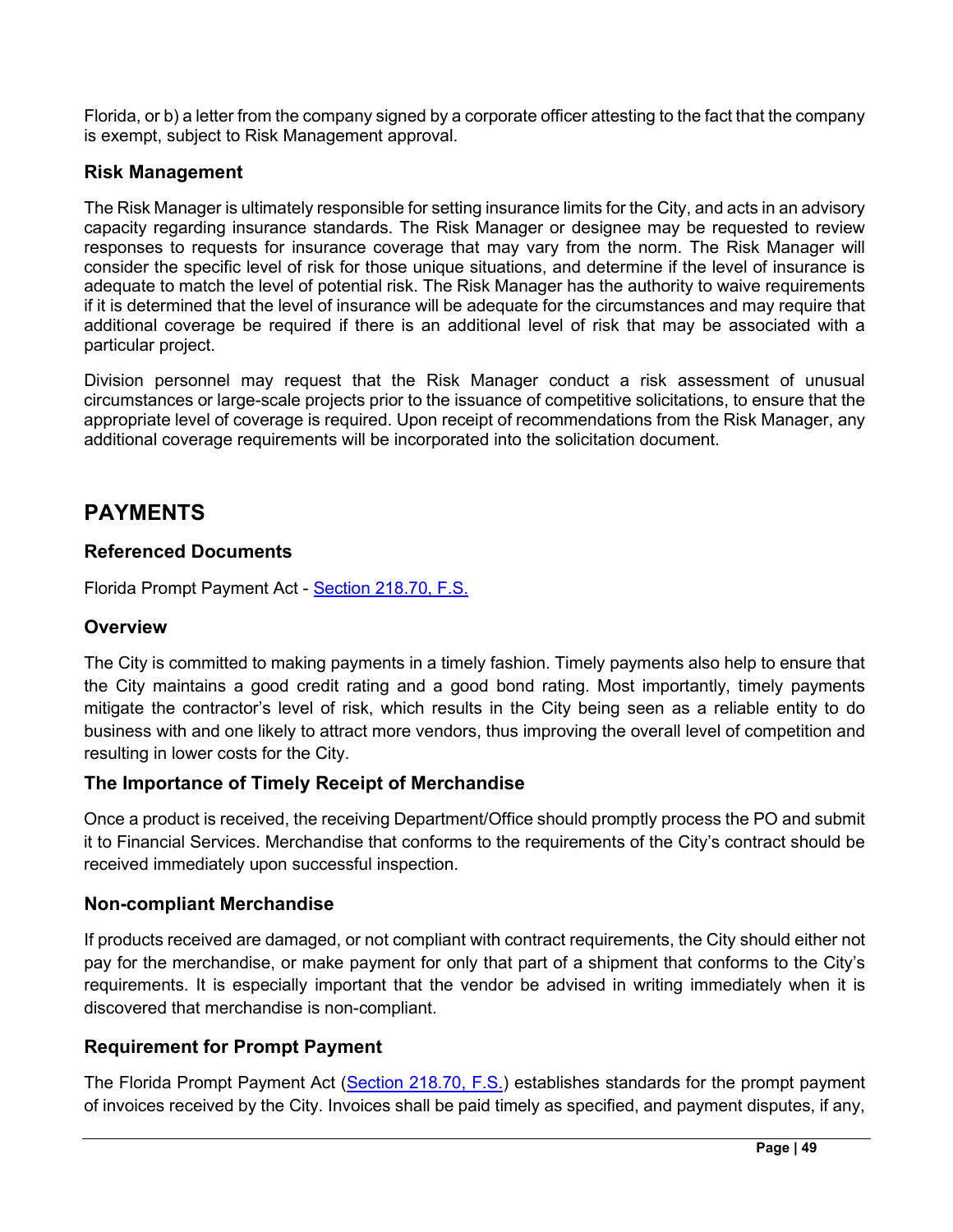shall be resolved as outlined in the statute.

## <span id="page-49-0"></span>**REMEDIES FOR NON-PERFORMANCE**

#### <span id="page-49-1"></span>**Overview**

Despite the best efforts to partner with vendors, when the service level provided is not acceptable to the City, further actions may be required to either ensure that the requested quality level is provided by the vendor, or that the City's needs are accommodated by another source. Actions to be taken by the City in this type of situation should be a part of the feedback delivery process, and should be administered in a progressive manner. Remedial actions must be administered by the Division, and may require the involvement of the City Attorney and ultimate termination of a contract.

#### <span id="page-49-2"></span>**The Need for Documentation**

When a vendor fails to properly perform under a contract, the City will follow a progressive remedy process, unless circumstances warrant that more immediate action be taken in order to protect the safety of individuals, or mitigate damage to City property.

Prior to administering any form of remedy, however, the City must perform its due diligence to ensure a factual account of circumstances leading-up to the unacceptable situation. Project managers must document any issues, observations, discussions or contacts with the contractor that may have an impact on this situation on a Vendor Performance Form. Data collection and documentation must be completed in a fair and unbiased manner in order to ensure the credibility of the City, and to protect the City against any legal liability resulting from making unsubstantiated claims against a vendor.

In all cases, whether a vendor defaults on an agreement, or performs in a manner that exceeds all of the City's expectations, it is important to maintain the documentation of vendor evaluations and/or any corrective or punitive actions. This documentation is important, especially for poorly performing vendors, as it provides the City with background for considering the viability of that vendor for future contract awards; and may be used as background information when developing requirements and specifications for future contracts. Failure to maintain this documentation may result in the City having no viable justification for not awarding a contract to a vendor that has had past performance problems with the City. In addition to retaining such documents pursuant to Florida's public records laws, it is recommended that copies of documentation for poorly performing vendors be maintained with the Division.

#### <span id="page-49-3"></span>**Progressive Remedy Phases**

The following is a synopsis of a normal progressive course of action to be taken in the event of substantiated vendor or contractor non-performance, that was documented on a Vendor Performance Form.

Development of a Corrective Action Plan:

• The first step to be taken with a vendor who is not providing a good or service that is satisfactory to the City is to develop a corrective action plan. The Department/Office should work with the Division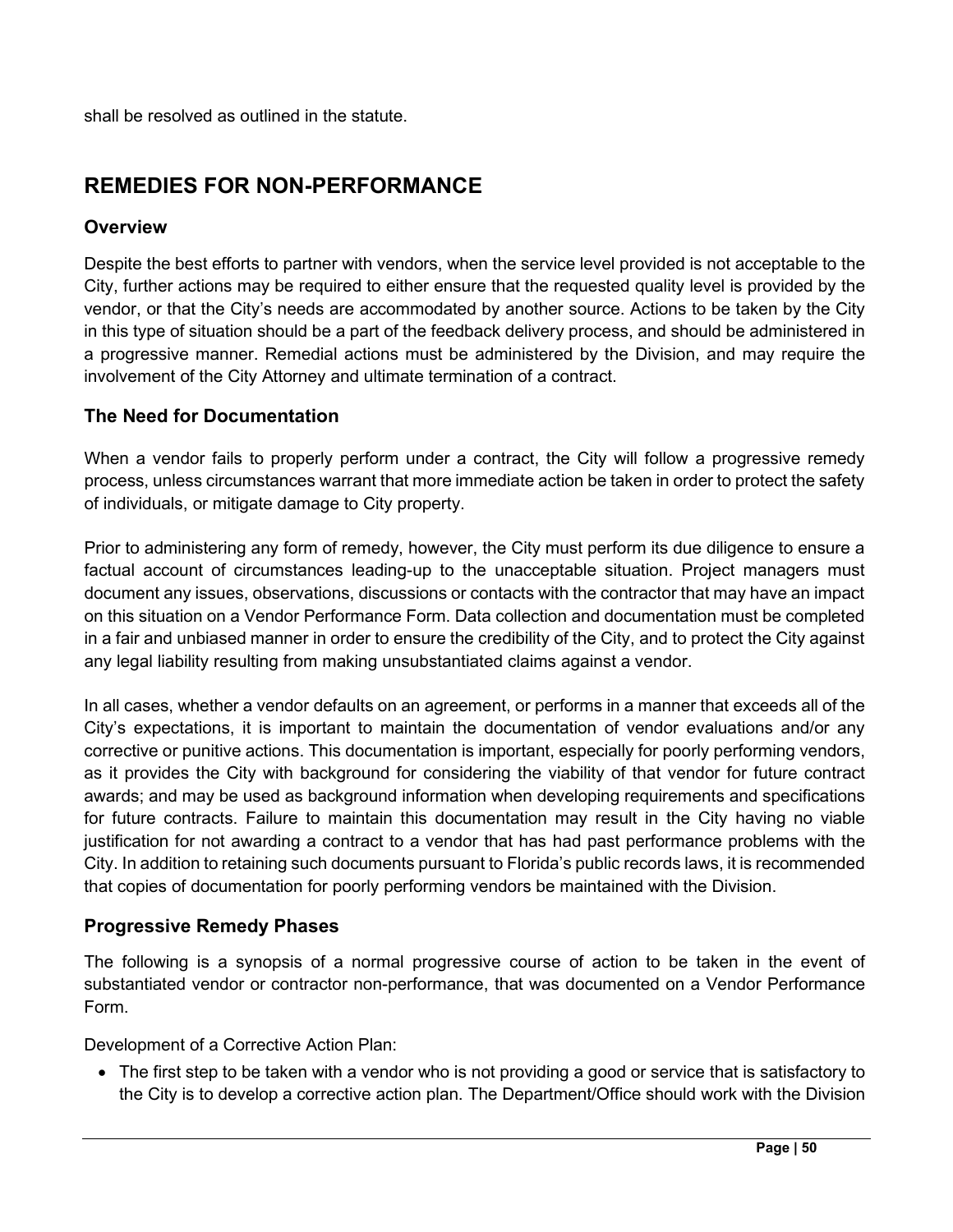to ensure that the plan is reasonable and realistic.

- Corrective action plans should specifically detail steps required to be taken by the vendor in order for them to achieve the results that meet the City's expected level of satisfaction. Corrective action plans should specify any deficiencies in the goods or services delivered, as well as the desired quality required for those goods or services. The corrective action plan will include specific and often serious consequences for non-compliance with the plan by the vendor. For this reason, it is important to impose realistic deadlines on the vendor for the achievement of the corrective action, and to specifically detail actions that will be taken by the City if the plan is not followed.
- If the vendor fails to meet the obligations of the corrective action plan, the next step may include the termination of the vendor's contract. Most City contracts include standard termination language that gives the City the right to terminate a contract for default. If it is determined that circumstances warrant termination, action shall be initiated by the Department/Office after consultation with the Chief Procurement Officer, who will seek the advice and consent of the City Attorney, to terminate the vendor's agreement in compliance with the requirements of the City's [Procurement Code.](https://codelibrary.amlegal.com/codes/hollywood/latest/hollywood_fl/0-0-0-36192) Depending on how the contract was initially awarded, notification of the City's intent to terminate the contract may be made to the City Commission and in certain cases, where the City Commission approved the original contract, the City Commission may be required to approve any contract termination actions.
- Vendors that have severe deficiencies, or who may have violated the law, may be suspended and debarred for a period of time after being given proper notice.

#### <span id="page-50-0"></span>**Vendor Feedback**

The City may occasionally request feedback from vendors who have worked with the City. Feedback may be conducted with individual vendors via exit interviews after the completion of a project, or through a survey process. Surveys may be addressed to individual vendors, or may be addressed to a group of vendors who have provided goods or services to the City.

## <span id="page-50-1"></span>**SURPLUS PROPERTY AND DISPOSAL**

#### <span id="page-50-2"></span>**Referenced Documents**

The City Code authorizes the disposal of [Surplus Stock \(City](https://codelibrary.amlegal.com/codes/hollywood/latest/hollywood_fl/0-0-0-36341) Code § 38.46).

#### <span id="page-50-3"></span>**Excess and Surplus Property**

Surplus Property refers to all tangible personal property owned by the City of a non-consumable nature that is excess, surplus, or obsolete for which the continued use is not economical or efficient, or which serves no useful function.

It is the policy of the City that all goods to be declared surplus property shall be reviewed by the responsible Department/Office director, who will provide a recommendation for final disposition to the Chief Procurement Officer. The Chief Procurement Officer has the authority to determine the final disposition of all City surplus and obsolete goods.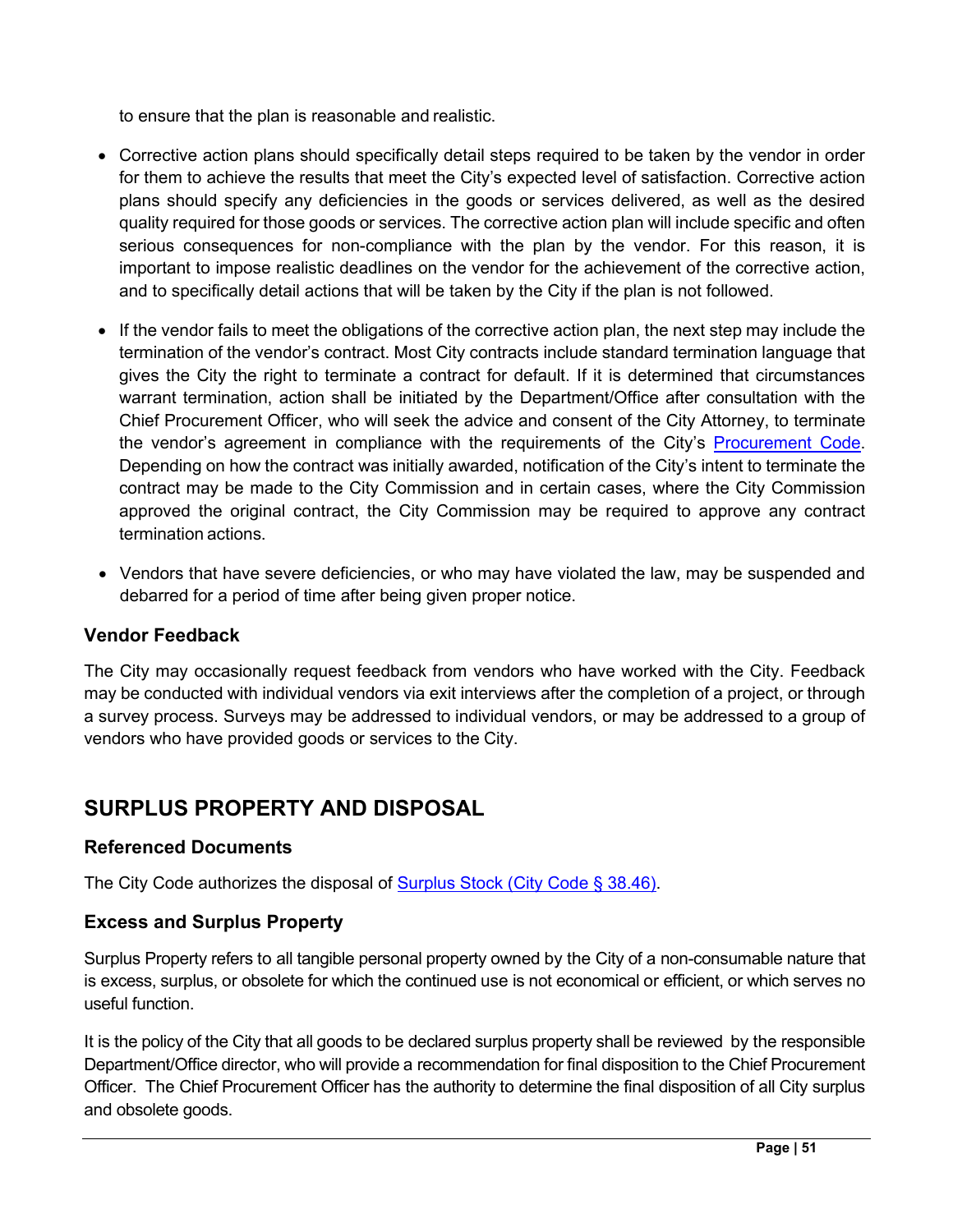All non-consumable City property, whether listed as an asset or not, may be declared surplus and disposed of in one of the following ways:

- Trade-in on the purchase of new property,
- Transfer to another Department,
- Sold through public auction or competitive bid; sold to another government agency; or disposed of in any other manner approved as to legal compliance by the City Attorney in accordance with State Statutes and/or City Ordinances, Rules or Regulations and deemed advantageous by the Chief Procurement Officer,
- Donation,
- Scrapped and disposed of on-site by the using Department/Office.

#### <span id="page-51-0"></span>**Responsibility**

#### User Departments/offices

Determine the need to remove and/or replace goods. Complete a Reverse Requisition Form stating quantity, asset number and Department and containing an authorized signature*.*

Forward the completed Reverse Requisition Form to the Division.

#### Division

Upon receipt of the properly completed Reverse Requisition Form, the Chief Procurement Officer will review to determine the most suitable method of disposal.

The disposal process is deemed complete when a transfer has been made that may include an award of sale, and receipts of proceeds forwarded to the Treasury Services Division, with the original of the Reverse Requisition Form forwarded to the General Accounting Division.

#### <span id="page-51-1"></span>**Procedures**

When goods become excess, surplus or obsolete, it is the duty of the responsible Department/Office director to report them promptly to the Chief Procurement Officer by utilizing the Reverse Requisition Form designed specifically for reporting surplus or excess property. Prior to signing each Reverse Requisition Form, the responsible Department/Office director must review and approve the items to be declared surplus. The approval will include physically identifying the items and ensuring an accurate description of the assets to be declared surplus is provided. The responsible Department/Office director must verify that the data submitted on the Reverse Requisition Form is consistent with what is indicated on the Department asset list. For computer equipment, an additional review is also required by the Information Technology Department prior to disposal.

Upon receipt of the properly completed Reverse Requisition Form, the Chief Procurement Officer will use the following sequence for determining the best method of disposition:

Trade-in on new purchase - Can the property be included as buyer owned equipment to be exchanged and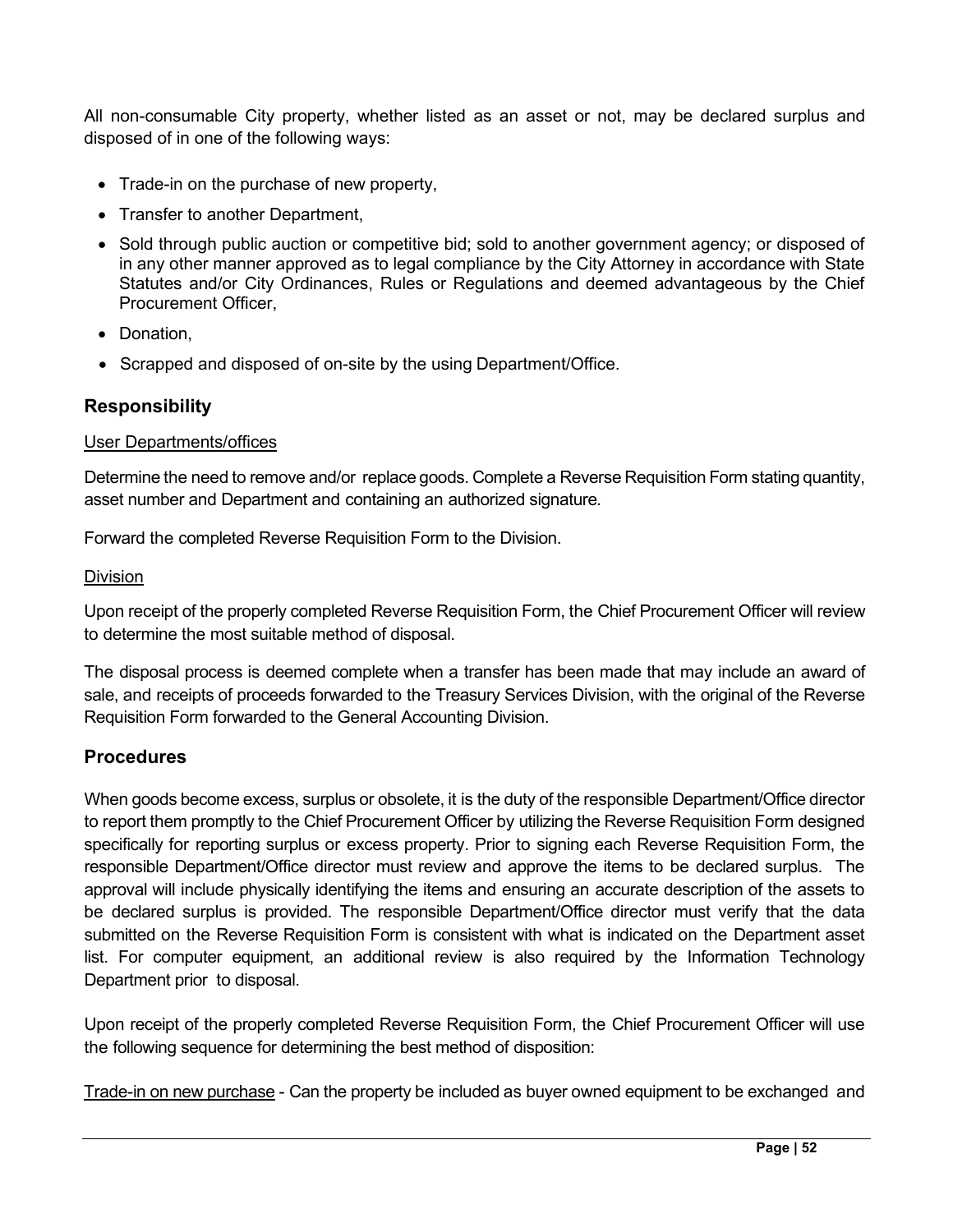considered by a seller when submitting a bid to sell new equipment to the City?

Anytime an item is to be traded-in to defer part of the expense of a new purchase, the using Department/Office is required to so indicate in the text of the Purchase Requisition and to provide a detailed description of the make, model, and condition of the equipment to be traded-in and the location of the item. All listed asset property must be accompanied by the history of the property, i.e., original acquisition date, original cost, and asset number. The Chief Procurement Officer must approve the inclusion of the trade-in equipment in any award prior to issuance of a PO. A PO shall be issued indicating the trade-in of a specific item, and if applicable, its asset and serial number.

Transfer - Can the property be utilized by another Department/Office?

Property that is no longer needed by a Department/Office, but is functional, may be economically repaired if needed, and transferred to another Department/Office. Upon receipt of a properly completed Reverse Requisition Form, the Division will review current Purchase Requisitions to determine if any Department/Office requirements can be satisfied by transfer of the surplus material thereby avoiding the expenditure for a new purchase.

Auction - Can the property be sold by auction in which a return may be realized above the expense of the sale?

Auctions should be publicly advertised, supplemented by mailing of notices to regular bidders. After the auction is announced, opportunities for interested parties to inspect the items should be scheduled. Property which has failed to sell at an auction, or property which is otherwise inappropriate for auction sale, may be sold through competitive bids on an individual item or lot basis.

Competitive Bid - If the estimated value of the property is more than \$50,000.00, a formal sealed bid is required. If estimated property value is not more than \$50,000.00, an informal bid (open market) may be conducted.

Competitive bids for the sale of surplus materials should be conducted as needed. Every item that generates an offer in excess of \$50,000 requires City Commission approval of the sale before it may be considered final. Property estimated to be not more than \$50,000 may be disposed of via the open market procedure in accordance with the [Procurement Code.](https://codelibrary.amlegal.com/codes/hollywood/latest/hollywood_fl/0-0-0-36192) Bids that receive offers not more than \$50,000 per item shall be awarded to the highest responsive and responsible bidder.

Donation - If no acceptable offers are received within a reasonable time period, can the property be donated to a not–for-profit organization?

Property which fails to receive a reasonable offer after public auction or competitive bid may be made available at a nominal fee or donated to other governmental entities or certified non-profit charities. The City Commission must be notified when property has become available for donation. Final disposition should not be made until a minimum of ten days after the City Commission has been advised.

Scrap - May the property be abandoned or destroyed?

Junk Material - Property which has no commercial value and is considered junk may be disposed of on-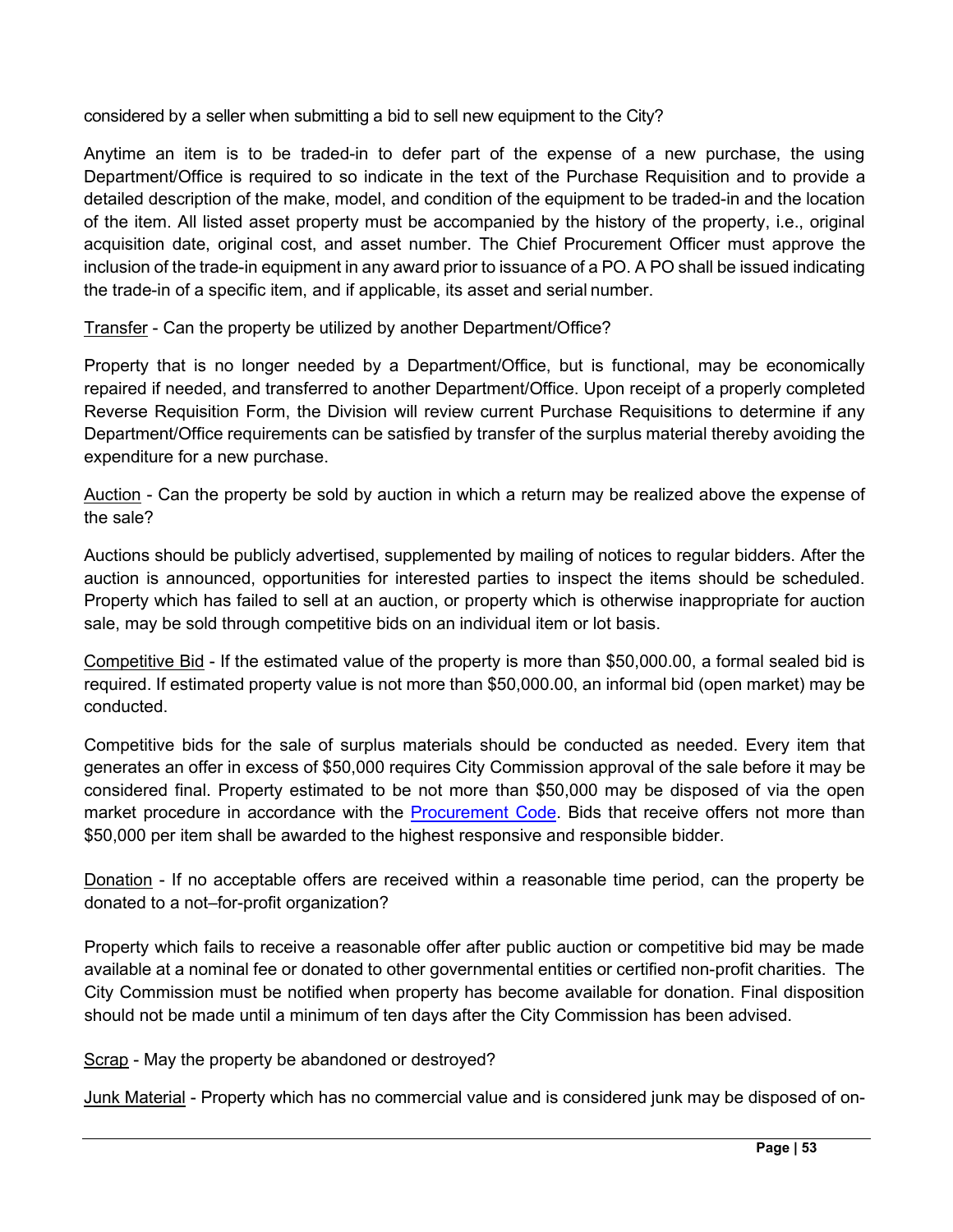site by the requesting Department/Office with an approved Reverse Requisition Form. Reverse Requisition Forms must be prepared for all asset equipment and should include an accurate description, the asset number and serial number if available. The requesting Department/Office in coordination with the Division will be responsible for removing the junked asset from the Department/Office's asset list.

Removal of Asset Tags - The responsible Department/Office director in physical possession of the listed asset equipment when final disposal is determined must remove the City asset tag from all such equipment.

The responsible Department/Office will be responsible for notifying the General Accounting Division of the Financial Services Department, when necessary, to remove the equipment from the Department/Office's asset list as a result of trade-in on purchase of new equipment or other disposition.

Note: Items that are being traded in must remain at the requesting Department/Office's location until transferred to the seller of the new equipment. Asset tags must be removed from all items before they are transferred to the seller.

## **LOCAL HOLLYWOOD VENDOR PREFERENCE**

#### **Overview**

The City Code authorizes [Preferences for Local Bidders \(City](https://codelibrary.amlegal.com/codes/hollywood/latest/hollywood_fl/0-0-0-54575) Code § 38.51). Such preferences are applied as follows:

#### **Bids**

When the lowest responsive and responsible bidder is a non-Hollywood business, and a responsive and responsible local Hollywood vendor's bid is within 5% of that bid submitted by the lowest responsive and responsible non-Hollywood bidder, the local Hollywood vendor is allowed to submit a second bid. The second bid from the local Hollywood bidder must be lower than the bid submitted by the lowest responsive and responsible non-Hollywood bidder by at least 1% in order for the bid to be awarded to the local Hollywood bidder. If more than one responsive and responsible local Hollywood vendor is within 5%, each would be permitted to submit a best and final offer and the local Hollywood vendor submitting the lowest bid will be awarded the contract; provided, however, if none of the local Hollywood vendors bids are lower than the lowest responsive and responsible non-Hollywood bidder by at least 1%, the non-Hollywood bidder will be awarded the contract.

#### **Proposals**

When issuing RFPs, a numerical value will be placed or assigned for local Hollywood vendors reflecting a 5% increase in score/points. For example, a 5-point preference could be provided in the total final scoring for a local Hollywood vendor.

#### **Set-Aside Bid Program**

Provided there are at least three qualified local Hollywood vendors and the estimated annual cost does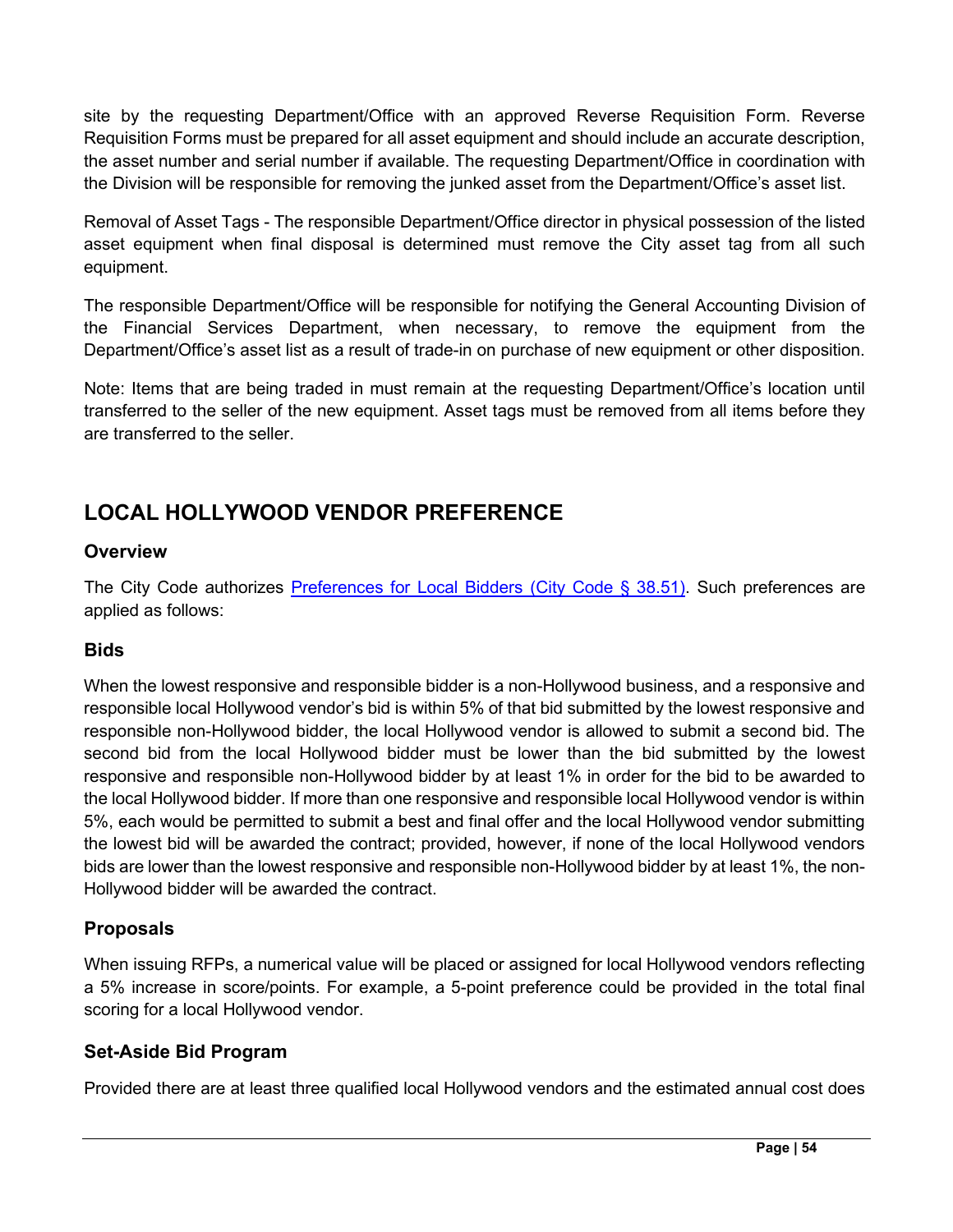not exceed \$100,000, bids for *electrical*, *fencing*, *janitorial*, *landscaping*, *painting, sprinkler/irrigation, welding, automotive* and *printing services* shall be procured by set-aside for only local Hollywood vendors to bid.

The following language should be included in all standard bids:

*"Local Preference: Pursuant to §38.51 of the City Code, the City shall grant a preference to Hollywood vendors if their initial bid is within 5% of the bid of the lowest responsive and responsible bidder that is a non-local Hollywood vendor. The preference shall allow the local Hollywood vendor to submit a second and final offer which must be at least 1% less than the bid of the lowest responsible and responsive non-local Hollywood vendor to be awarded. The local Hollywood vendor shall have the burden of demonstrating that it maintains a permanent place of business with fulltime employees within the City limits and has done so for a minimum of one year prior to the date of issuance of a bid or proposal solicitation within Hollywood, Florida. All supporting documentation (e.g., City valid local business tax receipt) for local preference eligibility must be received with the bid package prior to the bid opening date and time."*

The following language should be included in all set-aside bids:

*"Set-Aside Bids: Pursuant to §38.51 of the City Code, the City has determined that this bid shall be set aside for participation by local Hollywood vendors only. If the bids received are not economically comparable to non-set-aside market pricing as determined by the Chief Procurement Officer upon the completion of market research and use of other price comparison methods/tools, the procurement shall be canceled.*

*For purposes of this bid, "local Hollywood vendor" shall mean a business entity which has maintained a permanent place of business with full-time employees within the City limits for a minimum of one year prior to the date of issuance of this bid. The permanent place of business must*  be the primary place of business of the entity and may not be a post office box or a personal *residence. The business must actually distribute goods, or services from the permanent place of business. The business must have a current local business tax receipt from the City and must not be publicly traded. All supporting documentation (e.g., City valid local business tax receipt) for local preference eligibility must be received with the bid package prior to the bid opening date and time."*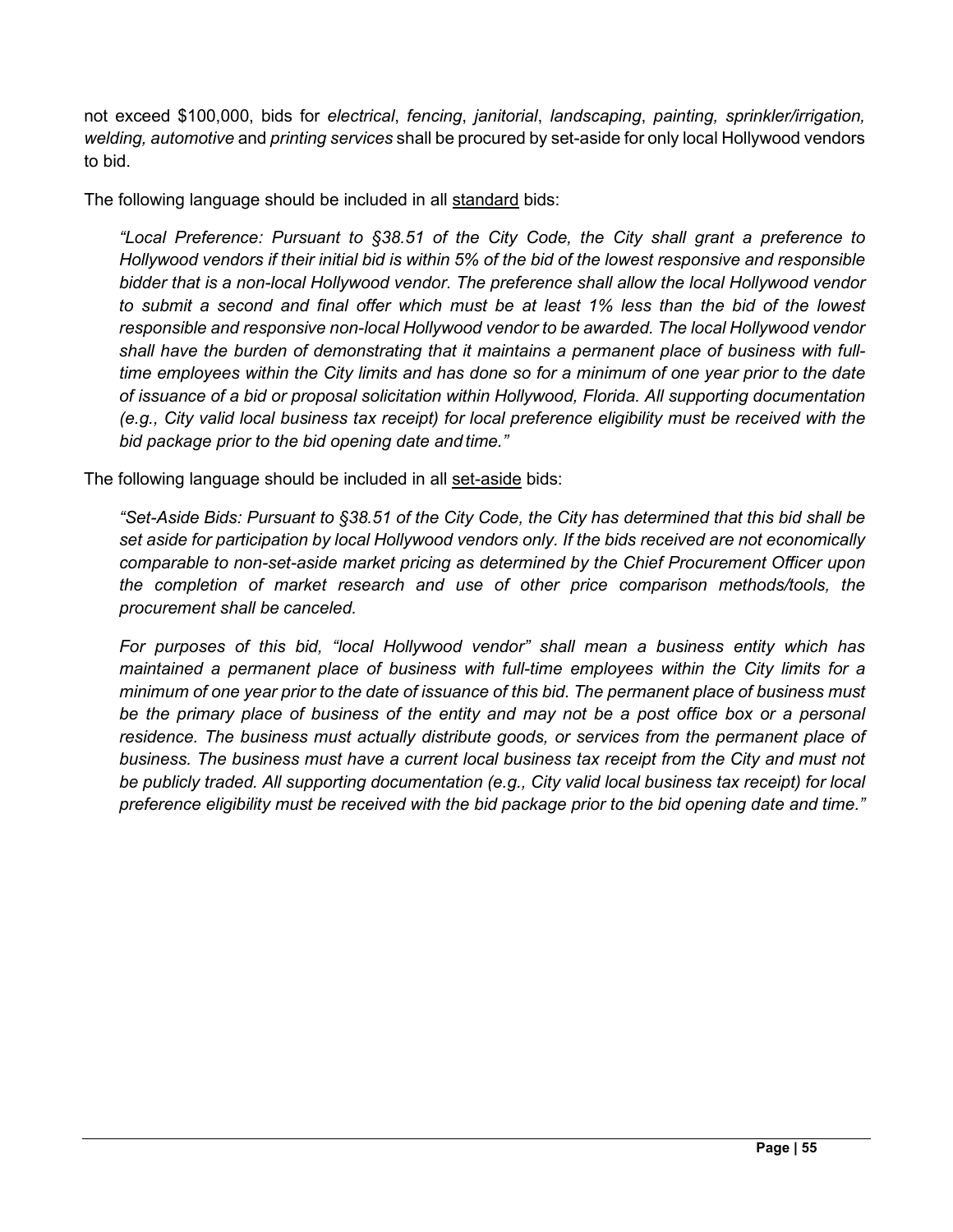## <span id="page-55-0"></span>**GLOSSARY OF TERMS**

**Addendum:** A formal written notification to prospective bidders or proposers which provides clarification of the requirements for a solicitation. Addendums are usually issued to all vendors during the course of advertising a solicitation. Whenever a potential bidder/proposer requests information or clarification that is not clearly referenced in a solicitation document, it is necessary to provide all bidders and proponents with the information in writing, using the addendum document. Addendums normally require acknowledgement by the responding vendor at the time of the solicitation submission to ensure that the vendor received and understood the information. Addendums are also used to summarize clarifications made during a pre-bid or pre-solicitation conference.

**Advertisement:** A formal announcement of an invitation for a solicitation; usually placed in a newspaper or on the Internet.

**Best Value:** The highest overall value to the City based on relevant factors that may include, but are not limited to, price, quality, design and workmanship.

**Bid:** Any offer specifically given to the City in response to an Invitation for Bids.

**Bidders/Proposers List:** 1. A list of vendors who have specifically bid on a solicitation. 2. An automated data base of businesses with whom the City has done business in the past and/or a list of firms who have expressed interest in submitting quotes bids and proposals to the City.

**Bid Bond:** A bid security in the form of a bid surety, certified check, cashier's check, or cash that ensures that the bidder will enter into a contract and subsequently provide the required performance and payment bonds within a specified period of time.

**Blanket Purchase Order:** A contractual agreement with a vendor, normally for a fixed period of time (e.g., quarterly or annually), which allows Departments to make multiple purchases directly from that vendor by referencing the blanket PO number.

**Bond:** A binding agreement and/or sum of money used as financial collateral to guarantee the performance by a bidder or contractor of certain duties and obligations (see Payment Bond, Performance Bond and Maintenance Bond.)

**Brand Name Specification:** A specification type that identifies one or more items by manufacturer name or catalog number, as defined in Procedure Proprietary Specifications. If the estimated value of the requisition exceeds \$25,000, the using Department head shall submit a written explanation as to why only the brand name item specified will meet the requirements.

**Brand Name or Equal Specification:** A specification type that identifies one or more manufacturer's names or catalog numbers to describe the standard of quality, performance, and other characteristics to provide a basis for the submission of equivalent products.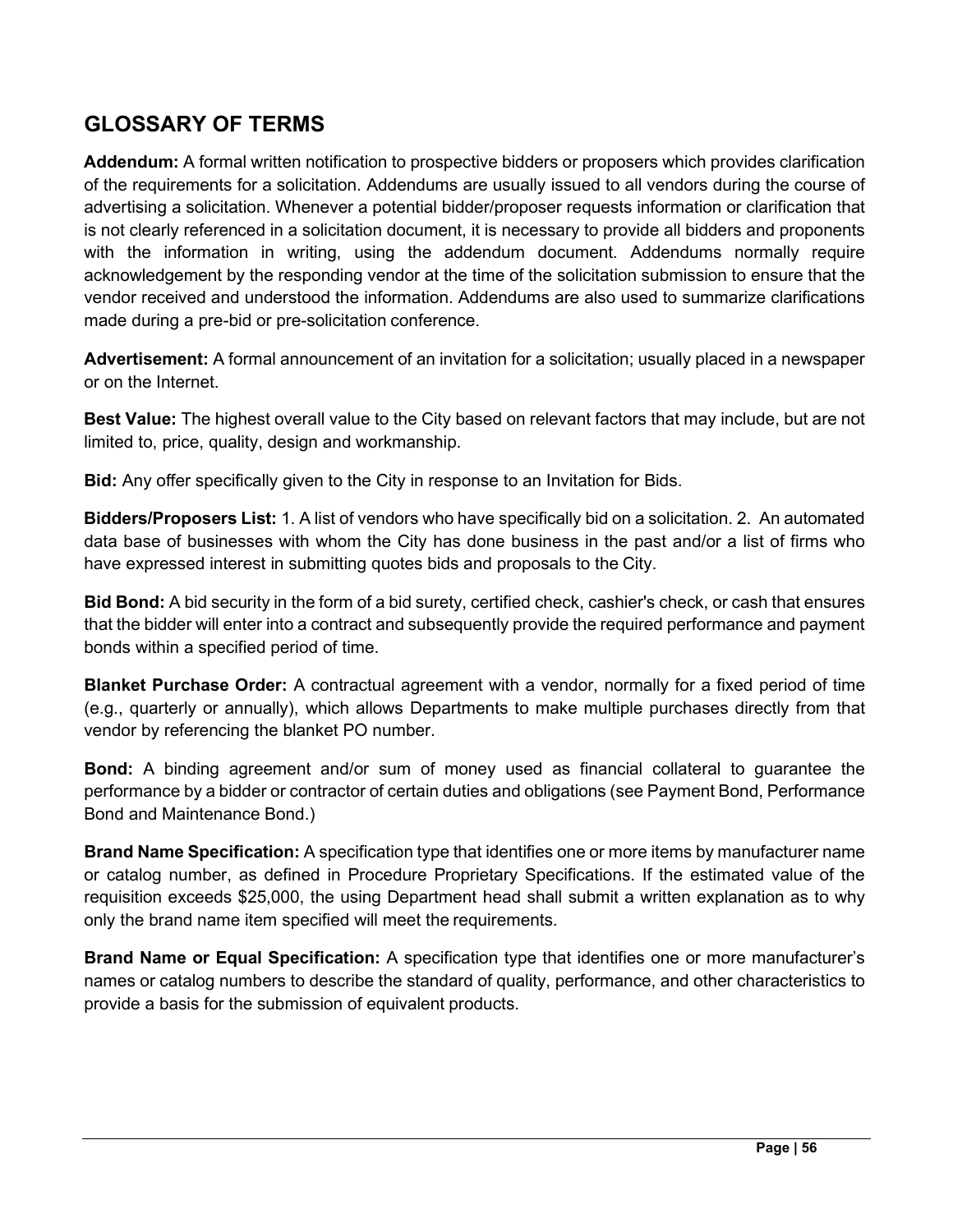**Breach of Contract (Contract Breach):** A breach of contract means the failure of one party to a contract to perform any term of a contract without a legitimate legal excuse. The contract may be either written or oral. A breach may include, but not be limited to, failure to finish a job, failure to make payment in full or on time, failure to deliver all the goods, substituting inferior or significantly different goods, or failure to properly insure goods, among others. An anticipatory breach may be made by an act which indicates that the party will not complete the work.

**Business:** Any corporation, partnership, individual, sole proprietorship, joint venture, joint stock company, or any other legal entity engaged in the commercial provision of commodities, services or labor.

**Change Order:** A written alteration that is issued to modify or amend a contract or PO. In reference to construction contracts, it relates primarily to changes caused by unanticipated conditions encountered during construction not covered by the drawings, plans or specifications of the project.

**City Commission:** The legislative body of the City of Hollywood, Florida.

**Commercially Available Products:** Products that are considered to be standard or "off the shelf" within the industry and do not require specific modifications in order to meet a specification requirement. When developing a specification, the City shall use commercial standards and avoid unique requirements wherever possible.

**Commodity:** Various supplies, goods, merchandise, equipment and other personal property.

**Construction:** The process of building, altering, repairing, improving, or demolishing any public infrastructure facility, including public improvements of any kind to real property, including roadways, utilities, and facility site work. Construction does not include the routine operation, routine repair, or routine maintenance of any existing public infrastructure facility, including structures, buildings or real property.

**Consultant:** An independent contractor who is considered to have education, specialized knowledge, experience or abilities not generally available within City government. This includes but is not limited to: accountants, actuaries, appraisers, architects, artists, auditors, counselors, designers, economists, educators, engineers, financial analysts, lobbyists, management and systems analysts, medical practitioners, planners, promoters, researchers, scientists, sociologists, surveyors, trainers, and other professionals as designated by the Chief Procurement Officer.

**Consultants' Competitive Negotiation Act (CCNA):** Florida Statutes, [Section 287.055.](http://www.leg.state.fl.us/Statutes/index.cfm?App_mode=Display_Statute&URL=0200-0299/0287/Sections/0287.055.html) The Act requires that requests for handling professional services provided by an architect, engineer, land surveyor and mapper, or a landscape architect for projects with a construction cost exceeding \$325,000 and/or the professional fee for design exceeds \$35,000, fall under the jurisdiction of this law. CCNA requires a qualifications based procurement process in which firms are selected based on their qualifications rather than price.

**Contract:** Any and all types of City agreements, regardless of what they may be called, for the procurement or disposal of supplies, services, or construction between parties with binding legal force, usually involving the exchange of goods or services for money or other consideration.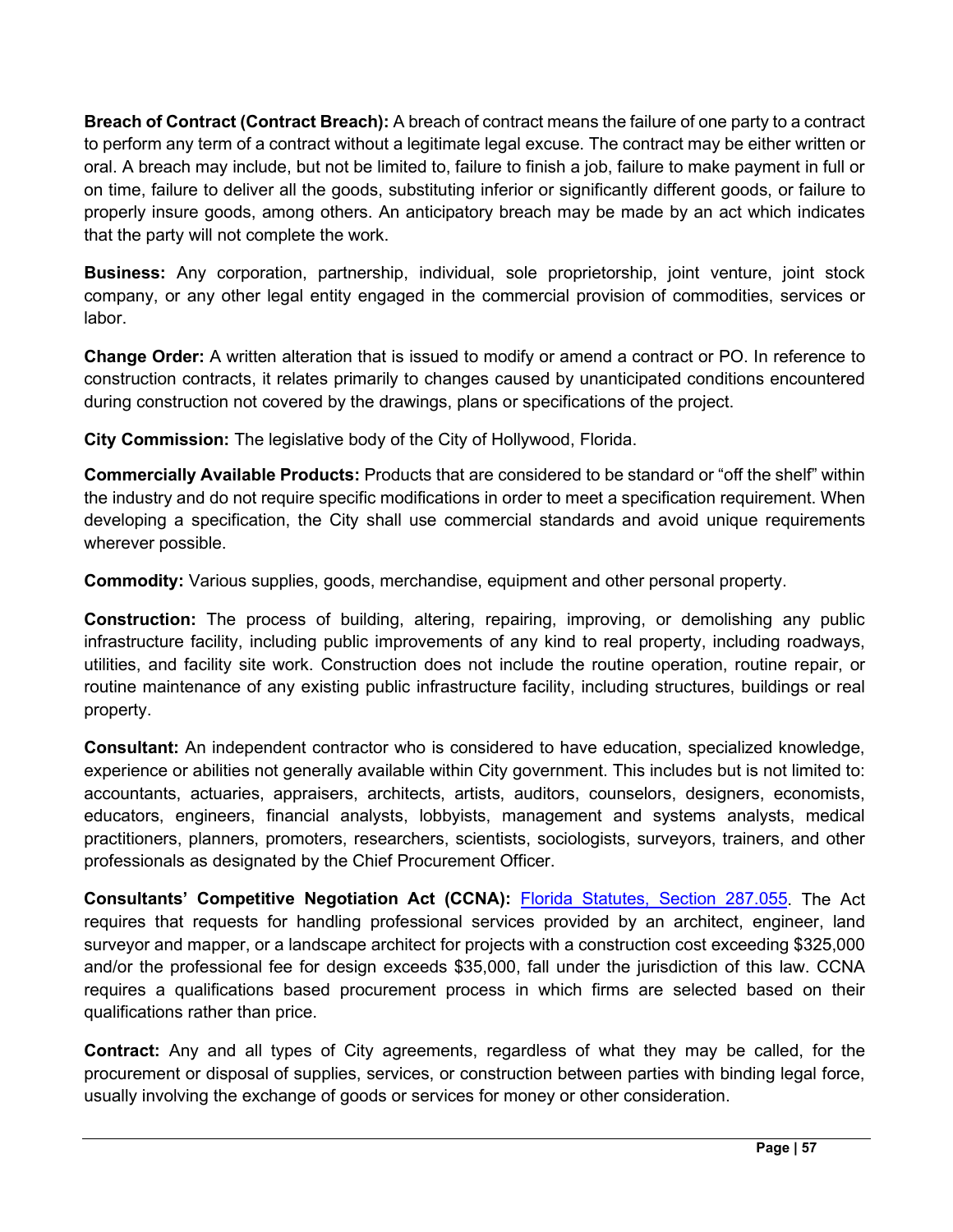**Contract Modification:** Any written alteration in specifications, delivery point, rate of delivery, period of performance, price, quantity, or other provisions of any contract accomplished by mutual action of the parties to the contract.

**Contractor:** Any person or business having a contract with a governmental body, that contracts to perform work or services, or provides commodities to the City.

**Contractual Services:** Include, without limitation, the purchase of insurance; printing; gas; electricity; fuel; towel and cleaning services; the purchase, installation, rental, repair and maintenance of equipment, machinery and other personal property; and all other contractual services not specifically excluded from the requirements of the **Procurement Code**.

**Cooperative Purchasing:** When two or more governmental agencies combine their purchasing requirements to competitively solicit specific goods or services. This consolidation normally affords greater buying power, encouraging lower prices and decreased administrative overhead.

**Debarment:** The disqualification of a person or business to receive solicitations or the award of contracts by the City for a specified period of time commensurate with the gravity of the offense or the failure or the inadequacy of performance.

**Department/Office:** Organizational units of the City. . For the most part, departments are larger organizational units that provide services to the public, and offices are smaller organizational units that provide legislative, administrative, legal, and support functions.

**Department/Office Director:** The individual appointed to act as the head of an individual Department/Office. May also include Assistant Director or other position if a Department Director has delegated responsibility.

**Design Specification:** A specification type that establishes the characteristics an item must possess, including sufficient detail to show how a product is manufactured or work is performed.

**Direct Payment Voucher (DPV):** A direct payment voucher is an order processing application used primarily for processing check requests for certain applications for which there is no competitive purchasing function. In such instances, a Department/Office may make a request for payment directly to the City's Financial Services Department without processing through the Division. DPVs have the same approval and signature requirements as a requisition.

**Direct Service Contract:** An agreement entered into by the City which requires the contractor to provide services directly to residents or other customers prescribed by the agreement; or which provides for a mechanism for residents or other customers to have direct contact with representatives of the contractor.

**Emergency:** Circumstances that may require immediate action for protection of the safety, health, and welfare of the community or any segment thereof. This includes, but is not limited to, emergencies caused by acts of nature, water and wastewater system breakdowns, police and fire equipment breakdowns, or other breakdowns that may jeopardize the integrity of City property.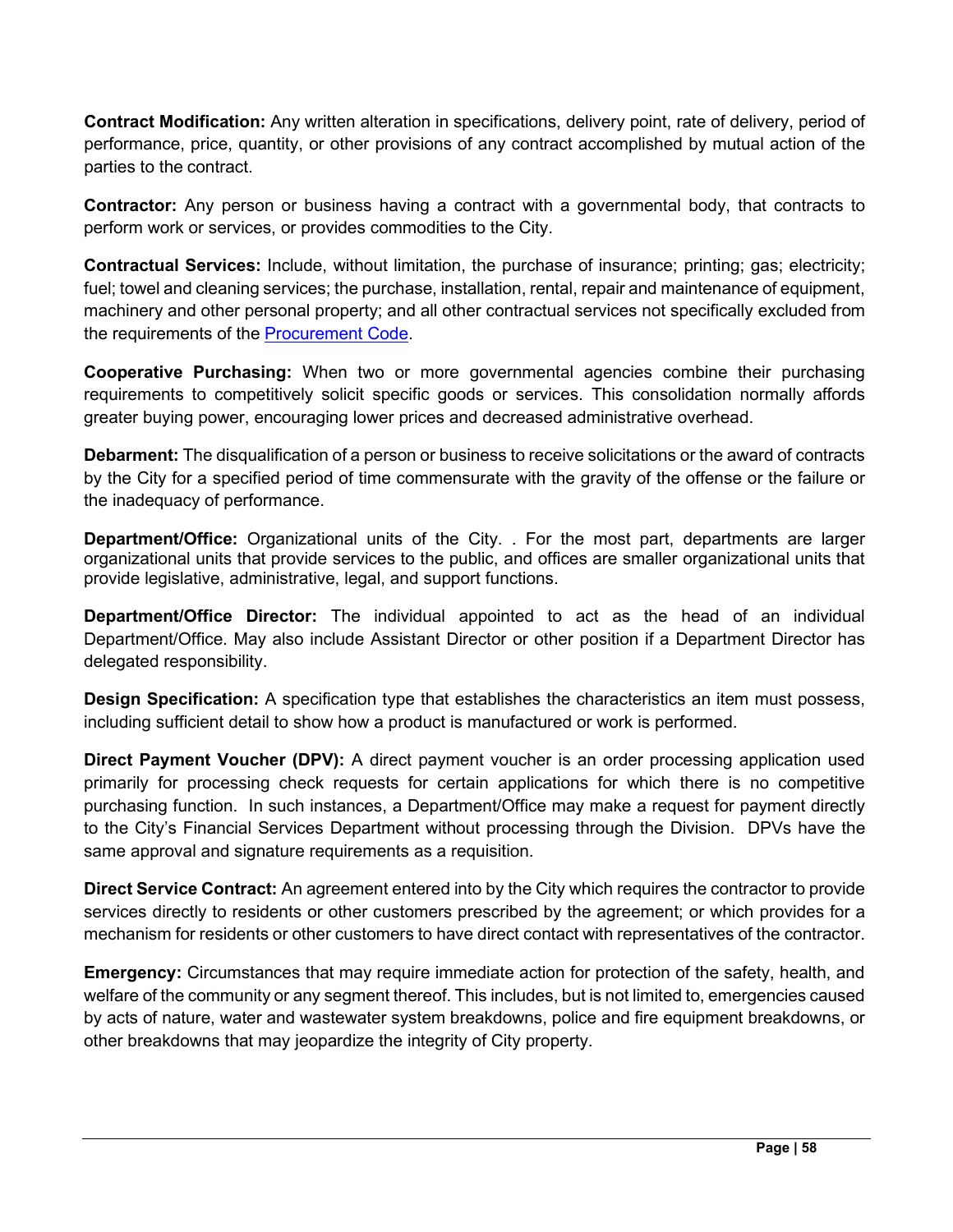**Excess Supplies:** Any tangible personal property having a remaining useful life but which is no longer required by the City Department/Office in possession of the property.

**Financial System:** The automated purchasing system that is utilized to submit requisitions, obtain approvals, check budget information, issue POs, and receive goods electronically.

**Fixed Asset:** Any commodity/equipment item that has a useful life of more than one year and a unit cost of \$5,000.00 or more.

**Free on Board (F.O.B.) Destination:** The risk of loss for goods is borne by the seller until the goods are delivered to the buyer's dock, after which, upon acceptance by the buyer, the risk will pass to the buyer. The seller is responsible for filing all claims for damage in transport. The City's standard policy requires that all shipments to the City shall be F.O.B. Destination unless stated otherwise on the order or quotation.

**Free on Board (F.O.B.) Point of Origin a/k/a Shipping Point:** The risk of loss for goods passes to the buyer immediately upon leaving the seller's dock. The buyer is responsible for filing all claims for damage in transport. The City discourages the use of F.O.B. Point of Origin or F.O.B. Shipping Point terms as they place a significant amount of risk of loss on the City.

**Grant:** A contribution, gift, or subsidy made for specific purposes, frequently made conditional upon specific performance by the grantee. It does not include an award whose primary purpose is to procure an end product, whether in the form of supplies, services, or construction; a contract resulting from such an award is not a grant but a procurement contract.

**GSA:** General Services Administration. A federal government Department that is responsible for the procurement of goods and services for most U.S. Government Agencies.

**Invitation for Bids (IFB):** A written solicitation for competitive sealed bids with the title, date and hour of the public bid opening designated and specifically defining the commodity, group of commodities, or services for which bids are sought. An Invitation for Bids is used to solicit offers from potential bidding vendors for goods and services (bidders) when the Department/Office is capable of specifically defining the scope of work for which a contractual service is required or is capable of establishing precise specifications defining the actual commodity or group of commodities required. Unless specifically sanctioned, no negotiation is permitted, and the contract award is granted to the lowest priced responsive and responsible bidder, which conforms to the requirements set forth in the bid document. All documents, whether attached or incorporated by reference, are utilized for soliciting bids.

**Invitation for Negotiate (ITN):** A competitive negotiation process that is used when the City deems it is in their best interest to negotiate with respondents to achieve best value. This method is similar to the RFP process. Single and concurrent negotiations are allowed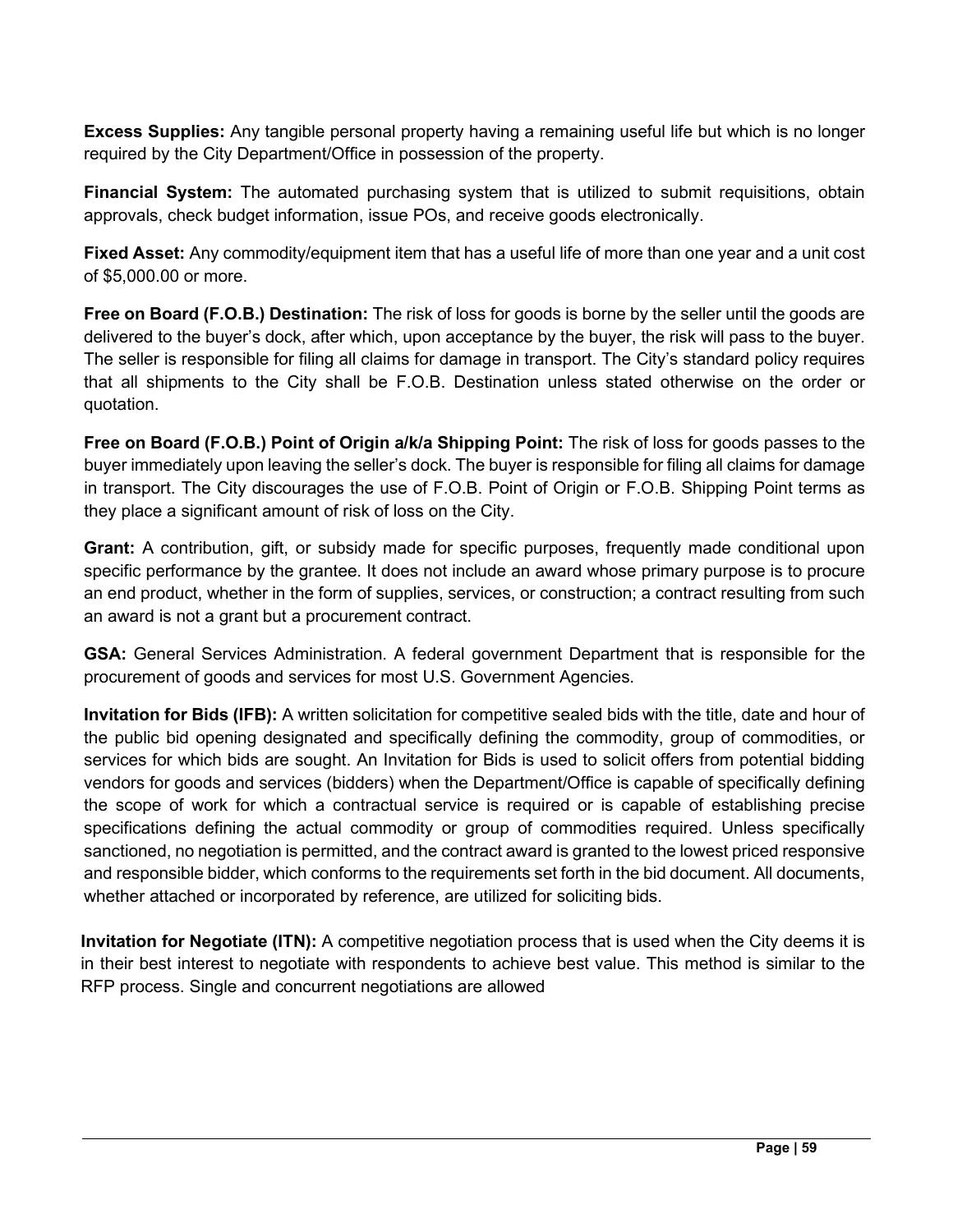**Maintenance Bond:** A surety guarantee which protects the purchases against defects or inferior materials or workmanship for a specified period of time following the expiration of the initial warranty or guarantee period.

**Nonmaterial Irregularity:** An error in an offer or contract that does not have an adverse effect on the City's best interests, does not affect the outcome of the source selection process by giving a bidder/proposer an unfair advantage or benefit not enjoyed by any other bidder/proposer and is not inconsistent with applicable laws.

**Original Equipment Manufacture**r: Goods that are authorized by the original manufacturer as original manufacturer's products.

**Offer:** Any bid, proposal or quotation made to the City.

**Open Purchase Order:** An unexpired PO that is issued for various services that require scheduled payments over a period of time, i.e., \$50 per month for 12 months. The PO is issued to allow for incremental payments against a set amount for the period.

**Payment Bond:** A contract guarantee that assures the payment of sub-contractors and material suppliers in the event the contractor defaults on their contract. Payment bonds are usually required in conjunction with a Performance Bond.

**Performance Based Contract:** A results-oriented contracting method that focuses on the outputs, quality, or outcomes that may tie at least a portion of a contractor's payment, contract extensions, or contract renewals to the achievement of specific, measurable performance standards and requirements. These contracts may include monetary and non-monetary incentives as well as specific measures.

**Performance Bond:** A contract of guarantee, executed subsequent to an award to a successful bidder, to protect the City from loss due to the bidder's failure to complete the contract as agreed. The bond ensures that the project will be able to be completed with no additional cost to the City in the event that the bonded contractor defaults on its contract.

**Performance Specification:** A type of specification that describes the performance characteristics sought in a product or service, emphasizing performance and function over design.

**Performance/Design Specification (Combination):** A specification type that combines both performance and design. The City shall, to the extent practicable, emphasize or performance specifications.

**Piggyback or Piggybacking:** When a governmental agency and a vendor enter into an agreement originally solicited and awarded by another government agency to purchase goods or services, when the non-awarding agency's requirements are not included as a part of the original solicitation.

**Plan Holders List:** A listing of vendors who have expressed an interest in a specific bid or proposal solicitation by either picking-up or downloading a copy of the solicitation. In some instances, plan holders may be required to pay a non-refundable deposit in order to obtain a copy of the solicitation.

**Price Agreement:** A nonexclusive, indefinite quantity agreement. It is a tool to facilitate purchases when the exact quantity of a required commodity or service is unknown or may vary depending upon the using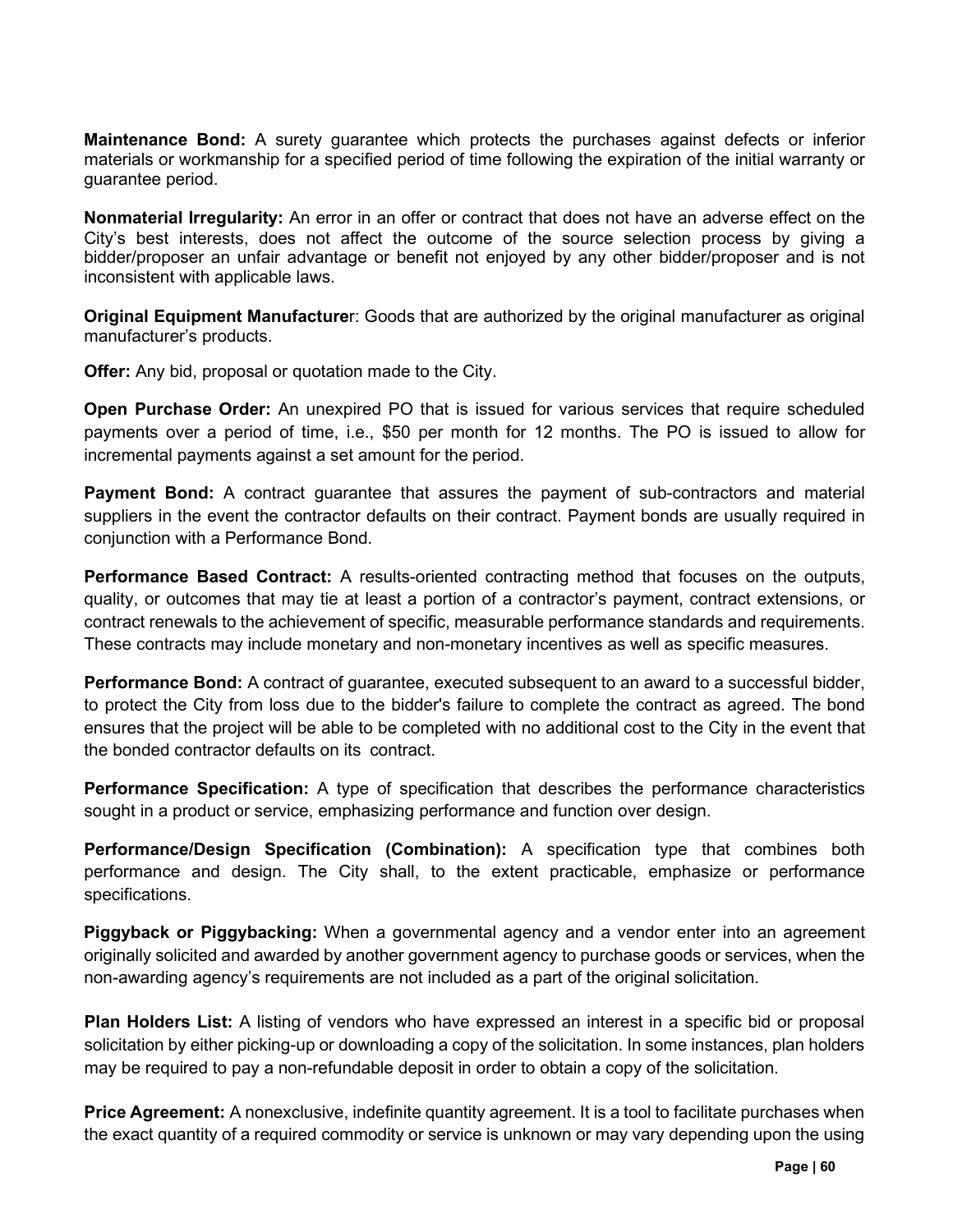Department/Office's requirements. It may also be called a Price Schedule Contract, Requirements Contract, or Term Contract.

#### **Price Schedule:** Same as Price Agreement

**Procurement:** Buying, purchasing, renting, leasing, or otherwise acquiring any supplies, services or construction. It also includes all functions that pertain to the obtaining of any supply, service, or construction, including description of requirements, selection and solicitation of sources, preparation and award of contract, and all phases of contract administration. Also referred to as Purchasing.

**Procurement Card (P-Card):** A type of charge card issued to designated employees to provide for the purchases of small dollar items for which the purchase is difficult to plan in advance. This method of purchase allows projects to continue without the delay associated with using the requisitioning process. Set limits and commodity restrictions can be established for each authorized employee prior to receiving the P-Card.

**Professional Services:** Technical, and/or unique functions performed by independent contractors whose business is the rendering of such services. This may include accountants, actuaries, appraisers, attorneys, auditors, medicine and the medical arts, architects, engineers, surveyors, management, planning and systems consultants, research, and other professionals.

**Project Manager:** Individual responsible for the full scope of project management tasks including authorizing and monitoring the work of consultants, vendors and field staff of assigned projects; ensures successful completion of projects.

**Proposal:** Any offer specifically given to the City in response to an RFP.

**Proposer:** Any business submitting an offer to the City in response to an RFP.

**Purchase Order:** A contract document generated by the Division authorizing a supplier to ship and invoice requested goods and services. A PO may also be used as a means to create an encumbrance in the financial system to provide a vehicle for making progress payments over time for construction projects, and other similar projects. POs are issued as a means to legitimize a transaction and to encumber funds.

**Purchase Requisition:** An automated request generated by the requesting Department/Office. The Purchase Requisition Form must contain a complete and concise description of what is required to purchase a service or commodity. The requisition is created electronically using the financial system, and must be subsequently approved electronically by the Department/Office director or designee as well as approved in the Financial Services General Accounting Division. The requisition is used by the Division as a means to generate the PO.

**Qualified Products List (QPL):** A specification type that provides an approved list of supplies, services, or construction items described by model or catalog numbers, which, prior to competitive solicitation, have been determined to meet the applicable specification requirements.

**Quotation:** A response by vendors to an informal solicitation process to provide a competitive comparison of prices amongst vendors for available goods in the marketplace. Originals or copies of quotations should be submitted to the Division along with electronic requisition documents in order to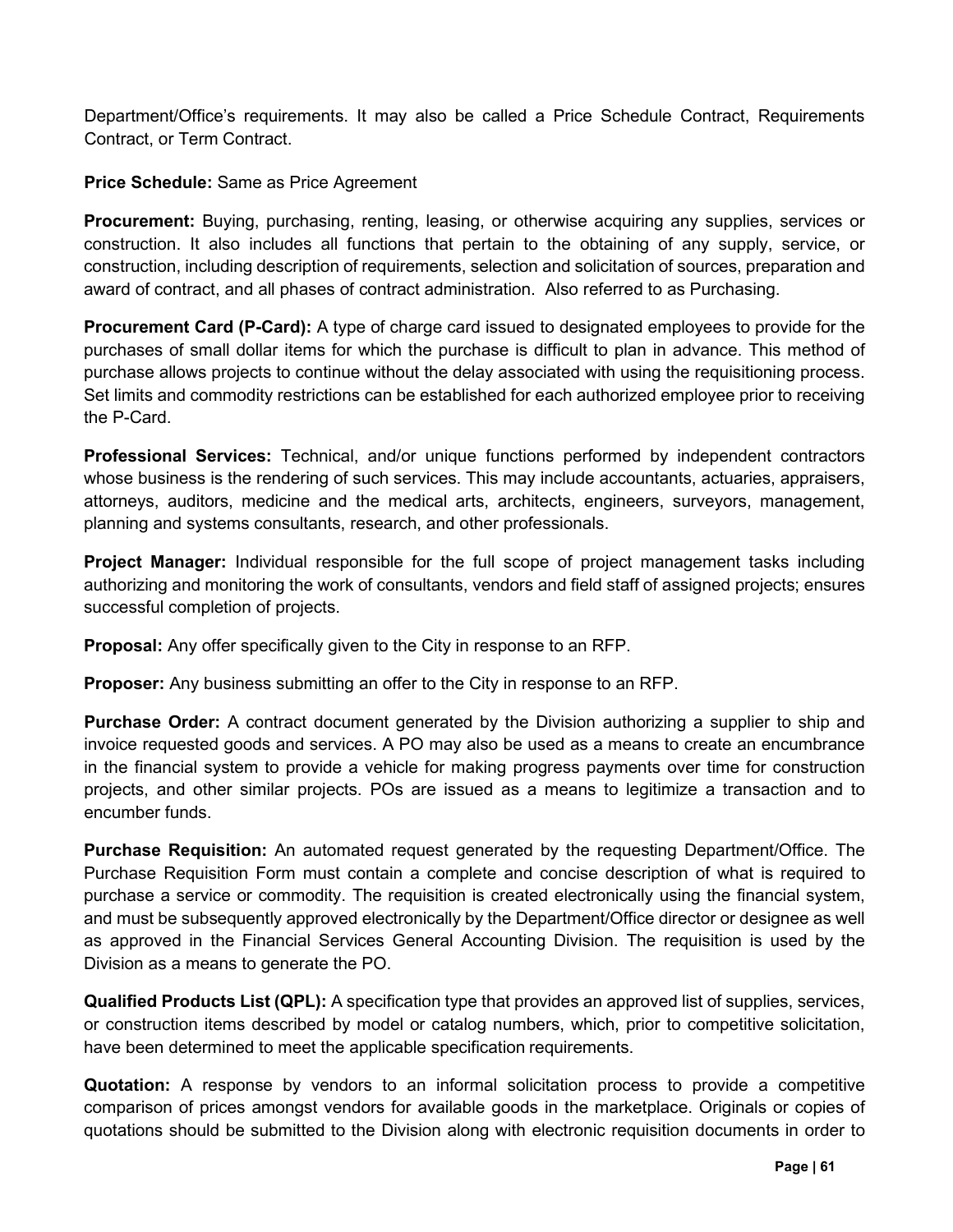substantiate that the using Department has complied with the competitive requirements of this Manual.

**Request for Information (RFI) / Request for Letters of Interest (RLI):** A non-binding procurement method used to obtain information, comments, feedback and reactions from interested parties for an upcoming solicitation. Generally, price or cost is not required. Feedback may include best practices, industry standards, technology issues, etc.

**Request for Proposals (RFP):** A document used to solicit proposals from potential providers for goods and services (Proposers). Price is usually not the primary evaluation factor. Provides for the negotiation of all terms, including price, prior to contract award. May include a provision for the negotiation of Best and Final Offers. May be a single step or multi-step process.

**Request for Qualifications (RFQ):** A document used to solicit statements of qualifications from potential providers for goods and services. Price may be an evaluation factor (except for Professional Services under the Consultants' Competitive Negotiation Act).

**Responsible Bidder or Proposer:** A person, business or contractor who has the capability in all respects to meet all requirements of the solicitation and subsequent contract. This may include demonstrating the ability to meet solicitation and contract requirements tied to experience, capacity, facilities, equipment, credit, sufficient qualified personnel, and record of timely and acceptable past performance that will assure good faith performance for a City project or purchase.

**Responsive Bidder or Proposer: R**efers to a person, business or contractor whose response to a bid or proposal substantially conforms in all material respects to the requirements and criteria set forth in the solicitation. Includes such aspects as following solicitation instructions for proper submittal, completing all necessary forms included with the solicitation, providing information required by the solicitation, and complying with all terms, conditions and specification requirements as enumerated in the solicitation.

**Requesting Department/Office:** Any Department/Office, agency, commission, or other unit in City government that procures commodities, construction, or services. Also referred to as using Department/Office.

**Reverse Auction:** A procurement method wherein bidders, anonymous to each other, electronically submit real time bids for designated supplies or services.

**Scope of Work:** Detailed description of the work which the City desires the contractor to perform.

**Selection Committee:** A group of individuals that is responsible for reviewing and evaluating responses to requests for proposals with the intent of making a recommendation for the proposal that best meets the needs of the City. Selection Committee members will normally be responsible for short-listing firms, conducting oral presentations of short-listed firms, and determination of the proposal which best meets the needs of the City. The recommendations of the Selection Committee will be utilized by the City Commission or City Manager, as appropriate when making a final decision regarding the award of a proposal.

**Service:** The furnishing of labor, time, or effort by a contractor not involving the delivery of a specific end product other than reports which are merely incidental to the required performance. This term shall not include employment agreements or collective bargaining agreements.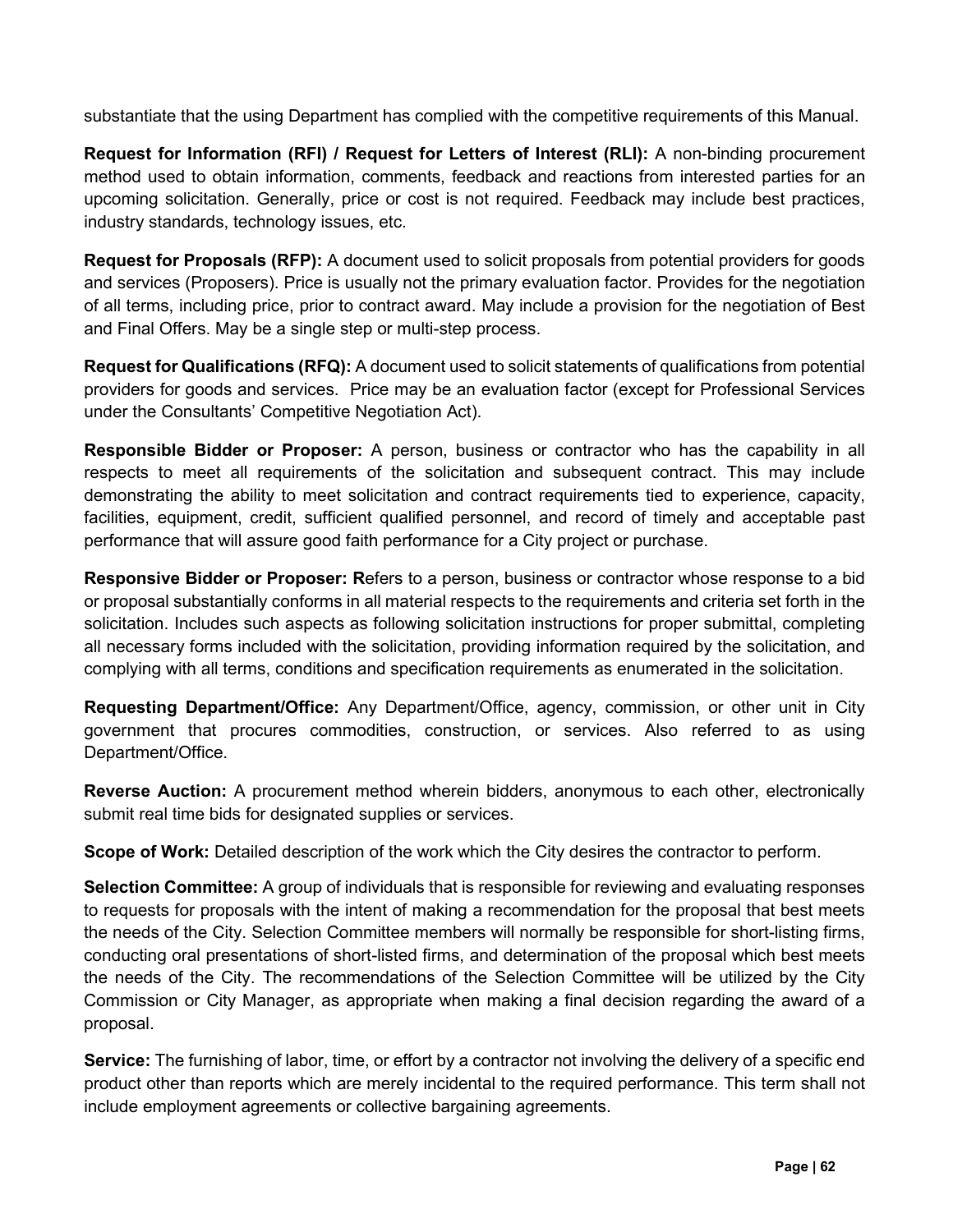**Signature:** A manual or electronic identifier, or the electronic result of an authentication technique attached to or logically associated with a record that is intended by the person using it to have the same force and effect as a manual signature.

**Single Source:** A procurement decision in which a purchase is made from one source to meet certain requirements (i.e., standardization, warranties, repair parts, original equipment manufacturer supplies, or other requirements to match existing equipment or materials), even though other competitive sources may be available.

**Sole Source:** A procurement decision in which a purchase is made from one source because it is the only economically viable source capable of providing the goods or services. Sole sources may be characterized by a marketplace where there is only one vendor because items are proprietary, patented or geographically franchised.

**Solicitation:** A bid or proposal process where specifications or scopes of work are developed; and potential vendors are provided the opportunity to submit offers to the City for consideration. The solicitation process includes the advertisement and issuance of a bid or proposal document, the vendor review of the document, the opportunity to respond to vendor questions and comments, a pre-bid or preproposal conference as applicable, and the submittal of responses to the City. The bid or proposal document may be issued as an Invitation for Bids (IFB), Request for Proposals (RFP), Request for Qualifications (RFQ), Invitation to Negotiate (ITN), Request for Information (RFI), Request for Letters of Interest (RLI), Request for Quotations, or other any other documents suitable for obtaining bids or proposals for the purpose of entering into a written contract(s) and/or PO(s). This formal solicitation process is facilitated by the Division.

**Specification:** 1) A precise description of the physical or functional characteristics of a product, good or construction item. 2) A description of goods or services. A description of what the purchaser seeks to buy and what a bidder must be responsive to in order to be considered for award of a contract. Specifications generally fall under the following categories: design, performance, combination (design and performance), brand name or approved equal, qualified products list and samples. 3) May also be known as a purchasing description.

**Standardization:** The adoption of a single product or group of products to be used by different organizations or all parts of one organization. This usually refers to the development of specifications for use by an organization.

**Stringing:** Defined as the deliberate attempt to subdivide a procurement in order to circumvent the [Procurement Code,](https://codelibrary.amlegal.com/codes/hollywood/latest/hollywood_fl/0-0-0-36192) or other purchasing policies and procedures. This practice is strictly prohibited. Also referred to as Pyramiding.

**Supplies:** Includes all supplies, materials and equipment.

**Supplier:** See Vendor.

**Surplus Property:** Any tangible personal property or real property no longer having use to the City. Surplus property includes obsolete supplies, scrap materials, and non-expendable supplies that have completed their useful life cycle.